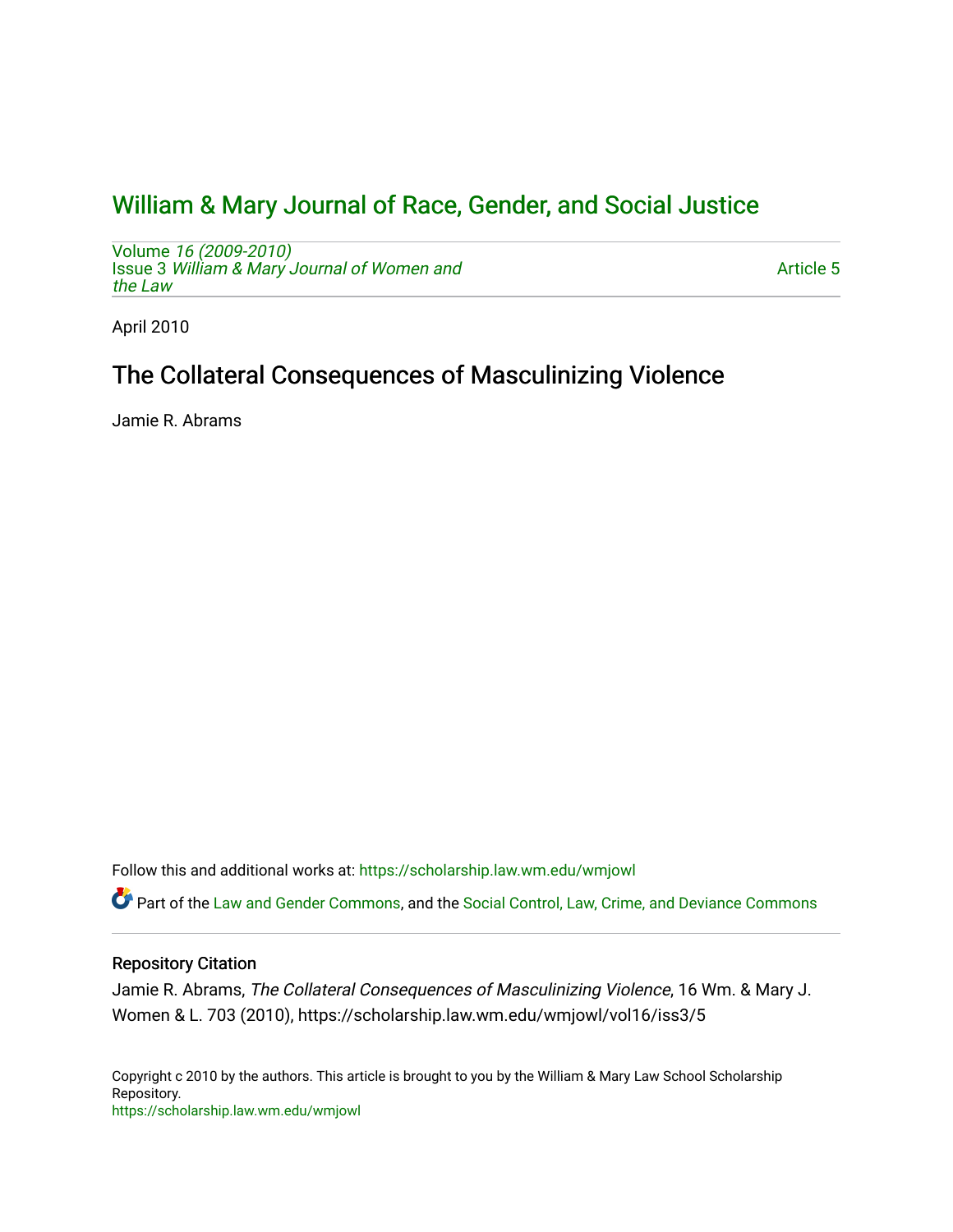## THE COLLATERAL CONSEQUENCES OF MASCULINIZING VIOLENCE

# JAMIE R. ABRAMS\*

#### ABSTRACT

Before an enraged gunman fired thirty-six deadly shots into an exercise class filled with women, on August 4, 2009, in Pennsylvania, he blogged that his killing spree was the result of his failure to meet society's expectations of him as a man. This violent act tragically affirms that hegemonic masculinity — a dominant form of masculinity whereby some types of men have power over women and over some other men — can directly cause violence against women and reveals both an underlying connection between masculinities scholarship and feminist scholarship and the value in exploring that linkage further in both theory and praxis.

This article examines the victories and collateral consequences of feminist law reforms challenging hegemonic masculinity as codified and perpetuated in the law. This article focuses on expressions of hegemonic masculinity in the family and the military — two institutions that occupy the theoretical feminist "front lines." It concludes that feminist law reforms launched a foundational challenge to hegemonic masculinity through its domestic violence reforms. Yet these reforms also entrenched hegemonic masculinity in other ways by perpetuating gender stereotypes positioning all men as prone to violence and all women as vulnerable to victimization and displacing the men and women that function outside these binary constructs. These reforms also masculinized the state by positioning it as the surrogate masculine defender of women and of traditional families.

While the domestic violence movement may have contemplated and mitigated these collateral consequences in context, this article examines a previously unexplored angle: how the further entrenchment of hegemonic masculinity migrated to impact women's military

<sup>\*</sup> Jamie R. Abrams teaches at the American University Washington College of Law. I extend my deepest appreciation to participants in both the Feminism and Legal Theory Project's Conference on Feminism, Law, and Masculinity at Emory University on September 11-12, 2009 and the LatCrit Works-in-Progress forum for their guidance and input, particularly Martha Fineman for creating the space to begin this dialogue and Frank Rudy Cooper and Adrien Wing for commenting on earlier drafts. Thanks for the input provided throughout this project and on earlier drafts by Beth Burkstrand-Reid, Daniela Kraiem, Jason Pletcher, and Rachel Rebouche and the invaluable research and editing assistance provided by Lisa Coleman, Maggie Donahue, Kate Lukeman, Erica McKnight, and Naree Nelson.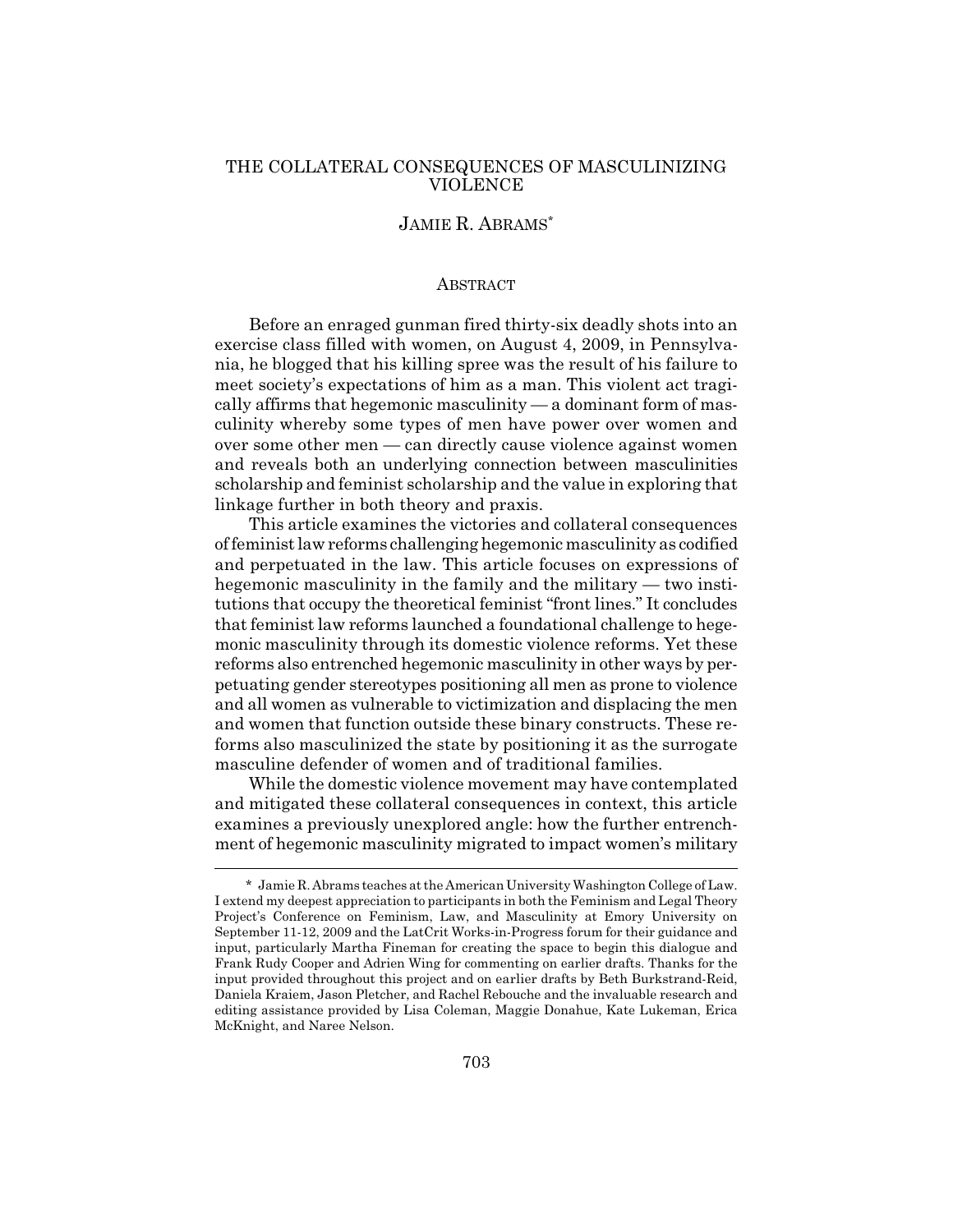integration. The momentum of feminist law reform successes criminalizing domestic violence in the family also advanced military integration advocacy, reforming military codes and policies to penalize violence against women. More notable, however, the domestic violence movement successfully contributed to women's expanded access to combat positions, signaling the partial extraction of hegemonic expressions of male violence from the law more broadly — not just to protect women from violence, but to expand professional opportunities for women. But as the victory migrated, so too did the collateral consequences entrenching hegemonic masculinity; indeed they were compounded. Positioning the state as the surrogate masculine protector of women and of traditional families compounded in the military because it reinforced protectionist arguments opposing integration.

This article concludes by examining the implications of this analysis to feminist theory and praxis. It recommends that feminism re-engage its narrative grassroots methodology to absorb more holistically the experiences of women who would wield strength, aggression, and violence in all its forms. This article considers how and why masculinities scholarship reveals the synergistic benefits of generating more complex and interconnected responses to violence against women, women's violence, male violence, and male vulnerability.

**INTRODUCTION** 

- I. MAPPING THE FEMINIST "FRONT LINES" OF HOW THE FAMILY AND MILITARY EXPRESSED HEGEMONIC MASCULINITY
	- *A. Codified Institutional Hegemonic Masculinity*
	- *B. Entrenched Institutional Stereotypes Perpetuate Hegemonic Masculinity*
	- *C. Defining the Spectrum of Masculinized Violence from Private Malevolent Acts to Public Occupational Uses*
- II. HOW DOMESTIC VIOLENCE REFORMS TARGETING VIOLENCE AGAINST WOMEN IMPACTED HEGEMONIC MASCULINITY: BATTLES AND COLLATERAL CONSEQUENCES
	- *A. The Foundational Feminist Challenge to Masculinized Violence: Responding to Male Violence Against Women Through Domestic Violence Reforms*
	- *B. How Collateral Consequences of Domestic Violence Reforms Re-Entrenched Hegemonic Masculinity in the Family*
		- *1. Binary Strength Stereotypes*
		- *2. Masculinizing the State as the Surrogate Protector of Women and Families*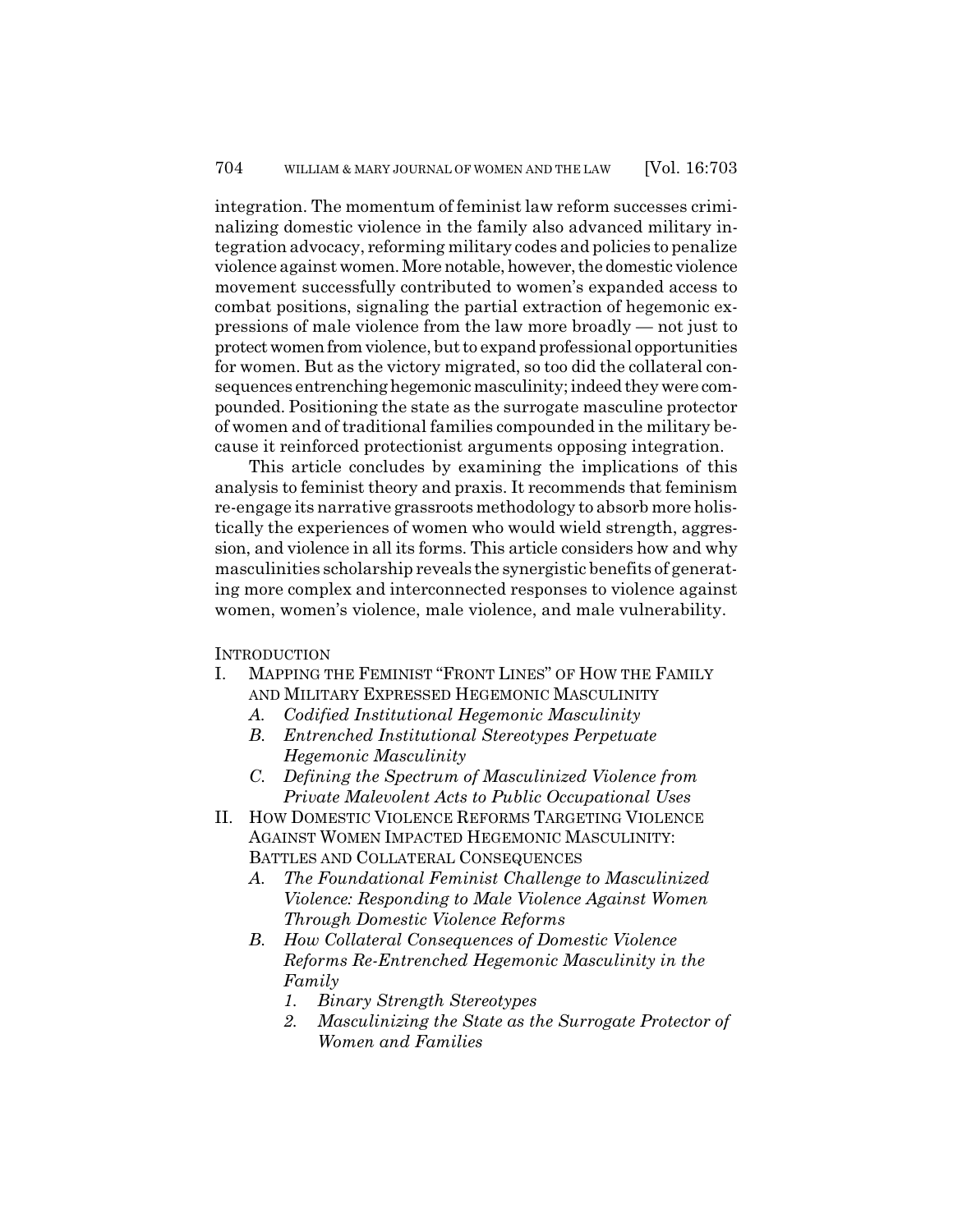- *C. The Feminist Masculinity Challenge to Violence Against Women Faces Misrecognition and Migrates to the Military Integration Agenda*
- *D. How the Collateral Consequences of Re-Entrenching Hegemonic Masculinity Migrated and Compounded in the Military*
	- *1. Reconciling Strength and Vulnerability*
	- *2. Empowering the State as the Surrogate Masculine Protector of Women and Traditional Families*
- III. THE IMPLICATIONS OF RE-ENTRENCHED HEGEMONIC MASCULINITY TO FEMINIST THEORY AND PRAXIS
	- *A. Generating Holistic and Interconnected Feminist Responses to Male and Female Violence and Vulnerability*

**CONCLUSION** 

#### **INTRODUCTION**

Seven months before firing thirty-six shots into an exercise class filled with thirty women, killing three and injuring nine, George Sodini wrote these chilling words on his blog: $<sup>1</sup>$ </sup>

I actually look good. I dress good, am clean-shaven, bathe, touch of cologne — yet 30 million women rejected me — over an 18 or 25-year period. That is how I see it. . . . A man needs a woman for confidence. He gets a boost on the job, career, with other men, and everywhere else when he knows inside he has someone to spend the night with and who is also a friend. This type of life I see is a closed world with me specifically and totally excluded. Every other guy does this successfully to a degree. Flying solo for many years is a destroyer. . . . Looking back over everything, what bothers me most is the inability to work towards whatever change I choose. $2$ 

Sodini's blog posts reveal a man filled with anger and "hell-bent" on killing women. These posts reveal a progressively deepening sense of masculine failure, a loss of power and control, and a resulting entitlement to violence against women that Sodini derives directly from these perceived masculine shortcomings.<sup>3</sup> As the doomful date of his

<sup>1.</sup> Lee Ferran et al., *Pa. Gunman 'Hell-bent' on Killings, Had 4 Guns*, ABC NEWS, Aug. 5, 2009, http://abcnews.go.com/US/story?id=8255530&page=1.

<sup>2.</sup> George Sodini's Blog: Full Text by Alleged Gym Shooter, ABC NEWS, Aug. 5, 2009, http://abcnews.go.com/US/story?id=8258001&page=2 (quoting Dec. 29, 2008, blog post).

<sup>3.</sup> *See id.* (revealing that he wrote and maintained an ongoing list of reasons justifying his violent "exit plan") (quoting Dec. 22, 2008, and May 5, 2009, blog posts). Sodini blogged on July 20, 2009, that the "Last time I slept all night with a girlfriend it was 1982.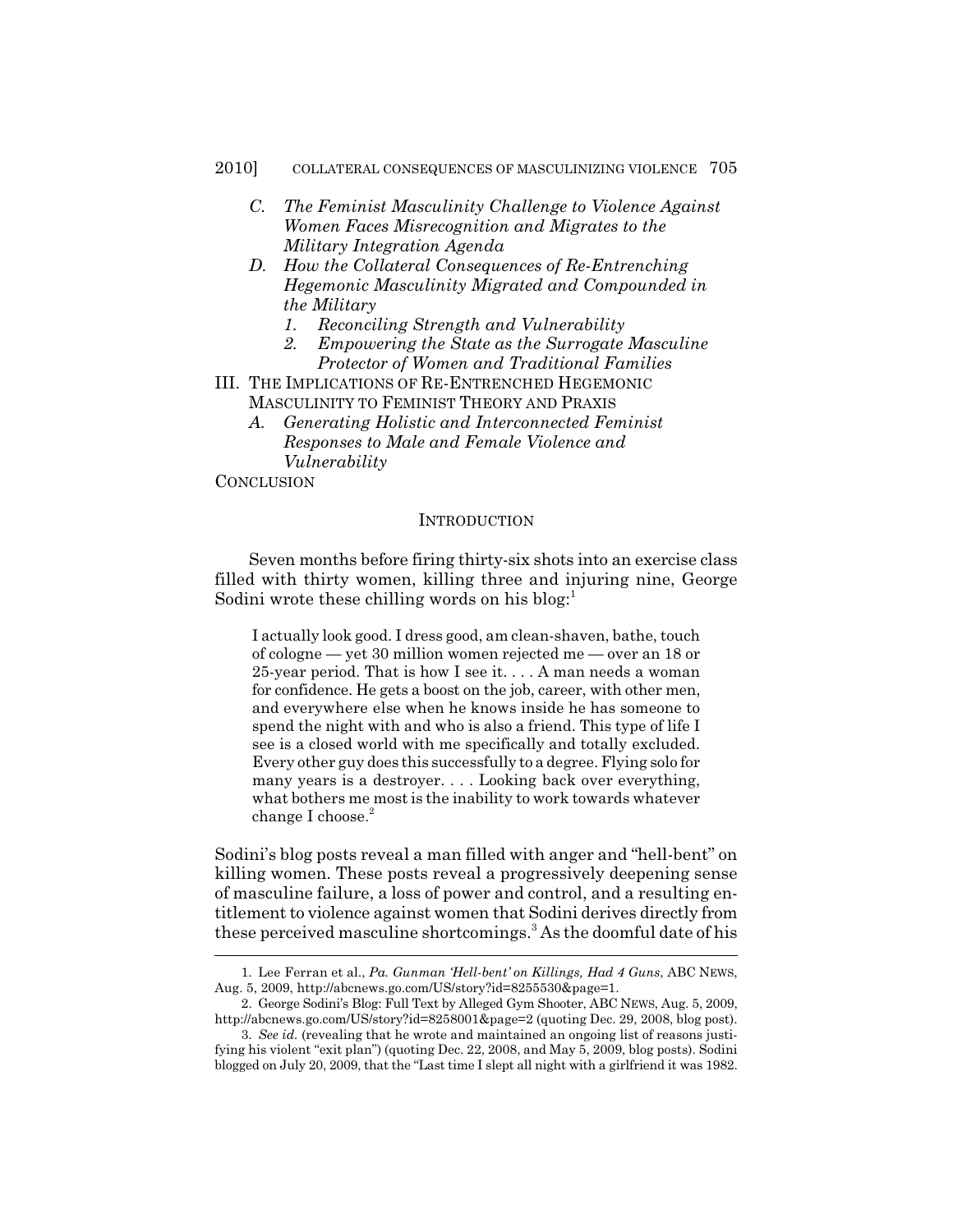August 4, 2009, shooting rampage neared, Sodini's writings progressively revealed his reliance on two outlets to release his mounting anger over his loss of power and control: the acquisition of strength (lifting weights) and meticulously plotting his "exit plan" — a largescale massacre of women.4 Sodini's self-described failure to meet certain masculine norms thus triggered his hyper-masculine exertions of strength and violence against women.<sup>5</sup> Sodini's blog identifies the source of his rage squarely in hegemonic masculinity roots — his failure to meet social and cultural ideals of male control, power, and hetronormative behavior.<sup>6</sup>

Even when other *men* are subjected to violence induced by hegemonic masculinity, these acts can still perpetuate the subordination of women, because they seek to feminize men and derogate the status of women. The fragility of masculinity and the perceived role of women exacerbating that fragility may have motivated American military personnel's abuses of Iraqi prisoners at Abu Ghraib.<sup>7</sup> The legal and social shock at the involvement of a female soldier in perpetrating these violent acts against male detainees and the relative normality of male involvement demonstrates how violence, strength, and aggression are viewed as masculine activities incongruent with femininity, a phenomenon that I will refer to throughout this article as "masculinized violence." <sup>8</sup>

The hegemonic definition of manhood is a man in power, a man with power, and a man of power. We equate manhood with being strong, successful, capable, reliable, in control. The very definitions of manhood we have developed in our culture maintains the power that some men have over other men and that men have over women.

Michael S. Kimmel, *Masculinity as Homophobia: Fear, Shame, and Silence in the Construction of Gender Identity*, *in* SEX, GENDER AND SEXUALITY: THE NEW BASICS, AN ANTHOLOGY 58, 61 (Ferber et al. eds., 2009). Sociologist Erving Goffman explains that a male who can not identify himself as "a young, married, . . . [or has] a recent record in sports" is likely to "view himself . . . as unworthy, incomplete, and inferior." *Id.*

7. *See* Cynthia Enloe, *Wielding Masculinity Inside Abu Ghraib: Making Feminist Sense of an American Military Scandal*, 10 ASIAN J. OF WOMEN'S STUD. 89, 99 (2004) (distinguishing from arguments that military personnel were motivated by Iraqi masculinity norms fearing nakedness and homosexuality). "[I]t may have been [the American police and intelligence personnel's] own home-grown American sense of masculinity's fragility — how easily manliness can be feminized — that prompted them to craft these prison humiliations." *Id.*

8. *See id.* at 91 (asserting that only the military women depicted in the photos, not the men, were intensely scrutinized by the media and public); *see also* Kathleen Parker,

Proof I am a total malfunction." *Id.* (quoting July 2, 2009, blog post). He also blogged on August 2, 2009, just two days before the murders, that "If I had control over my life then I would be happier." *Id.* (quoting Aug. 2, 2009, blog post).

<sup>4.</sup> *See id.* ("I guess strenuous exercise is necessary for a man.") (quoting Dec. 31, 2008, blog post).

<sup>5.</sup> *See id.* (detailing the various failures Sodini identified in himself and his life).

<sup>6.</sup> *See* R.W. CONNELL, MASCULINITIES 77 (1995) (describing hegemonic masculinity theory).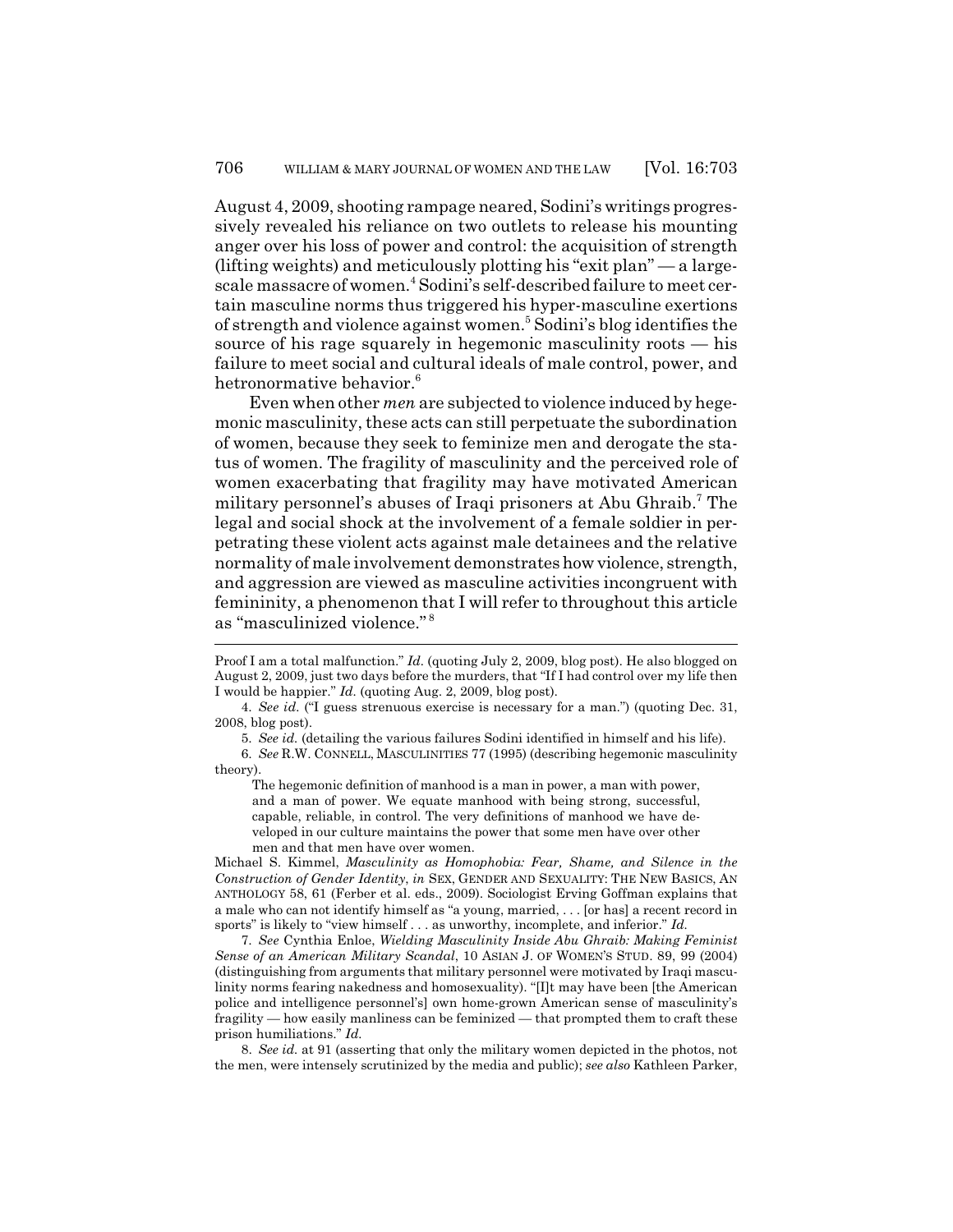Sodini's violent rampage reveals painfully and tragically the intersection between feminist and masculinities scholarship. Violence against women is a direct outlet of hyper-masculine exertions of power and control over women (and other men), positioning violence at the epicenter of feminist and masculinities scholarship. It illuminates vividly how hegemonic masculinity does not just theoretically harm women and men, it can actually lead to violence and the subordination of women. This Pennsylvania tragedy revives and inspires feminist activism to eradicate violence against women and to uncover and address its complex underpinnings.

This article examines how domestic violence reforms impacted hegemonic masculinity in the family and in the military — two institutions that occupy the theoretical feminist "front lines" of masculinized violence. Part I positions the revered legal institutions of the military and the family as fortresses on the feminist "front lines" of hegemonic masculinity, deeply rooted in entrenched and pervasive hegemonic masculinity norms linking masculinity and violence.<sup>9</sup> Indeed popular slogans like "We're looking for a few good men"10 and a "man's home is his castle"11 depict the traditional legal status of the masculine role physically dominating these institutions. Military law and policy excluding women from combat roles ensured that these "few good men" embodied distinctly masculine-recognized traits of strength, aggression, and violence. Criminal and family laws in turn immunized men from accountability for acts of violence in the home, endorsing masculine violence and the right to exert it at home unfettered.12 Women are positioned historically as the "gentler sex" in both institutions, rearing children and tending to others, perceived

*Myth of Equality Aids the Enemy*, KAN. CITY STAR, May 31, 2004, at B5 (concluding that England's involvement meant that "[n]o longer could men be viewed as perpetual perpetrators and women as perpetual victims" — effectively ending the "feminist naivete").

<sup>9.</sup> Hegemonic masculinity refers to the "most honored way of being a man"; its characteristics include "heteronormativity, aggression, activity, sports-obsession, competitiveness, stoicism, and not being female or feminine." David S. Cohen, *No Boy Left Behind? Single-Sex Education and the Essentialist Myth of Masculinity*, 84 IND.L.J. 135, 144 (2009).

<sup>10.</sup> Michael McCarthy & Darryl Haralson, *The Few. The Proud. The Ad.*, USATODAY, Mar. 20, 2003, at B3. This slogan was the central recruiting tool of the United States Marine Corps for almost 200 years, until the increasing presence of servicewomen led to the revised 1976 language of "The Few. The Proud. The Marines." *Id.*

<sup>11.</sup> WILLIAM AND MARY MORRIS, MORRIS DICTIONARY OF WORD AND PHRASE ORIGINS 374 (2d ed. 1988) ("This saying is as old as the basic concepts of English common law . . . ."). Indeed these notions are codified as the "castle doctrine" in many state self-defense laws authorizing an individual to use reasonable force, including deadly force, to protect his or her home without retreat. Paris De Soto, *Feminists Negotiate the Judicial Branch: Battered Woman's Syndrome*, *in* FEMINISTS NEGOTIATE THE STATE 53, 64 (Cynthia R. Daniels et al. eds., 1997).

<sup>12.</sup> Jeannie Suk, *Criminal Law Comes Home*, 116 YALE L.J. 2, 5-6 (2006).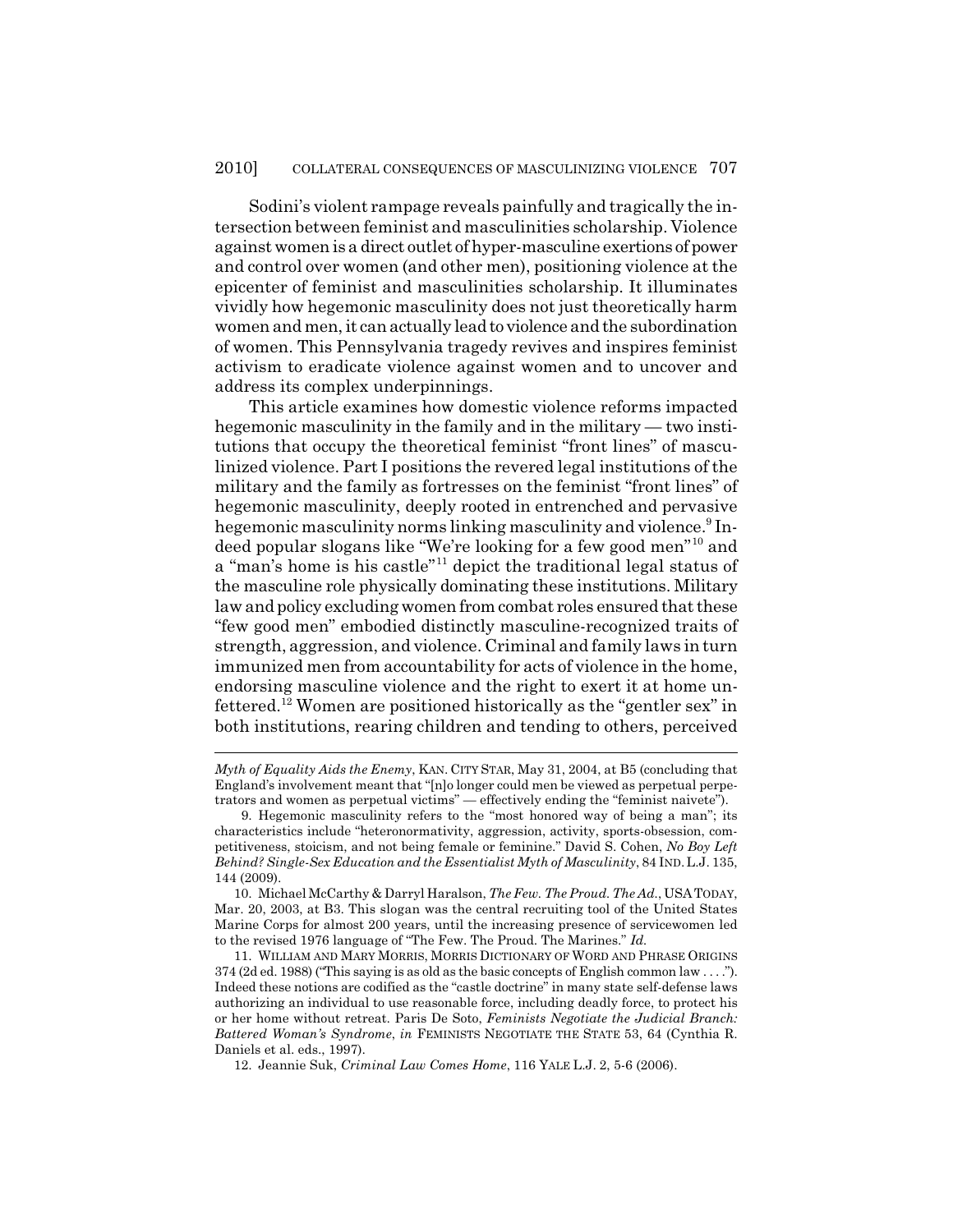as incapable of or disinclined to engage in aggressive acts.<sup>13</sup> These outlets for male violence highlight the range of historically accepted male violence ranging from intimate abuse in the criminal and malevolent sense to public occupational military violence.

Part II analyzes feminist law reforms responding to male violence. Existing scholarship generally analyzes these law reform successes in the military and in the family separately and to assess only how the lived experiences and status of women changed.<sup>14</sup> This article examines the intersection and migration of feminist law reform initiatives targeting the military and the family to reveal the impact of these reforms on hegemonic masculinity. This article concludes that feminist law reforms both challenged hegemonic masculinity in its expressions of male violence, while simultaneously entrenching and compounding it.

Part II concludes as a foundational matter that feminist law reforms achieved a remarkable paradigm shift in the extraction of aspects of male violence against women — previously insulated from state response — from legal and societal standards. If male violence is considered an extension of normal masculinity, then the prohibition of certain forms of male violence in legal codes transformed the definition of masculinity itself. Domestic violence reforms in particular achieved unprecedented momentum empowering the state to enter the man's "castle" and respond to male violence punitively.15 Through nationwide feminist advocacy, legislatures amended state criminal laws,16 police were prepared to arrest, criminal penalties and sentences

15. *See* Suk, *supra* note 12, at 5-6 (describing the law reforms as a "remarkable and transformative success" in positioning domestic violence as a public issue and reshaping the criminal justice system's response to it).

16. *See, e.g.*, Cynthia R. Daniels et al., *Feminist Strategies: The Terms of Negotiation*, *in* FEMINISTS NEGOTIATE THE STATE, *supra* note 11, at 83, 91 (citing the New Jersey Prevention of Domestic Violence Act of 1991 as an example of the level of consciousnessraising achieved in the domestic reform efforts). The Act says:

The legislature finds and declares that domestic violence is a serious crime against society . . . . The legislature further finds and declares that even though many of the existing criminal statutes are applicable to acts of domestic violence, previous social attitudes concerning domestic violence have affected the response of our law enforcement and judicial systems, resulting in these acts receiving different treatment from similar crimes when they occur in a domestic context. . . . It is further intended that the official response to domestic violence shall communicate the attitude that violent behavior will not be excused or tolerated, and shall make clear the fact that the existing criminal laws and civil remedies created under this act

<sup>13.</sup> *See, e.g.*, Enloe, *supra* note 7, at 91 (describing traditional views of women as peaceful and nonviolent wives and mothers).

<sup>14.</sup> *Compare, e.g.*, Suk, *supra* note 12, at 5-6 (exploring the law's intrusion into the home to prosecute violence), *and* Katharine T. Bartlett, *Feminism and Family Law*, 33 FAM. L.Q. 475, 496 (1999) (noting the development of support service for victims of violence in the home), *with* Diane H. Mazur, *A Call to Arms*, 22 HARV. WOMEN'S L.J. 39, 66 (1999) (explaining the changing role of women in the military).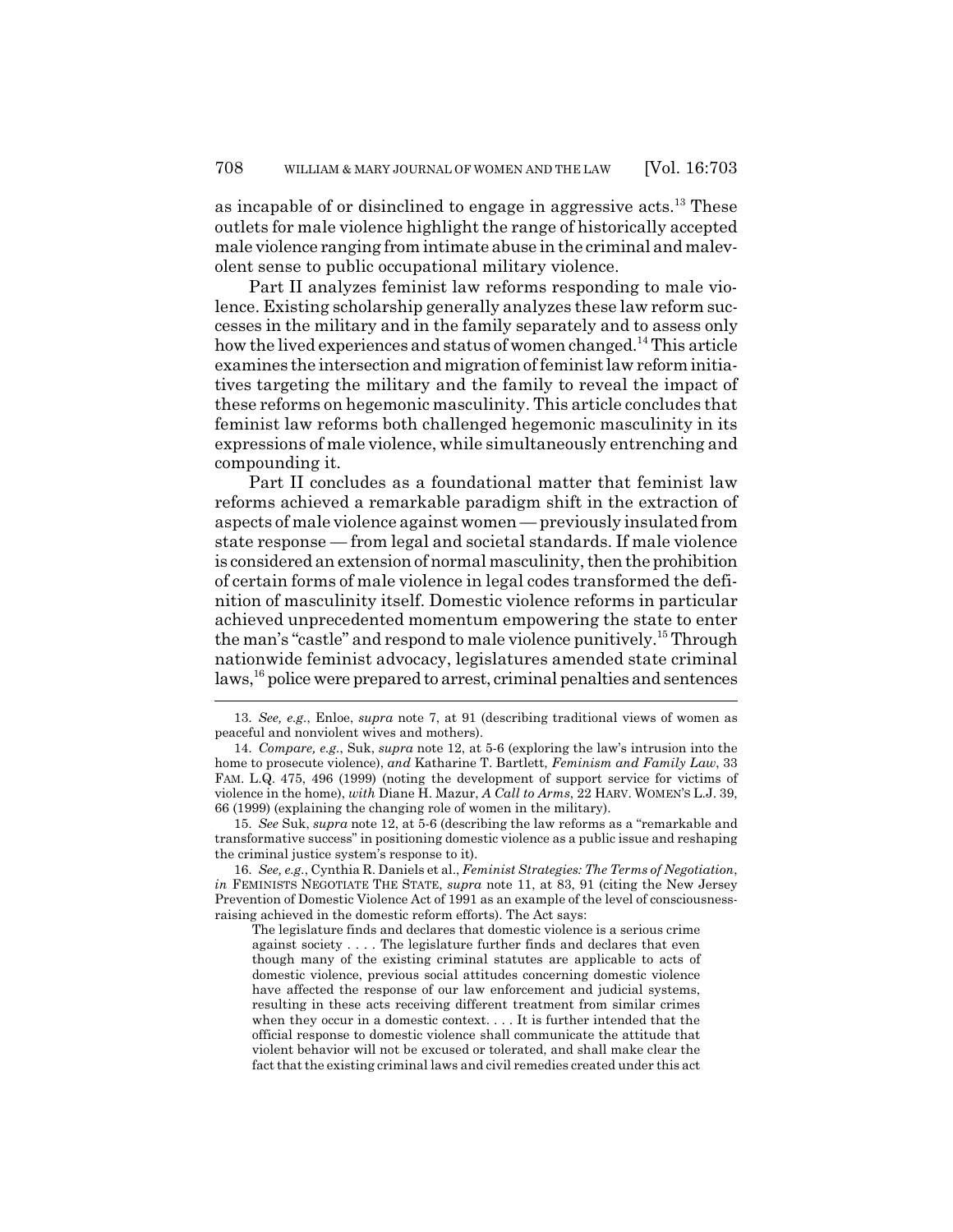stiffened, and support services were provided to victims.<sup>17</sup> Feminists successfully positioned domestic violence squarely in the public sphere as a source of inequality and injustice, no longer insulating these crimes in the private sphere.<sup>18</sup>

Part II positions domestic violence reforms as a foundational feminist challenge to hegemonic masculinity in the family. These institutional reforms were a critical battle in a larger war to dismantle the hegemonic masculinity norms that perpetuate the subordination of women.19 In battles, even successful ones, there are victories and there are unintended collateral consequences. Domestic violence reforms succeeded in uprooting some of hegemonic masculinity's codification in the criminal law and bringing women's subordination through violence into legal recognition. These reforms also collaterally entrenched hegemonic masculinity, perpetuating binary gender classifications that displace men and women functioning outside these artificial constructs.

The momentum of the domestic violence law reform victories also migrated to military integration reforms. Outrage surrounding the Tailhook sexual abuse scandal, for example, revealed widespread sexual assaults of women in the military, reinforcing that violence against servicewomen would likewise meet punitive responses in the military.20 The military tightened its prohibitions on violence against servicewomen committed by fellow soldiers, following civilian law reform models. Tailhook importantly revealed that the paradigm shift achieved through the domestic violence reforms — extracting violence against women from codified hegemonic masculinity — had migrated.

Domestic violence reforms may even have advanced women's military integration. Outrage surrounding Tailhook may have led to

will be enforced without regard to the fact that the violence grows out of a domestic situation.

N.J. STAT. ANN. § 2C:25-18 (West 2005). Indeed, "in a number of states, special domestic abuse statutes treat violence in the domestic context as a *more* serious offense . . . ." Bartlett, *supra* note 14, at 496 (emphasis added) (citing Minnesota as an example).

<sup>17.</sup> *See* Anne Sparks, *Feminists Negotiate the Executive Branch: The Policing of Male Violence*, *in* FEMINISTS NEGOTIATE THE STATE, *supra* note 11, at 35, 51 (concluding that the state became accountable to citizens instead of to abstract principles of justice). By 1994, when the Violence Against Women Act was enacted, at least twenty-two states and the District of Columbia had revised their arrest laws to respond to domestic violence. Bartlett, *supra* note 14, at 496. These reforms have been perceived uniformly as matters of women's rights. *See* Sparks, *supra* note 17, at 51 (crediting feminists with reforms).

<sup>18.</sup> *See* Laurie Naranch, *Naming and Framing the Issues: Demanding Full Citizenship for Women*, *in* FEMINISTS NEGOTIATE THE STATE, *supra* note 11, at 21, 21 ("[N]o longer is the problem of domestic violence a woman's problem that she must somehow deserve.").

<sup>19.</sup> *See* Blythe Leszkay, *Feminism on the Front Lines*, 14 HASTINGS WOMEN'S L.J. 133, 136 (2003) (explaining the larger impact on equality gained by fighting for equal combat rights in the military).

<sup>20.</sup> *See infra* Part II.C.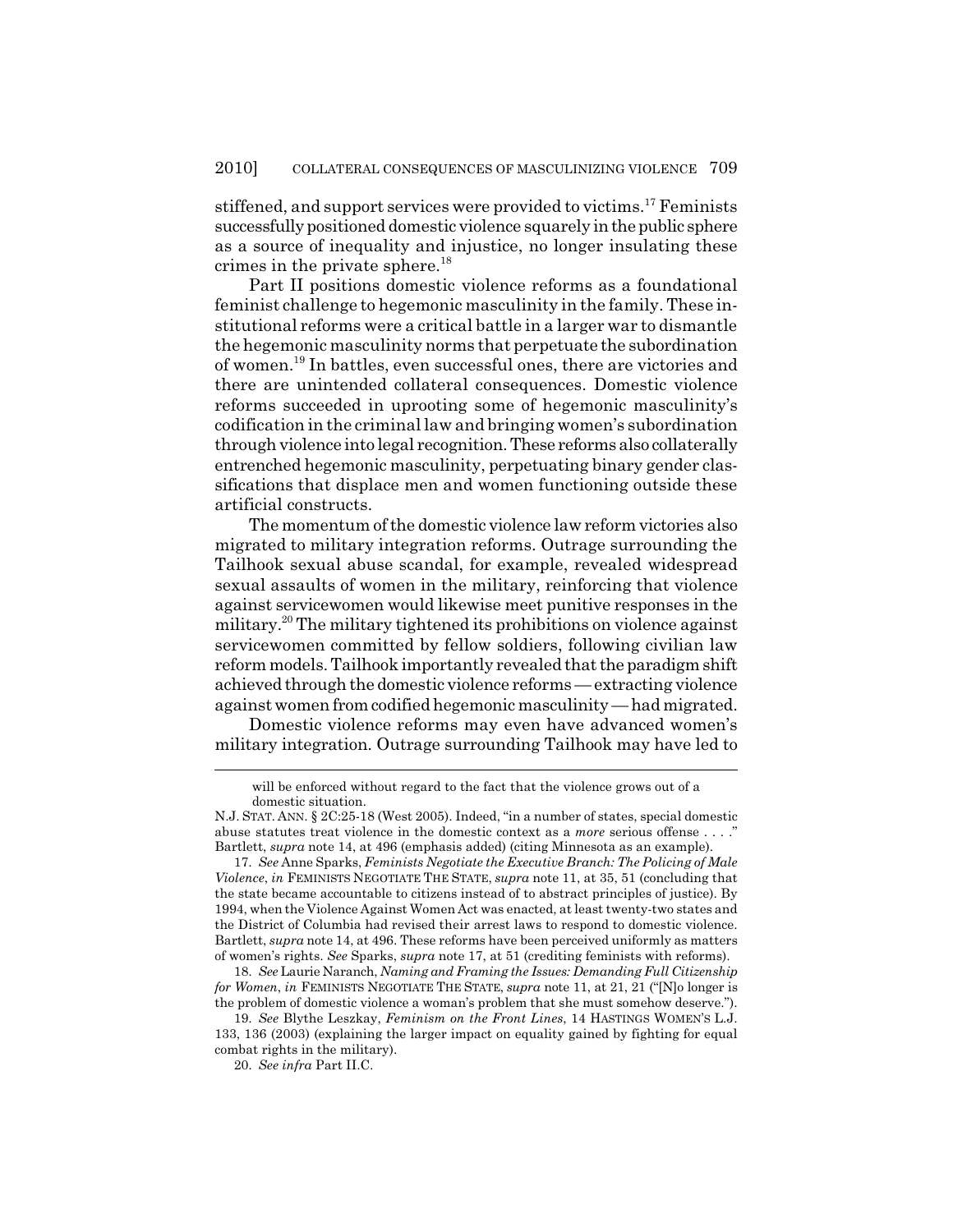increased combat opportunities for women in the Navy and Air Force. Women's expanded access to previously-restricted combat positions signaled the partial extraction of masculinized violence from the law more broadly — not just to protect women from violence, but to expand women's career opportunities.

As the victory migrated, so too did the collateral consequences. Indeed the collateral consequences compounded as domestic violence reforms infiltrated other law reforms and complicated emerging tensions in reconciling strength and vulnerability and in tacitly empowering the state as the protector of women.

The military generally assesses collateral consequences to minimize unintended harms in future battles. Part III accordingly highlights the feminist implications of this analysis. These implications suggest the benefits of feminism re-engaging its narrative grassroots methodology to understand more holistically the experiences of women who would wield strength and aggression, and would commit acts of violence in occupational roles and private relationships. It reveals the synergistic benefits of responding to violence against women, women's violence, male violence, and male vulnerability.

# I. MAPPING THE FEMINIST "FRONT LINES" OF HOW THE FAMILY AND MILITARY EXPRESSED HEGEMONIC MASCULINITY

The military and the family are defining modern feminist battlefields because women have yet to achieve formal equality through full military integration<sup>21</sup> and because, forty years after the feminist movement first identified domestic violence as a form of women's subordination, each year women still endure 4.8 million physical or sexual assaults by intimate partners.<sup>22</sup> These institutions have historically positioned men in positions of dominance and control and endorsed masculine acts of violence, while in contrast positioning women as caretakers disinclined to or incapable of physical violence.<sup>23</sup> Feminist law reforms responded to hegemonic masculinity by targeting masculinized violence in both institutions to achieve different objectives — in the military seeking to integrate women professionally,

<sup>21.</sup> Leszkay, *supra* note 19, at 136; Valorie K. Vojdik, *Beyond Stereotyping in Equal Protection Doctrine: Reframing the Exclusion of Women from Combat*, 57 ALA. L. REV. 303, 323-24 (2005); *see* Mazur, *supra* note 14, at 66 (observing that feminists view the military as "resisting the inevitable evolution" of gender equality).

<sup>22.</sup> CTR. FOR DISEASE CONTROL & PREVENTION, UNDERSTANDING INTIMATE PARTNER VIOLENCE:FACT SHEET (2006), *available at* http://www.cdc.gov/ncipc/dvp/ipv\_factsheet.pdf.

<sup>23.</sup> *See, e.g.*, Lara Stemple, *Male Rape and Human Rights*, 60 HASTINGS L.J. 605, 634 (2008) (discussing the social characterization of men as violent and women as passive victims).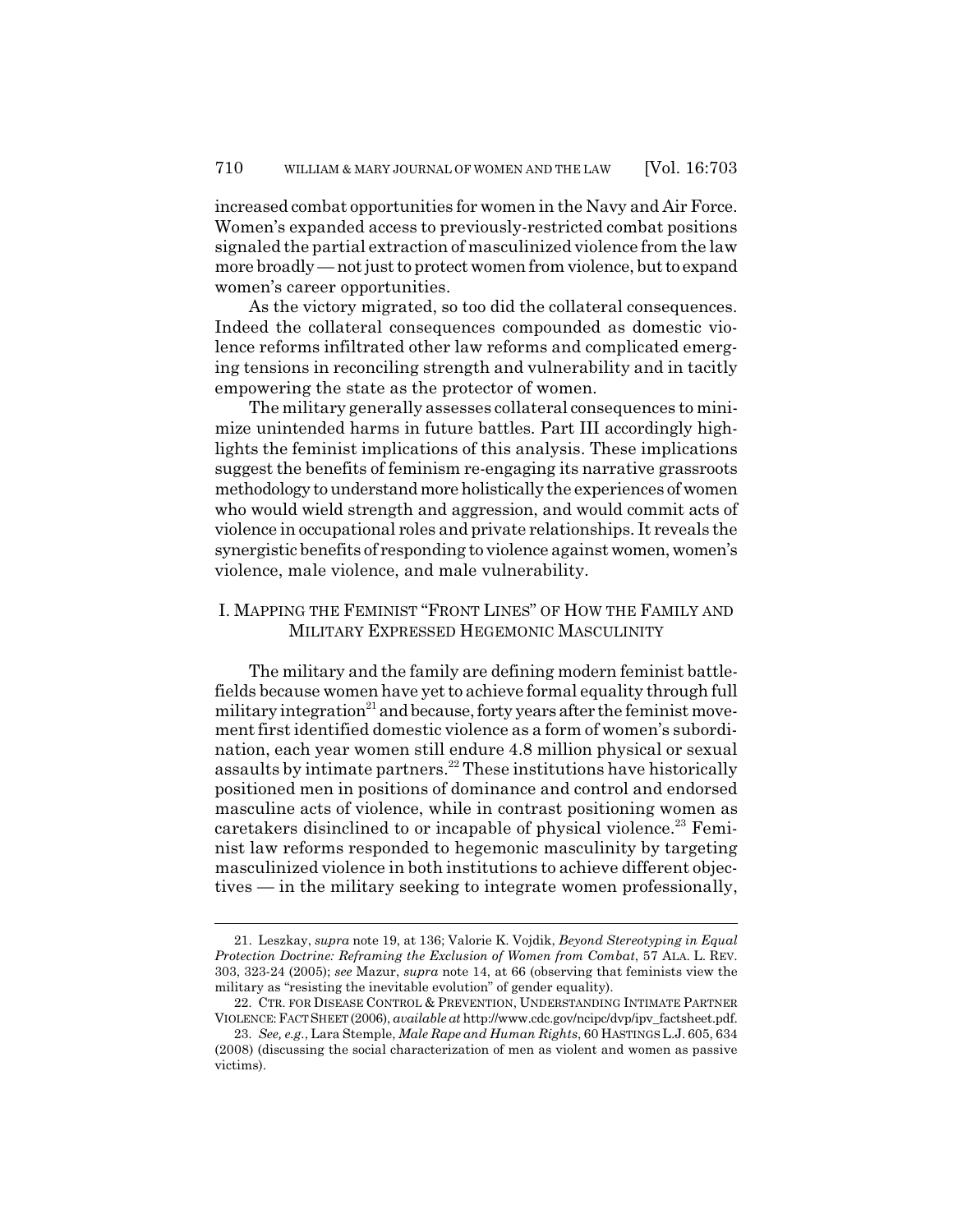while in the family seeking to end domestic abuse.<sup>24</sup> While feminist law reforms did not target hegemonic masculinity directly, focusing primarily on the state's subordination of women instead, feminist reforms inherently transformed hegemonic masculinity nonetheless because of the masculinity underpinnings to these institutions. Examining the feminist law reforms directed at hegemonic masculinity in each institution thus stands to dislodge the hegemonic masculinity pillars that support both and offer new insights to inform feminist theory and praxis.

#### *A. Codified Institutional Hegemonic Masculinity*

Hegemonic masculinity defines a dominant conception of masculinity as "a man *in* power, a man *with* power, and a man *of* power." <sup>25</sup> Hegemonic masculinity thus refers to the "most honored way of being a man." 26 Hegemonic masculinity theory explains how the definition of manhood in American culture reinforces the power that some men maintain and wield over women and other men.<sup>27</sup> It embraces and exalts characteristics of "heteronormativity, aggression, activity, sports-obsession, competitiveness, stoicism, and not being female or feminine." 28 It "is as much about [the] relation to other men as it is about relation to women." 29 It links traits of strength, success, and control with manhood and reveals how males that do not meet these idealized norms will in turn conclude that they are somehow "unworthy, incomplete, and inferior."<sup>30</sup> Though hegemonic masculinity exerts pressure on men to conform to its ideals, it need not correspond all that closely to the actual personalities of the majority of men.<sup>31</sup>

26. Cohen, *supra* note 9, at 144 (quoting R.W. Connell & June W. Messerschmidt, *Hegemonic Masculinity: Rethinking the Concept*, 19 GENDER & SOC'Y 829, 832 (2005)).

29. Dowd, *supra* note 25, at 233. While feminist theory has identified that not all women are oppressed or oppressed equally, and that there are instances in which women oppress other women, masculinities scholarship involves the "underlying dynamic . . . that pits every man against every man." *Id.* Masculinity is a process of comparing and measuring each man against every other man. *Id.*

30. *See* Kimmel, *supra* note 6, at 61 (discussing the comparison of all men with the dominant cultural view of American masculinity).

31. *See* CONNELL, *supra* note 6, at 70 (asserting that few men fulfill normative ideals of masculinity). It is often the creation of models of masculinities that become fantasy figures, like the characters played by Humphrey Bogart, John Wayne, and Clint Eastwood.

<sup>24.</sup> *But see* Kingsley R. Browne, *Women at War: An Evolutionary Perspective*, 49 BUFF. L. REV. 51, 56 (2001) (critiquing military integration arguments suggesting that integrating women into military combat would require only "educating men out of their ideology of masculinism").

<sup>25.</sup> Kimmel, *supra* note 6, at 61 (quoting sociologist Erving Goffman); *see also* Nancy E. Dowd, *Masculinities and Feminist Legal Theory*, 23 WIS. J.L. GENDER & SOC'Y 201, 208- 09 (2008) (noting that hegemonic masculinity "dominates [the] hierarchy of masculinities").

<sup>27.</sup> Kimmel, *supra* note 6, at 61.

<sup>28.</sup> Cohen, *supra* note 9, at 144.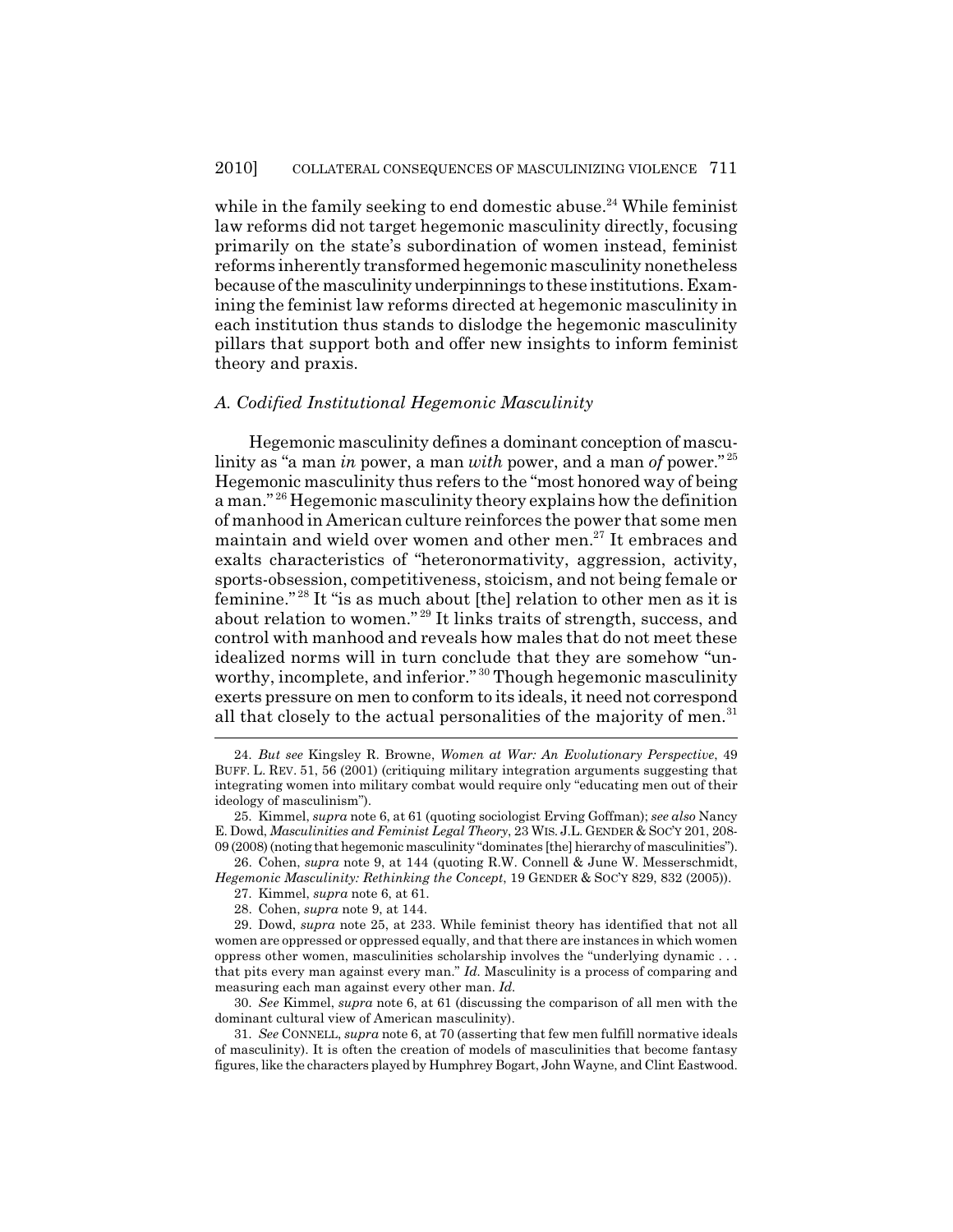Men who hold the most social power, the corporate and state elites, may not represent hegemonic masculinity, but large numbers of men are motivated to support it. $32$ 

Hegemonic masculinity reinforces the "legitimacy of patriarchy" and maintains gender inequality. $33$  As long as hegemonic masculinity is the dominant norm, explains masculinities scholar R.W. Connell, men will benefit from "predominance in the state, professions, and management," reap more rewards in the money economy, have more access to education and training, homosexuality will continue to be stigmatized, and men will be violent toward women.<sup>34</sup>

Though men as a group are dominant and powerful, many men as individuals do not feel powerful.<sup>35</sup> For these men, a critical component of this feeling of powerlessness is that they cannot ever achieve this dominant picture of masculinity, yet must constantly prove their masculinity to the world.<sup>36</sup> From their sense of powerlessness, men can develop a desire for control; "masculinity is thus to a large degree about fear and shame and emotional isolation." <sup>37</sup>

Men are socialized, from the time they are young boys, into "lives of isolation, shame and anger." 38 The "boy code" dictates that boys suppress emotion and live "in a narrowly defined world of developing masculinity in which everything he does or thinks is judged on the basis of the strength or weakness it represents: you are either strong and worthwhile, or weak and worthless." 39 Manhood is consistently viewed as a test, and "associated with three things: . . . 'impregnat[ing] women, protect[ing] dependents from danger, and provision[ing] kith and  $\mathrm{kin}$ ."  $40$ 

37. *Id.*

38. *Id.* at 219 (quoting DAN KINDLON ET AL., RAISING CAIN:PROTECTING THE EMOTIONAL LIFE OF BOYS, at ix (1999)).

*Id.* Real life people may be so remote from everyday achievement that these figures represent an unattainable ideal. *Id.*

<sup>32.</sup> *Id.* at 77 (noting that the concept of hegemony implies a large measure of consent). 33. *Id.*

<sup>34.</sup> *See* Dowd, *supra* note 25, at 212 (quoting CONNELL, *supra* note 6, at 229-30) (detailing the harms created by hegemonic masculinity).

<sup>35.</sup> *Id.* at 213 (quoting MICHAEL KIMMEL, THE GENDERED SOCIETY 4-5 (2d ed. 2004)). 36. *See id.* (asserting that men's feelings of powerlessness stem from the perpetual struggle to achieve masculinity).

<sup>39.</sup> *See id.* (quoting KINDLON ET AL., *supra* note 38, at 79) (stating that this suppression of emotions prevents boys from developing "emotional literacy," which includes, among other things, the ability to identify and name emotions and understand the situations or reactions that cause different emotional states). The judging of perceived strength and weakness includes "massive amounts of teasing and taunting about being 'gay' or a 'fag,'" which further reinforces the limited acceptable male behaviors. *Id.* (quoting KINDLON ET AL, *supra* note 38, at 79).

<sup>40.</sup> *Id.* at 221 (quoting DAVID GILMORE,MANHOOD IN THE MAKING:CULTURAL CONCEPTS OF MASCULINITY 222-23 (1990)) (contrasting the idea that masculinity is stressful and difficult to achieve with the view of feminity).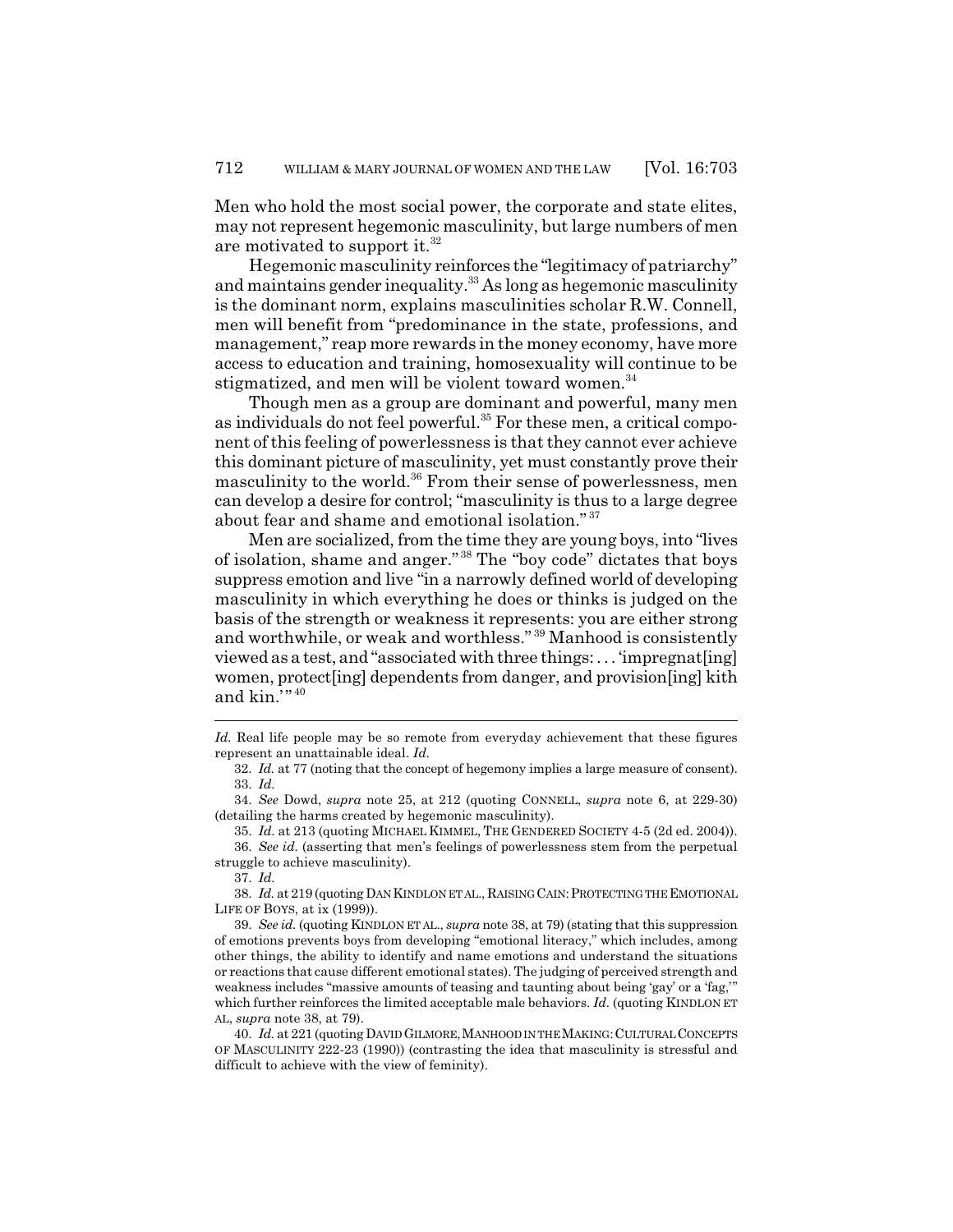Another harm of hegemonic masculinity is its relationship with violence. Many scholars position male violence as "extensions of 'normal' masculinity."<sup>41</sup> It is simply a "way of doing gender."<sup>42</sup> It is a resource used to accomplish masculinity when other potential resources are not available.<sup>43</sup>

The law codified aspects of hegemonic masculinity through masculinized violence in both the family and the military. Feminist law reforms thus necessitated institutional paradigm shifts to challenge hegemonic masculinity. The family and the military are both revered institutions in law and society, and they both historically codified gender roles positioned around strength.

Before the historic domestic violence reforms, the family unit was largely an impervious legal entity with which the state would not interfere. The criminal justice system historically codified men's dominant role over the family, and thus over women.<sup>44</sup> Law enforcement traditionally failed to enforce crimes against women in the home by "look[ing] the other way." 45 The criminal justice system treated domestic violence as a purely private matter — outside the scope of police enforcement and public law.46 This legal treatment effectively privatized male governance of the family. $47$ 

*Id.* at 214. (quoting KIMMEL, *supra* note 35, at 113).

43. *Id.* at 220 (quoting JAMES W. MESSERSCHMIDT, MASCULINITIES AND CRIME: CRITIQUE AND RECONCEPTUALIZATION OF THEORY 85 (1993)) (noting further variances by race and class).

44. *See* Aya Gruber, *The Feminist War on Crime*, 92 IOWA L. REV. 741, 753-54 (2007) (characterizing the state's traditional failure to intervene in domestic violence as reinforcement of patriarchy).

45. ROSLYN MURASKIN & TED ALLEMAN, IT'S A CRIME: WOMEN AND JUSTICE 303 (1993).

46. *See id.* (stating that police officers thought domestic violence "was really none of their business").

47. *See* KIRSTEN S.RAMBO,"TRIVIAL COMPLAINTS":THE ROLE OF PRIVACY IN DOMESTIC VIOLENCE LAW AND ACTIVISM IN THE U.S. 1 (2009) (noting that "the history of domestic violence . . . [is] inextricably linked with the concept of privacy").

The courts have been loth [sic] to take cognizance of trivial complaints arising out of domestic relations — such as . . . husband and wife. . . . [B]ecause the evil of publicity would be greater than the evil involved in the trifles complained of; and because they ought to be left to family government. . . . For, however great are the evils of ill temper, quarrels, and even personal conflicts inflicting only temporary pain, they are not comparable with the evils which would result from raising the curtain, and exposing to public curiosity and criticism the nursery and the bed chamber.

*Id.* (alterations in original) (quoting State v. Rhodes, 61 N.C. 453 (1868)).

<sup>41.</sup> *Id.* at 220.

<sup>42.</sup> *Id.*

Kimmel also focuses on the construction of gender by the interactions of people and institutions. We "do" gender, not in a vacuum, but in the context of institutions constructed with gender in mind: "Our social world is built on systemic, structural inequality based on gender: social life reproduces both gender difference and gender inequality." Those institutions include school, work, and families.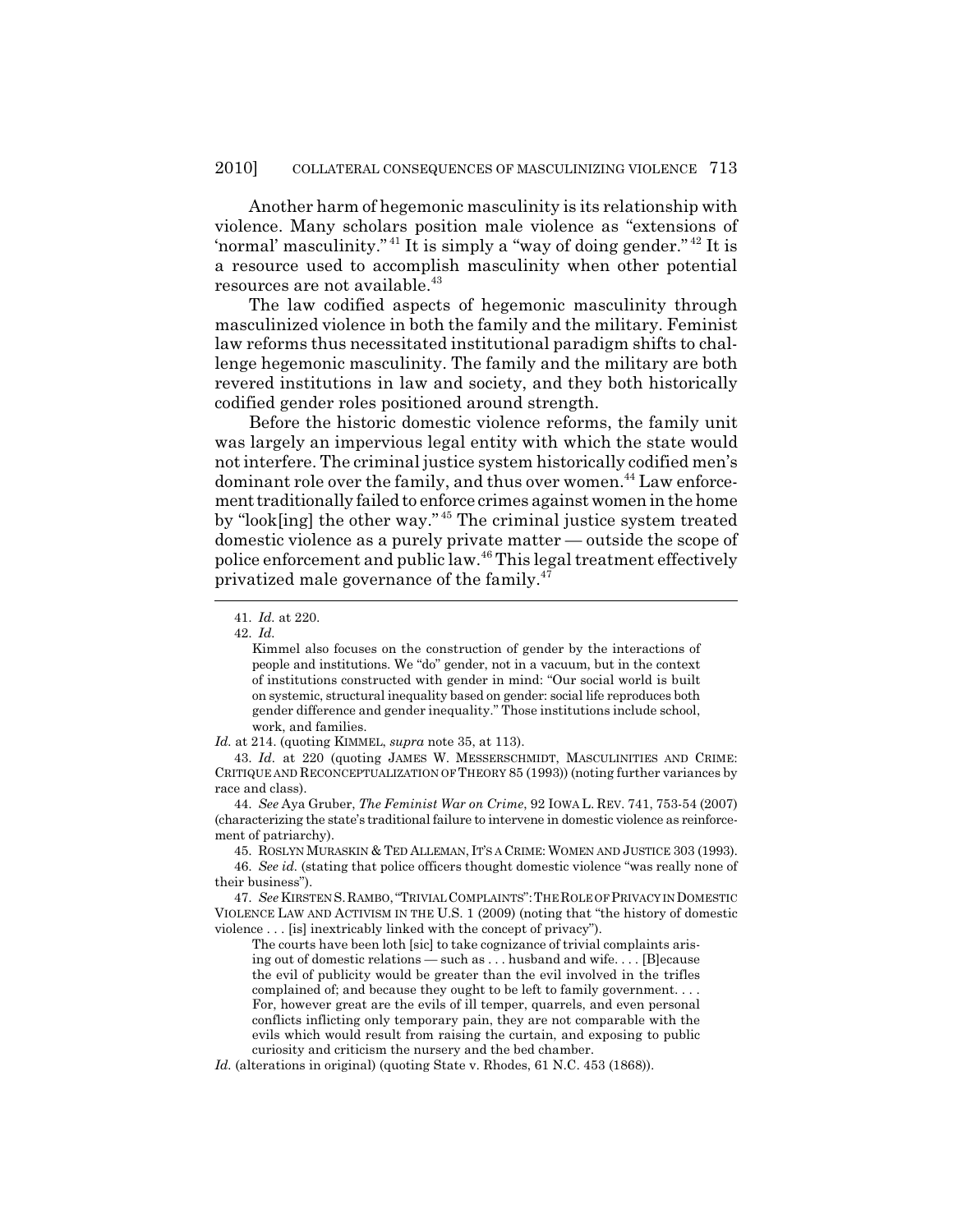The law then empowered male governance through innumerable regulations structured around marital relationships.<sup>48</sup> The law reinforced the idea that "a man's home was his castle" and sanctioned violence perpetrated by men against women in the family, implicitly endorsing male violence against women as an extension of "normal" masculinity and familial governance.<sup>49</sup> The legal reverence and deference given to the marital home reinforced these legal standards further, privileging marriage through extensive protections.<sup>50</sup>

The military similarly codified men's dominant role. The military has been described as "the defining institution of a nation-state."<sup>51</sup> "If '[m]asculinity is traditionally defined around the idea of power[, and] the armed forces are the nation's preeminent symbol of power[,]' then one preeminent symbol of masculinity is military might." $52$ These roles were reinforced by the military historically relegating women to supporting roles nursing the sick and the maimed or caring for their families back home.<sup>53</sup> The legal codification of men's role defending and protecting the homeland is most evident in the formal legal exclusion of women from certain direct ground combat roles $54$ and the male-only draft registration exclusion.<sup>5</sup>

52. Julie Yuki Ralston, *Geishas, Gays and Grunts: What the Exploitation of Asian Pacific Women Reveals About Military Culture and the Legal Ban on Lesbian, Gay and Bisexual Service Members*, 16 LAW & INEQ. 661, 666 (1998) (alteration in original) (citation omitted) (quoting Kenneth L. Karst, *The Pursuit of Manhood and the Desegregation of the Armed Forces*, 38 UCLA L. REV. 499, 501 (1981)).

53. *See* Krystyna M. Cloutier, Note, *Marching Toward War: Reconnoitering the Use of All Female Platoons*, 40 CONN. L. REV. 1531, 1535-36 (2008) (noting that women were not allowed to hold jobs outside the Nurse Corps until World War I, and even then it was only to fill temporary clerical needs during the war).

54. *See id.* at 1535-43 (tracing the history of women's roles in the military, including their exclusion from "combat mission[s]"); Linda Strite Murnane, *Legal Impediments to Service: Women in the Military and the Rule of Law*, 14 DUKE J.GENDER L. & POL'Y 1061, 1064-67 (2007) (detailing the history of women's integration into military service and discussing the law which excludes women from combat positions); *see also* CHRONOLOGY OF SIGNIFICANT POLICY CHANGES AFFECTING WOMEN IN THE MILITARY:1947-2003, WOMEN'S RESEARCH & EDUC. INST., http://www.wrei.org/Women%20in%20the%20Military/Women %20in%20the%20Military%20Chronology%20of%20Legal%20Policy.pdf (including no policy changes allowing women to serve in combat).

55. *See* Military Selective Service Act, 50 U.S.C. app. §§ 451-73 (2006) (requiring the

<sup>48.</sup> *See* NANCY D. POLIKOFF, BEYOND (STRAIGHT AND GAY) MARRIAGE 11-12 (2008) (crediting feminists in the 1960s and 70s with reforming the traditional marriage laws and social norms that "fostered 'separate spheres' for men and women").

<sup>49.</sup> *See* RAMBO, *supra* note 47, at 29 (describing the gender ideologies of the late nineteenth century that "enabled judges to confer an unspoken right of privacy on men as heads of their households and 'kings of their castles' ").

<sup>50.</sup> *See id.* at 100 (highlighting cases like *Griswold v. Connecticut*, 381 U.S. 479 (1965), *Eisenstadt v. Baird*, 405 U.S. 438 (1972), and *Roe v. Wade*, 410 U.S. 113 (1973), signifying a reverence for marital relationships).

<sup>51.</sup> Lorry M. Fenner, *Either You Need These Women or You Do Not: Informing the Debate on Military Service and Citizenship*, *in* WOMEN IN THE MILITARY 5, 23 (Rita James Simon ed., 2001).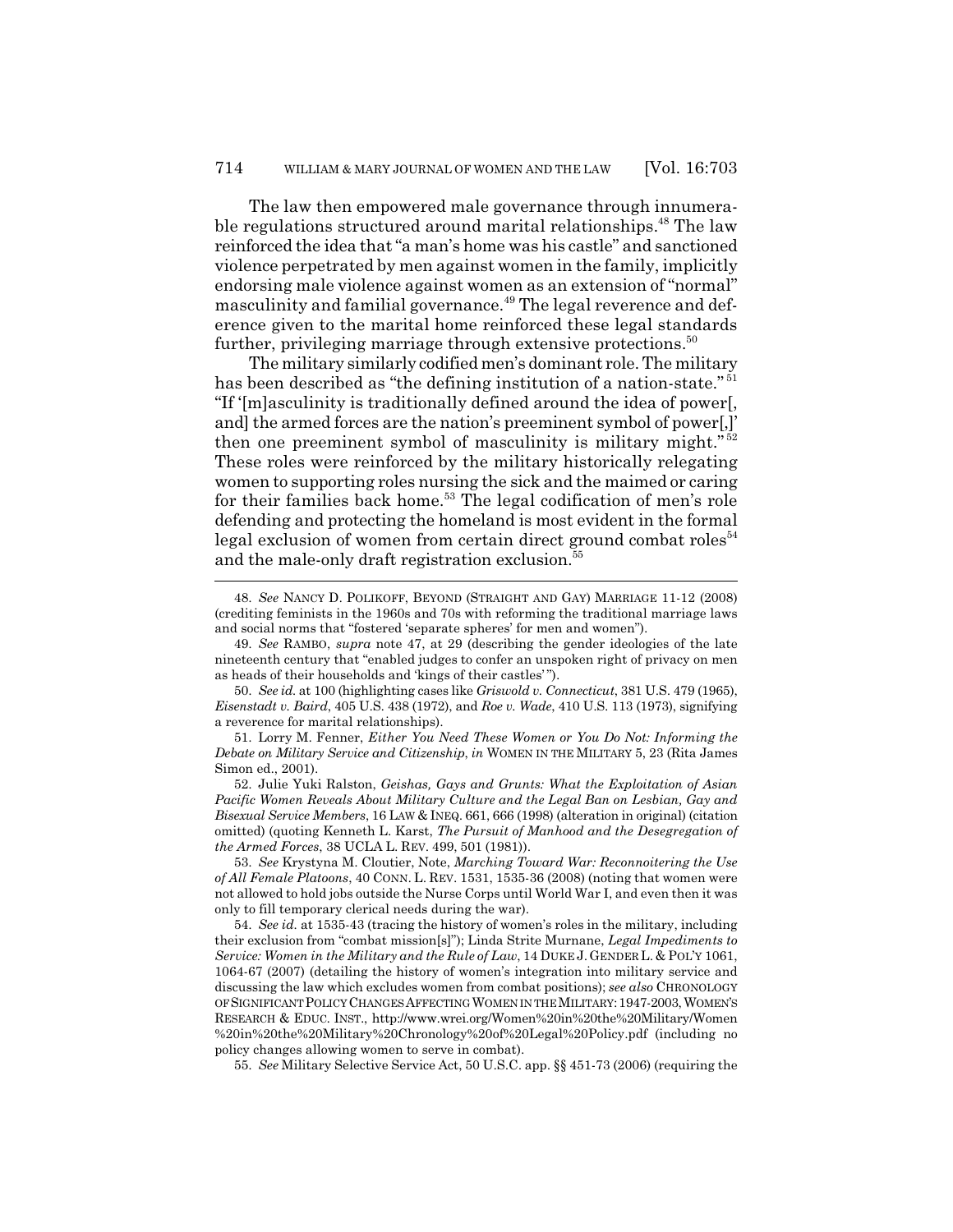Recent statistics poignantly reinforce the marginalization and exclusion of women. Women comprise only fourteen percent of military personnel, making the military a clearly male-dominated organization.56 Ground combat restrictions legally exclude women from "approximately [twenty] percent of all military positions." 57 Although women have long been an active part of the United States military, they predominately play socialized gender roles,<sup>58</sup> relegating nearly fifty percent of female officers and enlisted servicewomen to administrative and support roles, often in health care and administration (while approximately twenty percent of male servicemen fill these roles).59 Statistics show that "only '[nine] percent [of women officers] are in tactical operations occupations, compared with [forty-two] percent [of male officers].'" 60 Even when women have served in historic numbers, women have tended to hold these positions during times of excessive need caused by shortages of "manpower."<sup>61</sup>

The military has thus been positioned as "man's work" and the law reinforces it as such. This legal status is magnified by the economic, employment, and political power and benefits bestowed for

registration of "every male citizen of the United States, and every other male person residing in the United States, who . . . is between the ages of eighteen and twenty-six").

57. David R. Segal & Mady Wechsler Segal, *America's Military Population*, POPULATION BULL., Dec. 2004, at 28, *available at* http://www.prb.org/source/ACF1396.pdf. Women in the Army are "prohibited from serving in units of battalion size or smaller, whose primary mission is ground combat." *Id.* Similarly, woman are prohibited from working in the following occupational fields: infantry, armor, Special Forces, ranger units, ground surveillance radar platoons, combat engineer line companies, and short-range air defense. *Id.* Women in the Navy have historically been excluded from working on submarines, in the SEALS (special forces) unit; working as fire control technicians, missile technicians, and sonar technicians. *Id.* The Navy has recently announced its intent to lift the ban on women working on submarines. *See* Julian E. Barnes, *Navy Moves to Allow Women on Submarines*, L.A.TIMES (Feb. 24, 2010), *available at* http://articles.latimes.com/2010/feb/ 24/nation/la-na-women-subs24-2010feb24.

58. *See* Catherine Toth, *Women and the Military*, *in* THE HANDBOOK OF WOMEN, PSYCHOLOGY, AND THE LAW 328, 329 (Andrea Barnes ed., 2005) (discussing female military nurses).

59. Jessica L. Cornett, *The U.S. Military Responds to Rape: Will Recent Changes Be Enough?*, 29 WOMEN'S RTS. L. REP. 99, 102 (2008).

60. *Id.* (alteration in original) (quoting Segal & Segal, *supra* note 57, at 29).

61. *See* MATTHEW J. MORGAN, THE AMERICAN MILITARY AFTER 9/11: SOCIETY, STATE, AND EMPIRE 48 (2008) (explaining that women's roles in the military have evolved from women's limited participation in caretaking support roles to more substantive military service as manpower shortages necessitated increased involvement, such as during the Vietnam conflict); Toth, *supra* note 58, at 329-30 (highlighting women's military involvement in the Spanish-American War and the World Wars).

<sup>56.</sup> Melissa Sheridan Embser-Herbert, *A Missing Link: Institutional Homophobia and Sexual Harassment in the U.S. Military*, *in* IN THE COMPANY OF MEN: MALE DOMINANCE AND SEXUAL HARASSMENT 215, 215 (James E. Gruber & Phoebe Morgan eds., 2005); ACTIVE DUTY SERVICE PERSONNEL BY BRANCH OF SERVICE, OFFICER/ENLISTED STATUS & SEX AS OF 30 SEPTEMBER 2007, WOMEN'S RESEARCH & EDUC. INST., *available at* http://www.wrei .org/sept\_2007\_active.pdf.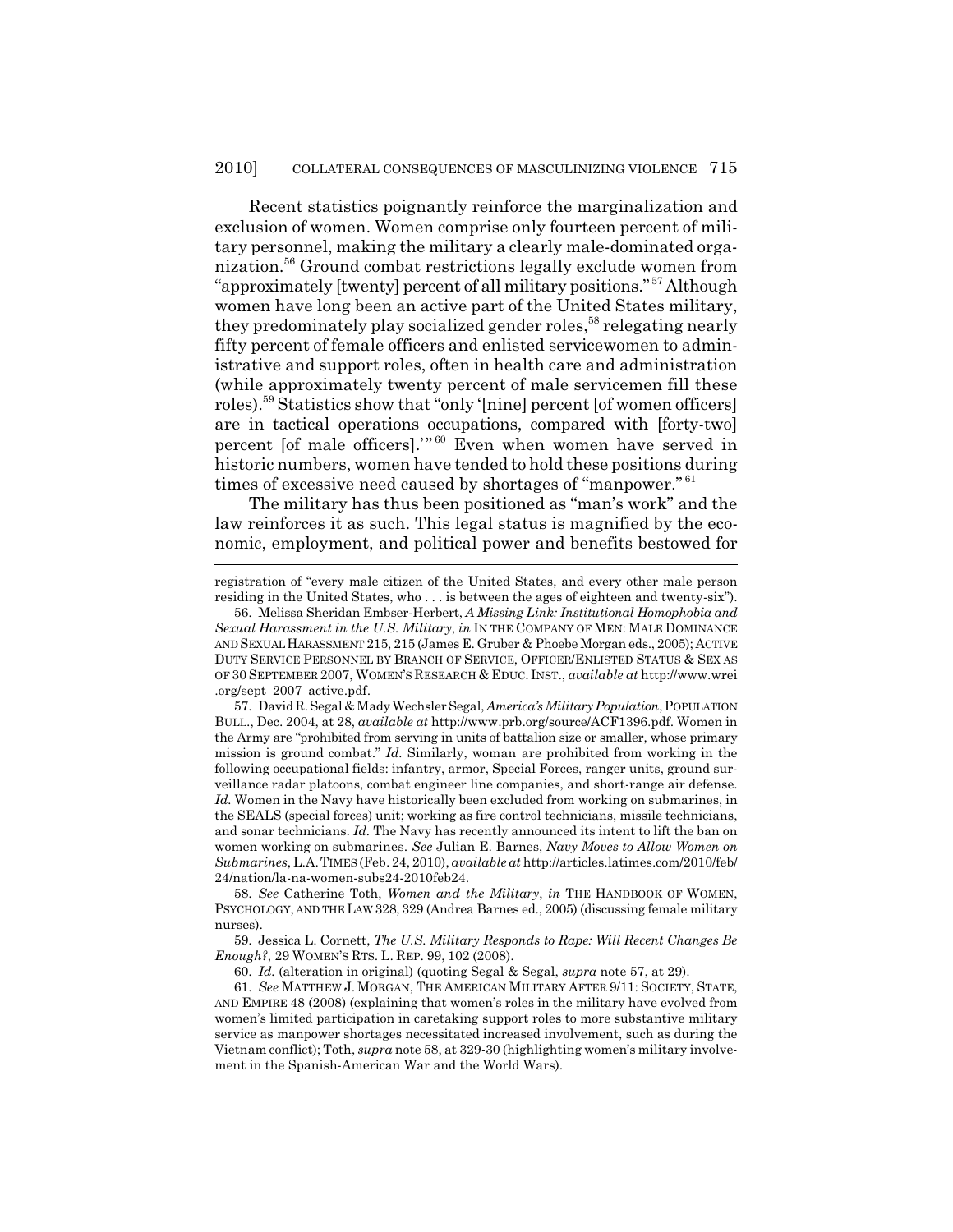military service.<sup>62</sup> Implicit judicial and legislative deference to military decision-making further insulates and empowers military status, and thus the codification of masculine roles.<sup>63</sup> The Supreme Court has often invoked military deference to defeat constitutional challenges under the First Amendment<sup>64</sup> and the Due Process Clause<sup>65</sup> of the Fifth Amendment.<sup>66</sup>

Both the family and the military reinforce hegemonic masculinity by positioning men in positions of control, power, and strength over women (and other men). These roles are reinforced by both legal codes and the societal reverence and deference that buttress these legal standards.

# *B. Entrenched Institutional Stereotypes Perpetuate Hegemonic Masculinity*

Both the military and the family are also entrenched in and constructed around masculine stereotypes that position men as the institutional defenders and protectors. Men are believed to protect and provide for the family, while women rear and care for others.<sup>67</sup>

65. *See, e.g.*, Weiss v. United States, 510 U.S. 163, 179 (1994) (holding that unfixed terms of office for military judges do not violate due process because there are other means of preserving judicial impartiality). The military seems to receive some deference in equal protection analysis as well. *See, e.g.*, Rostker v. Goldberg, 453 U.S. 57, 67 (1981) (concluding that because men and women were not similarly situated in the military, Congress could distinguish between them in authorizing men but not women to register for the draft).

66. Since the 1970s, the Supreme Court has consistently applied the "Military Deference Doctrine" to cases that involve an infringement on constitutional rights. Daniel McFadden, Note, *A First Amendment Analysis of Military Regulations Restricting the Wearing of Military Uniforms by Members of the Individual Ready Reserve Who Participate in Politically Themed Theatrical Productions*, 49 B.C.L. REV. 1131, 1153 (2008) ("The doctrine recognizes that, although the subjects of military control have constitutional rights, the degree to which courts may intervene to protect those rights is more limited than the protection afforded to comparable rights of a person under purely civil authority.").

Shannon Gilreath posits that the military's "don't ask, don't tell" policy violates the First Amendment but has been allowed to stand because of military deference, or the "defense is different" rationale. Shannon Gilreath, *Sexually Speaking: "Don't Ask, Don't Tell" and the First Amendment After* Lawrence v. Texas, 14 DUKE J. GENDER L. & POL'Y, 953, 962-63 (2007).

67. *See* KENNETH CLATTERBAUGH, CONTEMPORARY PERSPECTIVES ON MASCULINITY: MEN, WOMEN, AND POLITICS IN MODERN SOCIETY 15 (1990) (positioning this view at the core of conservatism).

<sup>62.</sup> *See* Fenner, *supra* note 51, at 25 (noting that men in military service get the privilege and status of military service regardless of whether they serve in a combat role).

<sup>63.</sup> *See* Jonathan Masur, *A Hard Look or a Blind Eye: Administrative Law and Military Deference*, 56 HASTINGS L.J. 441, 444 (2005) (critiquing the Supreme Court's "deference to the Executive's wartime factual determinations").

<sup>64.</sup> *See, e.g.*, Goldman v. Weinberger, 475 U.S. 503, 509-10 (1986) (noting that freedom of religion did not override an Air Force regulation prohibiting the plaintiff from wearing a yarmulke while on duty and in uniform). Congress subsequently adopted legislation permitting religious apparel except in limited circumstances. 10 U.S.C. § 774 (2006).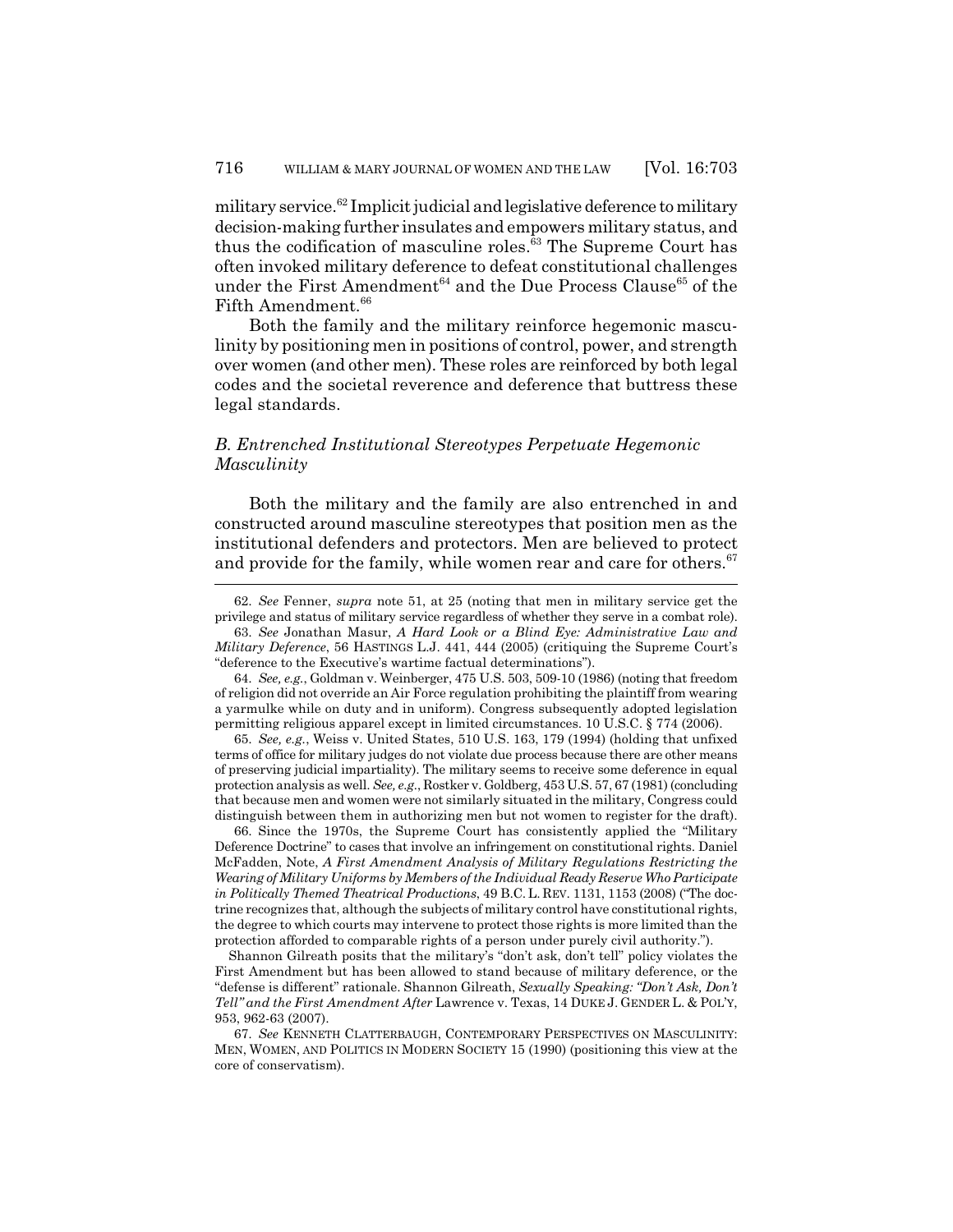At home, masculine stereotypes are deeply rooted in traditional conservative views of men as the defender and "king of the castle."<sup>68</sup> A man's ability to successfully provide for his family defines his masculinity.<sup>69</sup> The masculine role, historically and stereotypically perceived as the protector and defender of the family, has clear limits, leaving men to find "masculine-affirming work" to achieve fulfillment,<sup>70</sup> and relegating parenting as secondary to financial providing.<sup>71</sup>

Conversely, women are historically and stereotypically positioned in the family as the recipients of male providing and the provider to children.72 Conservative characterizations, for example, would position these gender roles as not just idyllic, but as the essence of a functioning society.73 Women are historically characterized as vulnerable and powerless in need of protection and security.74 Pioneering feminist theorist Catharine MacKinnon described how patriarchical systems have defined what it is to be a "woman" in very domesticated and vulnerable terms:

Contemporary industrial society's version of her is docile, soft, passive, nurturant, vulnerable, weak, narcissistic, childlike, incompetent, masochistic, and domestic, made for child care, home care, and husband care. . . . Women who resist or fail, including those who never did fit — for example black and lower-class women who cannot survive if they are soft and weak and incompetent, assertively self-respecting women, women with ambitions of male dimensions are considered less female, lesser women.75

69. *See* Dowd, *supra* note 25, at 221 (noting that "manhood is associated with three things: one must impregnate women, protect dependents from danger, and provision kith and kin") (quoting GILMORE, *supra* note 40, at 222-23).

70. CLATTERBAUGH, *supra* note 67, at 17.

<sup>68.</sup> *See* JEANNIE SUK,AT HOME IN THE LAW: HOW THE DOMESTIC VIOLENCE REVOLUTION IS TRANSFORMING PRIVACY (2009), *available at* http://www.law.berkeley.edu/files/At \_Home\_in\_the\_Law(1).pdf (explaining the traditional Anglo-American view of security in the home). "Insofar as a man's home was his castle, it was also a woman's prison." *Id.* This depiction of women "evoked a legal analogue: coverture, the common law of marital status wherein married women's legal existence [was] 'covered' and subordinate to their husbands." *Id.*

<sup>71.</sup> *See* Dowd, *supra* note 25, at 239 (explaining how hegemonic masculinity positions men to prefer the "breadwinner" role to child rearing). Hegemonic masculinity dictates that men, perhaps above all else, avoid being feminine. *Id.* at 222.

<sup>72.</sup> *See id.* at 241 (noting that feminists advocate fathers taking bigger roles in childcare and housework, as well as having mothers' family care "recognized in a way that does not leave mothers economically subordinated").

<sup>73.</sup> *See* CLATTERBAUGH, *supra* note 67, at 17 (describing the conservative belief that gender roles manifest inherent natures that society must promote to be successful).

<sup>74.</sup> *See* Stemple, *supra* note 23, at 634 (discussing how sexual violence is femalespecific — i.e., violence against women — and juxtaposes all men, as villains, against all women, as "damsels in distress").

<sup>75.</sup> Catharine A. MacKinnon, *Feminism, Marxism, Method, and the State: An Agenda for Theory*, 7 SIGNS 515, 530 (1982).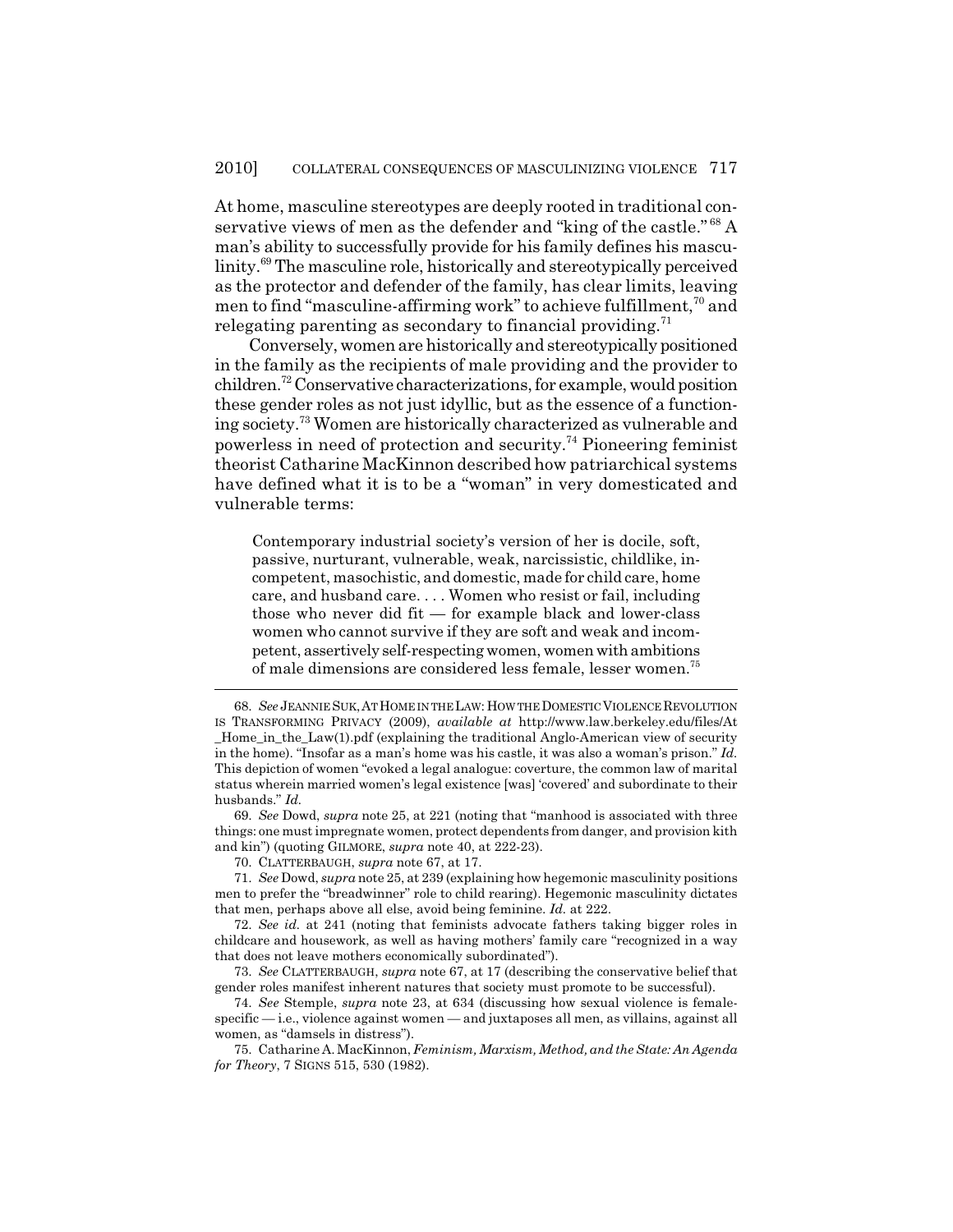The family thus "produce[s] and reproduce[s] . . . not merely the activity and artifact of domestic life, but the material embodiment of wifely and husbandly roles, and derivatively, of womanly and manly conduct." <sup>76</sup>

Hegemonic masculinity pervades and defines sex roles in the military too. Notions of a "male-dominated military culture [are] so deeply ingrained in history that it seems" axiomatic to conceive of "men [as] naturally warlike" and aggressive and "women [as] naturally nurturing." 77 Historian John Keegan, author of *A History of Warfare,* explains that: "If warfare is as old as history and as universal as mankind, we must now enter the supremely important limitation that it is an entirely masculine activity."<sup>78</sup>

The military is largely designed around male traits<sup>79</sup> and entrenched in a "combat, masculine-warrior [ ] paradigm," that "tacitly endorse[s] excluding others who contradict their image of the combat, masculine warrior." 80 Masculine values pervade military culture and define the essence of the job: "to fight and to win wars." 81 The military is "a proving ground for masculinity," frequently seen as "a rite of passage, transforming boys into men." 82 The archetypal soldier is white, heterosexual, and male.<sup>83</sup> Male within this definition means more than just biological sex — it requires the right amount of masculinity.<sup>84</sup> Indeed the military embodies a hegemonic masculinity hierarchy.<sup>85</sup>

Yet the strong masculine norms governing the military are not entirely romanticized as mythical warriors either. Moral conservatives, for example, would cite the all-male military and the "violent,

79. MORGAN, *supra* note 61, at 47.

83. *See* Ralston, s*upra* note 52, at 672 (describing the gender and racial qualifications of the stereotypical military member).

84. *See id.* (quoting Karst, *supra* note 52, at 505) (noting that military masculinity requires the gender line to be "clearly demarcated" and power to be "rightfully distributed among the masculine in proportion to their masculinity").

<sup>76.</sup> Candace West & Don H. Zimmerman, *Doing Gender*, *in* SEX, GENDER, AND SEXUALITY, *supra* note 6, at 43, 53.

<sup>77.</sup> Toth, *supra* note 58, at 329.

<sup>78.</sup> MORGAN, *supra* note 61, at 46-47; *see also* CLATTERBAUGH, *supra* note 67, at 41 (noting that a world without war might thus be intertwined with dethroning patriarchy and masculine ideals).

<sup>80.</sup> KAREN O. DUNIVIN, MILITARY CULTURE: A PARADIGM SHIFT? 1, 16-17 (Air War College, Maxwell Paper No. 10, 1997), *available at* http://www.au.af.mil/au/awc/awcgate/ maxwell/mp10.pdf.

<sup>81.</sup> *Id.* at 2.

<sup>82.</sup> HELENA CARREIRAS, GENDER AND THE MILITARY: WOMEN IN THE ARMED FORCES OF WESTERN DEMOCRACIES 41 (2006) (emphasis omitted); *see also* CLATTERBAUGH, *supra* note 67, at 41 ("[S]ome radical writers believe that overt violence is the ultimate test of masculinity.").

<sup>85.</sup> Fenner, *supra* note 51, at 20.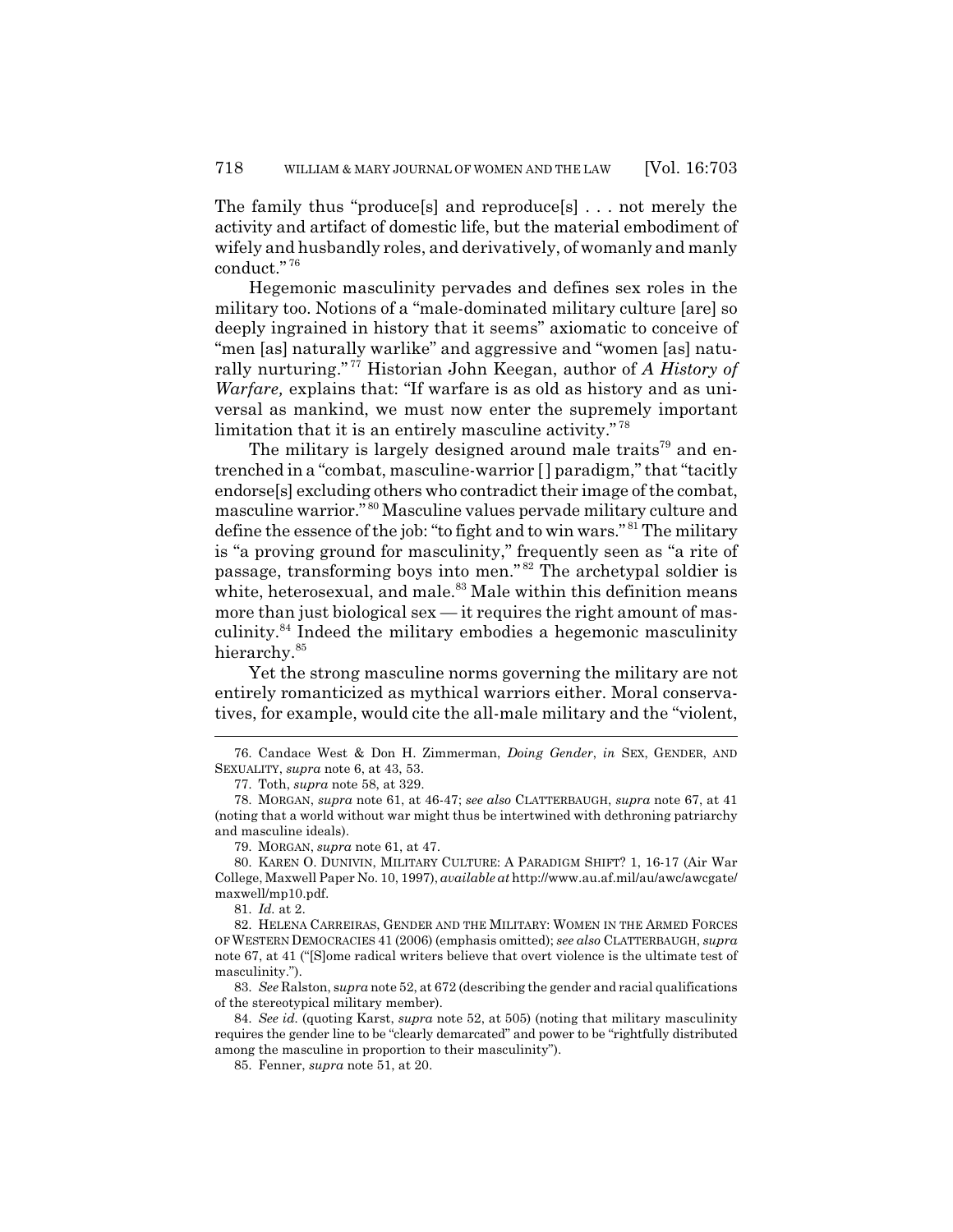destructive, and competitive" environment that it cultivates as an example of the "barbaric" tendencies of men, thus reinforcing the civilizing forces of women and family in society.<sup>86</sup>

The exclusion of women from certain combat positions reinforces stereotypes that "true soldiers" are men.<sup>87</sup> Women are excluded from the ground combat positions that "are considered to be the most 'macho.'" 88 The ground combat exclusion positions women as secondclass citizens, judged by their biological womanhood that inherently does not conform to the universal male warrior image.<sup>89</sup> Male superiority is repeatedly reinforced in the military even during basic training when soldiers are referred to as "girls" as an insult and equipment is given different women's names.<sup>90</sup> Military service is perceived as an atypical career track for women, creating entry barriers, such as family resistance to female enlistment. $91$  Women who seek more active, physical roles in the military are seen as "abnormal, mentally impaired, or morally corrupt" because such a role does not comport with images of women as nurturers. $92$ 

The female soldier is thus caught in the military culture in which she is either a "whining little girl[]" or a "granite-jawed real m[a]n" who must prove she is not weak in order to survive. $93$  This played out in Lynndie England's role in Abu Ghraib.<sup>94</sup> She was convicted of

88. Ralston, *supra* note 52, at 676-77; *see also* Scott E. Dunn, *The Military Selective Service Act's Exemption of Women: It Is Time to End It*, 2009 ARMY LAW 1, 18 (2009) (quoting Memorandum from Sec'y of Def. to the Sec'ys of the Army, Navy, Air Force, Chairman Joint Chiefs of Staff, Assistant Sec'y of Def. (Personnel & Readiness), and Assistant Sec'y of Def. (Reserve Affairs) on Direct Ground Combat Definition and Assignment Rule (Jan. 13, 1994)) ("As a matter of DOD policy promulgated by Secretary of Defense Les Aspin in 1994, women are currently restricted 'from assignment to units below the brigade level whose primary mission is to engage in direct combat on the ground.'").

89. DUNIVIN, *supra* note 80, at 18.

90. CARREIRAS, *supra* note 82, at 43.

91. *See* Mady W. Segal et al., *Gender and the Propensity to Enlist in the U.S. Military*, *in* WOMEN IN THE MILITARY, *supra* note 51, at 49, 67 (speculating how masculinity norms influence disparate enrollment statistics by gender).

92. Toth, *supra* note 58, at 329.

93. Ta-Nehisi Coates, *She Held the Leash: G.I. Jane in the Torture Room*, THE VILLAGE VOICE, May 4, 2004, *available at* http://www.villagevoice.com/2004-05-04/news/she-held -the-leash.

94. The recent Abu Ghraib military scandals represent one of the most highly publicized and horrific incidents of prisoner abuse and brutality conducted by American troops

<sup>86.</sup> *See* CLATTERBAUGH, *supra* note 67, at 18. Moral conservatives would cite the violent crime and drug use statistics of single men to prove that men control their impulses by acting as providers and protectors. *Id.* at 35.

<sup>87.</sup> Ralston, *supra* note 52, at 676. Other than the Coast Guard, all branches of the military exclude women from some jobs: for instance, "[i]n 2003, the Marines allowed women to serve in 92% of the occupational categories, but only 62% of the positions within these categories were open to women. . . . Combat restrictions effectively and legally exclude women from approximately 20% of all military occupations." Cornett, *supra* note 59, at 101-02.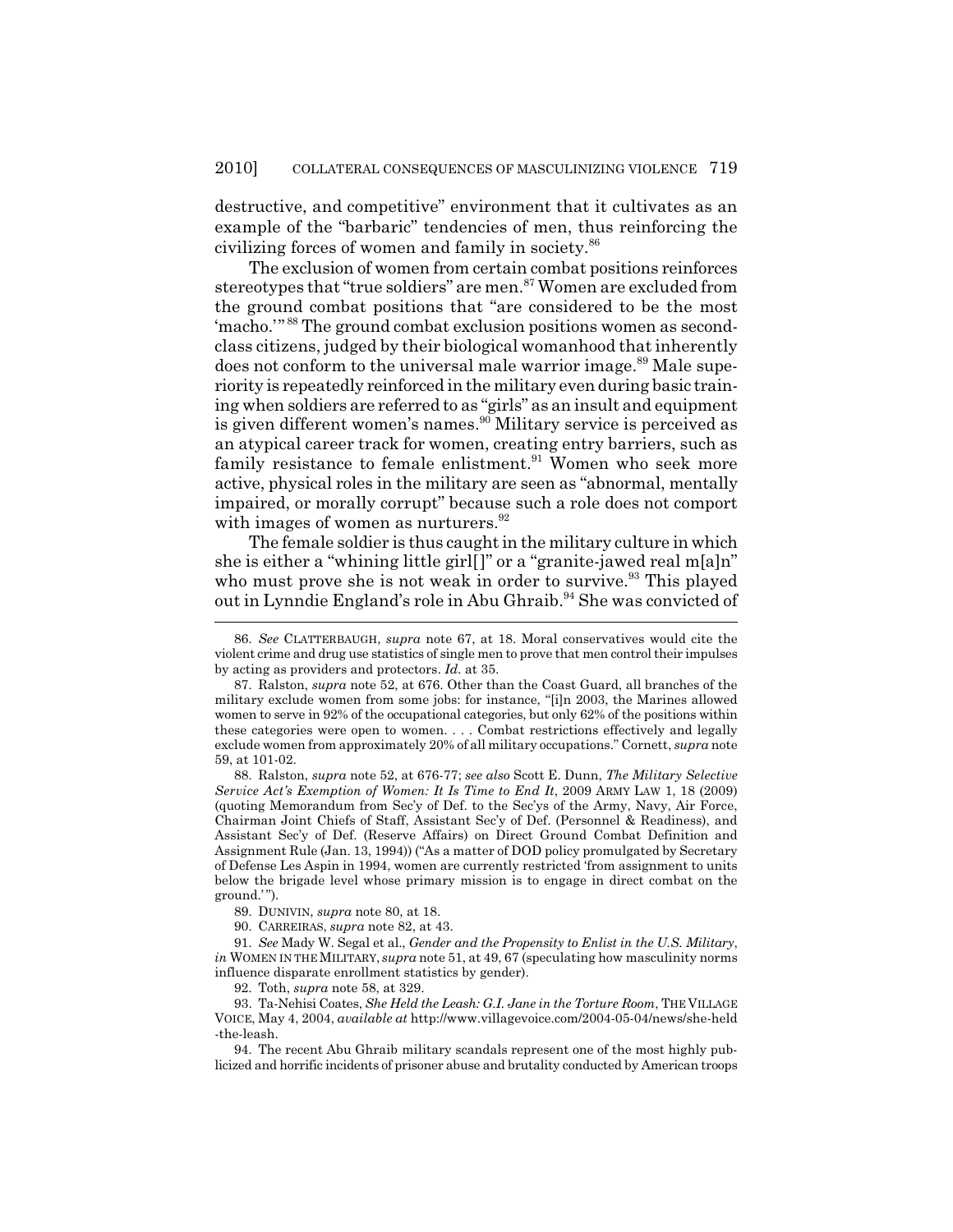military crimes,<sup>95</sup> but from a masculinity analysis, in one scholar's view, she may also have committed the crime of "transgress[ing] the role[s] still often expected of women." 96 The surprise and outrage voiced in response to her involvement certainly reinforced society's resounding linkage of masculinity and violence, viewing women as military mothers and wives, nurses, or victims of war-related violence, not "wielders of violence," particularly not in its most malevolent forms.97 The masculinity stereotypes that pervade the family and the military thus reinforce and entrench hegemonic masculinity in the law.

### *C. Defining the Spectrum of Masculinized Violence from Private Malevolent Acts to Public Occupational Uses*

While these two institutions similarly expressed and reinforced hegemonic masculinity norms linking masculinity and strength, they notably position violence differently. The military positions violence as an occupational qualification that is taught, refined, celebrated, and publicly discussed, whereas the family insulates violence as

during wartime. In the spring of 2004, photographs surfaced revealing American soldiers torturing Iraqi detainees at Abu Ghraib, one of Saddam Hussein's cruelest prisons and the largest detention facility in Iraq situated near Baghdad. Seymour M. Hersh, *Torture at Abu Ghraib*, THE NEW YORKER, May 10, 2004, *available at* http://www.newyorker.com/ archive/2004/05/10/040510fa\_fact. The photographs were broadcast throughout the world. Id. The pictures revealed a female soldier, Private Lynndie R. England, with a cigarette dangling from her mouth, giving a thumbs-up sign and pointing at the genitals of a young Iraqi. *Id.* The Iraqi is masturbating, completely naked except for a sandbag over his head. *Id.* Three other Iraqi prisoners are shown in line, hooded and naked, hands crossed over their genitals. *Id.* Another photograph depicts England standing arm in arm with Specialist Charles A. Graner as both smile and give the thumbs-up behind seven naked Iraqis, piled on top of each other in a pyramid. Yet another photograph captures Lynndie England holding what appears to be a dog's leash wrapped around a naked detainee's neck. *Profile: Lynndie England*, BBC NEWS, Sept. 27, 2005, http://news.bbc.co.uk/2/hi/ americas/4490795.stm.

<sup>95.</sup> Associated Press, *Abu Ghraib Scandal Haunts Lynndie England*, June 29, 2009, *available at* http://www.military.com/news/article/June-2009/abu-ghraib-scandal-haunts -lynndie-england.html (noting that England was convicted of conspiracy, mistreating detainees, and committing an indecent act by the Army courts-martial and sentenced to three years in prison). England was "one of [eleven] soldiers found guilty of wrongdoing at Abu Ghraib." *Id.*

<sup>96.</sup> Shira Tarrant, *Who's Accountable for the Abuse at Abu Ghraib?*, OFF OUR BACKS: THE FEMINIST NEWSJOURNAL, Sept.-Oct. 2004 (noting that government lawyers tried to cast "England as a willful, out-of-control soldier"). Shira Tarrant suggests that "England is being punished for taking part in exactly what the culture of militarism fosters" — the objectification of women. *Id.*

<sup>97.</sup> Enloe, *supra* note 7, at 91; *see also* Coates, *supra* note 93, at 38 (describing the ways in which images of Lynndie England as a female torturer in Abu Ghraib challenged traditional notions of female behavior); Jodi Enda, *Female Face of Abuse Provokes Shock*, WOMEN'S ENEWS, May 10, 2004, http://www.womensenews.org/article.cfm/dyn/aid/1828 (discussing the reaction to England's actions in the Abu Ghraib abuse).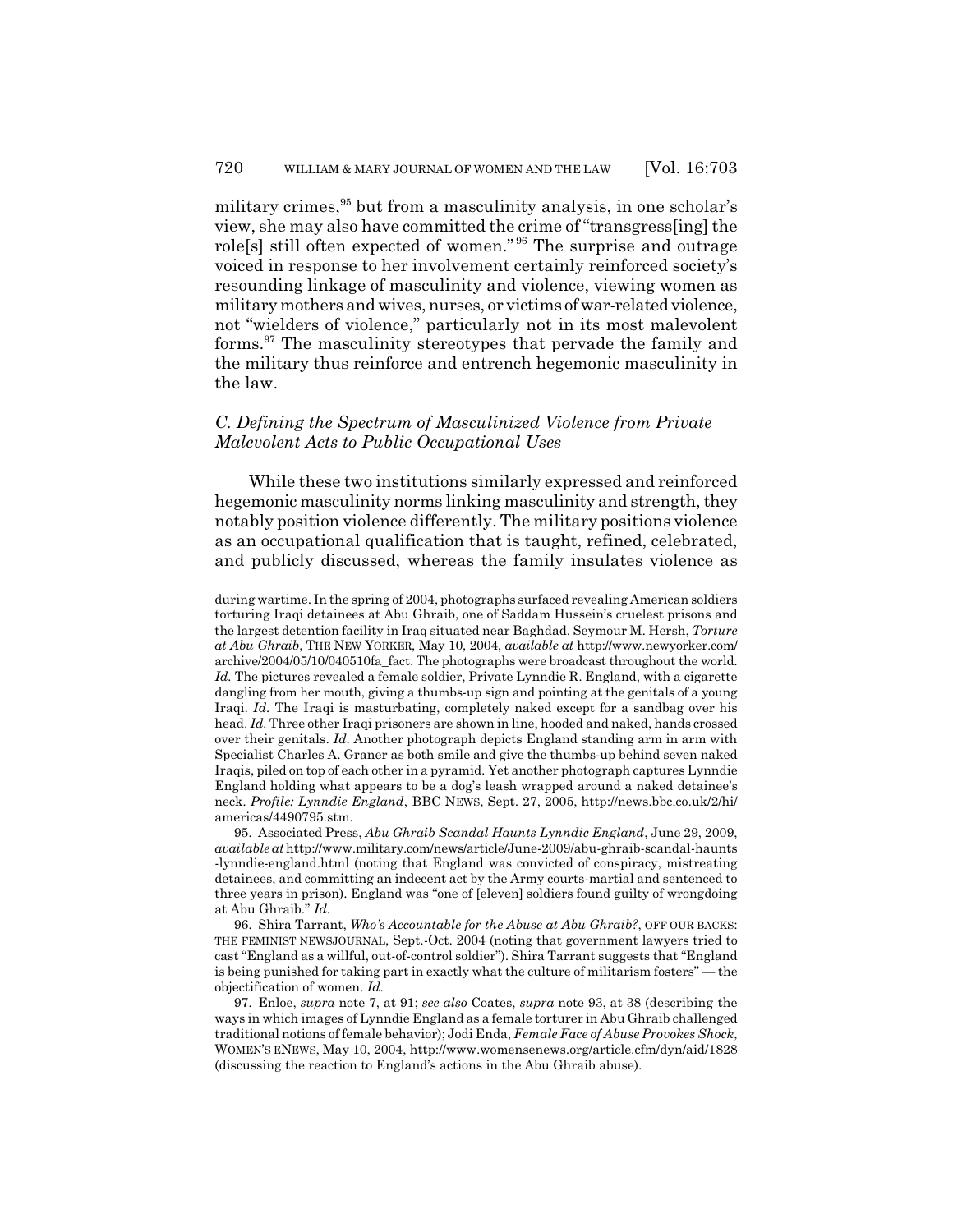silent, invisible, and unspoken. Yet violence in both its public and private forms is deeply interconnected with dynamics of power and control and it is distinctly masculine.

The military centrally reveres and refines violence, positioning soldiers "by doctrine" as "managers of violence." 98 Strength and aggression are requirements of the job.<sup>99</sup> Combat positions are synonymous with being a soldier.<sup>100</sup> The military publicly defends its exclusively male framework. The integration of the historically all-male military institutions vividly demonstrated this point. In *United States v. Virginia*, for example, the integration of the Virginia Military Institute (VMI) revealed that alumni and institutional stakeholders were willing to expend vast resources to defend the use of the adversative instructional model in a male-only institution.<sup>101</sup> VMI positioned the "adversative method" used to groom citizen-soldiers as sacred and irreconcilable with femininity.<sup>102</sup> VMI reflected a very public battle to maintain a masculine environment.<sup>103</sup> VMI also reveals that combat instruction is taught through a well-delineated and uncompromising chain of command, which reinforces control and power dynamics within masculinities.<sup>104</sup> Indeed the military structure could be described as a microcosm of hegemonic masculinity in action.<sup>105</sup>

101. United States v. Virginia, 518 U.S. 515, 523 n.3, 527 (1996). The Court rejected Virginia's proposed parallel institution for women, the Virginia Women's Institute for Leadership. *Id.* at 526, 555-56. The state found it preferable to invest millions of dollars into a separate women's institute, including \$220 million from VMI itself, than to admit women into VMI. *Id.* at 527.

103. Toth, *supra* note 58, at 335 ("On the day that the first females (thirty in all) were beginning . . . at the Virginia Military Institute, thirty dead laboratory rats were found on the parade grounds along with a sign reading 'Save the Males.' ").

104. *See id.* at 335-39 (discussing the training used at military academies, meant to test and strengthen character, including screaming at the cadets, ordering them to relinquish personal belongings, and not being allowed to drive any motor vehicles, even at home, until after spring break of junior year).

105. Cohen, *supra* note 9, at 144 (describing heterosexuality and aggression as defining

<sup>98.</sup> Marie deYoung, *Sexuality: Histories, Behaviors, and Lifestyles that Impact Unit Readiness and Cohesion*, *in* WOMEN IN THE MILITARY, *supra* note 51, at 135, 160.

<sup>99.</sup> *See* DUNIVIN, *supra* note 80, at 2 (noting that the military's primary responsibility is fighting and winning wars).

<sup>100.</sup> *See id.* at 18 (noting that many military leaders "define[ ] soldiering as a [combat] role"). Being a combat, masculine warrior (CMW) thus defines what "soldiering" is and, in doing so, excludes women. *Id.* Women do not fit into the image of a CMW. *Id.* Indeed, the military has been described as the most nontraditional of all career fields for women. *Cf.* Toth, *supra* note 58, at 373 (highlighting the percentage of women who enter selective military academies  $-$  i.e., 14.6% of the West Point class of 2007 — and the percentage of women who enter selective colleges and universities  $-$  i.e., approximately 50% of the Yale class of 2007).

<sup>102.</sup> *See id.* at 540 (finding unpersuasive Virginia's argument that alterations to VMI's adversative method of training "would necessarily be 'radical,' so 'drastic,' . . . as to transform, indeed 'destroy,' VMI's program"). Virginia further argued that mandatory admission of women would not only "downgrade VMI's stature," but it would destroy the school. *Id.* at 542.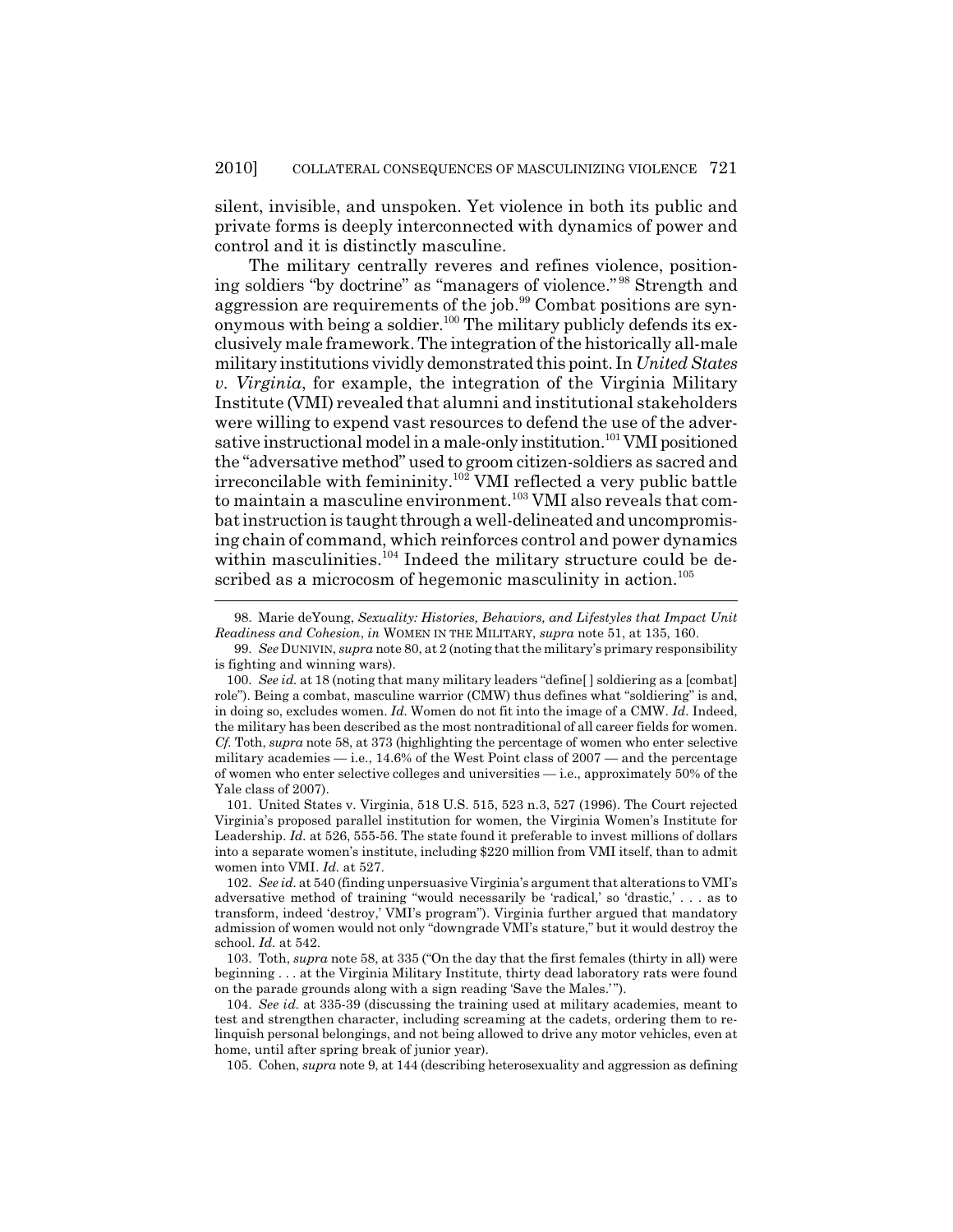While formal limitations on violence against military spouses and fellow service members exist, statistics reveal that abuse of female service members is nonetheless pervasive in the military.106 There are formal constraints on violence in the military, but enforcement mechanisms and penalties are generally soft and sporadic.<sup>107</sup> Violence can be a central job requirement in the military and efforts to reign in non-conforming violence can be murky.<sup>108</sup> The military thus expresses hegemonic masculinity and it prominently reinforces the role of violence, strength, and aggression within the military as an institution.

Family violence is also positioned as a distinctly masculine act.<sup>109</sup> Yet, it is generally very private, often unspoken and unreported.<sup>110</sup> Women often hide this violence from their colleagues and families, insulating the conduct in the home tightly.<sup>111</sup> Family violence is also not limited to physical conduct alone.<sup>112</sup> It involves complex components of "power and control."113 The act of abuse itself is a "'moment'

107. *See* NELSON, *supra* note 106, at 82-85 (discussing the percentage of reported sexual assault and rape cases that are tried and the percentage that are convicted). For instance, the Family Advocacy Program (FAP) identifies and responds to reports of violence in military families. *See* U.S. DEP'T OF DEF., Directive No. 6400.1, Family Advocacy Program, § 4 (Aug. 23, 2004), *available at* http://www.dtic.mil/whs/directives/corres/pdf/640001p .pdf (specifying the goals of the program, including identification, intervention, prevention, and rehabilitation). A military-sanctioned committee will conduct a hearing to substantiate allegations, the potential consequences of which might include a formal court-martial and separation. *Id.* § E1 (defining "substantiated" as a situation in which a "preponderance of available information indicates that abuse has occurred").

108. NELSON, *supra* note 106, at 82.

109. *See* Suk, *supra* note 12, at 11 ("Indeed wife beating, as a form of chastisement and discipline of wives, was overtly approved and reserved as a right of the man of the house.").

110. KRISTIN A. KELLY, DOMESTIC VIOLENCE AND THE POLITICS OF PRIVACY 1 (2003) (noting that because family violence takes place in the privacy of the home, it is hard to obtain accurate statistics; however, studies indicated that between 1.8 and 3-4 million women are battered each year). According to the National Crime Survey of Victimization, only 14.5% of domestic assaults are reported. *Id.* at 3.

111. *See*ELIZABETH PLECK,DOMESTIC TYRANNY:THE MAKING OF SOCIAL POLICY AGAINST FAMILY VIOLENCE FROM COLONIAL TIMES TO THE PRESENT 185 (Oxford U. Press 1987) (explaining that rape and "wife beating" were "taboo" and "rarely discussed in public").

112. ELIZABETH M. SCHNEIDER, BATTERED WOMEN & FEMINIST LAWMAKING 22 (2000). 113. *Id.*

characteristics of hegemonic masculinity). Many scholars see male violence as "extensions of 'normal' masculinity." Dowd, *supra* note 25, at 220. Violence is simply a way of "doing gender." *Id.* Because the military's primary activity is combat, which subordinates women, *see supra* notes 99-100 and accompanying text, the military may be characterized as a "preeminent symbol of masculinity." Ralston, *supra* note 52, at 666.

<sup>106.</sup> *See* T.S. NELSON, FOR LOVE OF COUNTRY: CONFRONTING RAPE AND SEXUAL HARASSMENT IN THE U.S. MILITARY 11 (2002) ("It is estimated that nearly two-thirds of female service members experience unwanted, uninvited sexual behavior in the military."); *see also* Cornett, *supra* note 59, at 99 ("78% of women experience unwanted sexual behavior in the U.S. military."); Embser-Herbert, *supra* note 56, at 232 (indicating that sixty-five percent of heterosexual women and eighty-one percent of lesbian and bisexual women experienced harassment).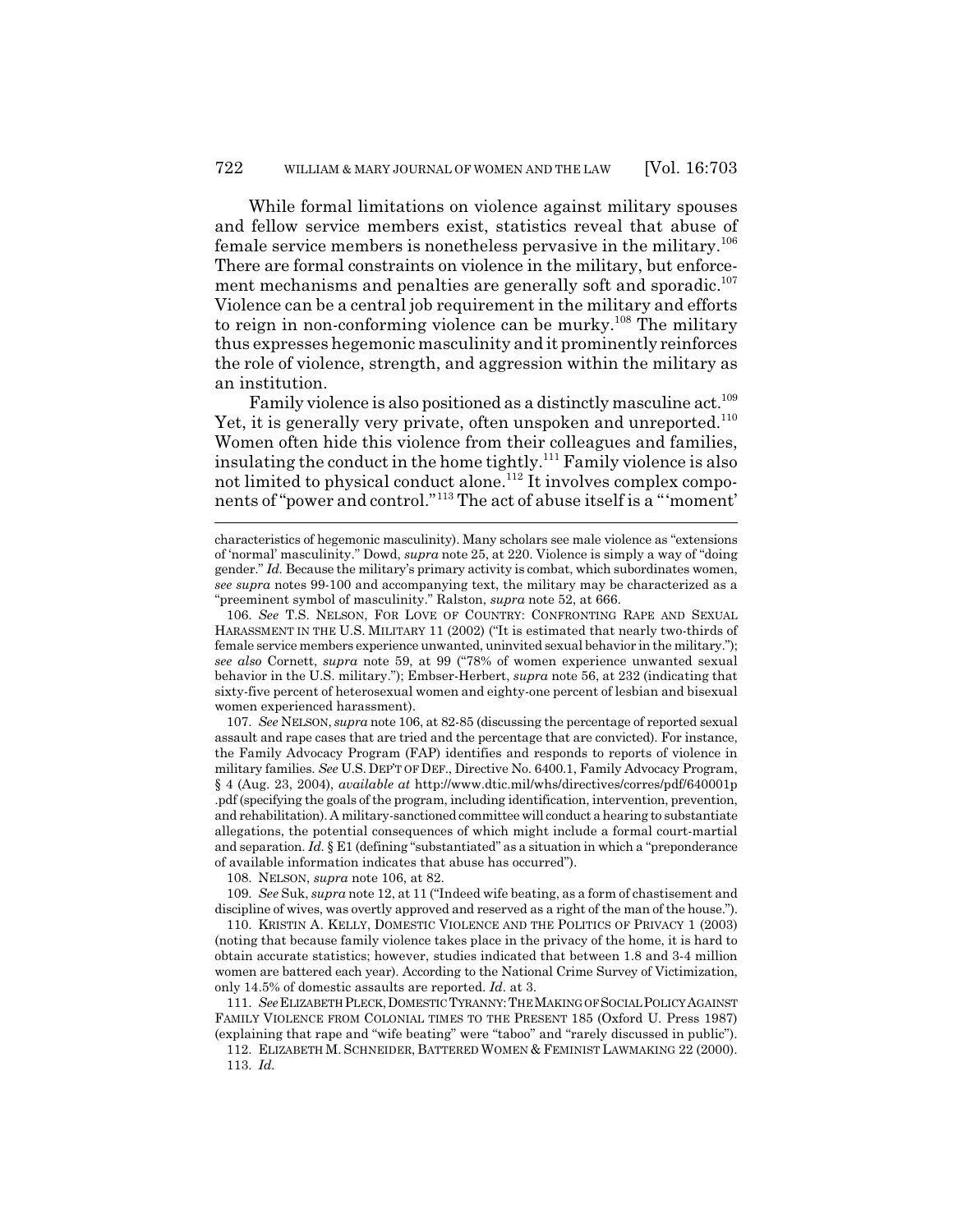in a larger continuum" of male power.<sup>114</sup> Physical, sexual, and psychological abuse are all forms of domestic violence that "control, isolate, threaten, [and] intimidate" victims. $115$ 

The family and the military thus express hegemonic masculinity because of the codification of male violence, the revered status of these institutions, the entrenched masculinity stereotypes, and the different positioning of violence.

## II. HOW DOMESTIC VIOLENCE REFORMS TARGETING VIOLENCE AGAINST WOMEN IMPACTED HEGEMONIC MASCULINITY: BATTLES AND COLLATERAL CONSEQUENCES

Given the underpinnings of hegemonic masculinity that historically supported both the family and the military, feminist institutionalized reforms inherently positioned feminist reforms to reform masculinity itself.116 This section identifies these challenges to hegemonic masculinity as expressed in these institutions, examining the law reform victories and their collateral consequences.

# *A. The Foundational Feminist Challenge to Masculinized Violence: Responding to Male Violence Against Women Through Domestic Violence Reforms*

History primarily celebrates the feminist movement for making the "invisible visible," naming and framing violence against women and constructing legal responses to it.<sup>117</sup> Feminists identified violence

<sup>114.</sup> *Id.*

<sup>115.</sup> *Id.* "[V]iolence restricts women's ability to move freely and confidently into the world and therefore hinders their full development. The fear of violence robs women of possibilities, self-confidence, and self-esteem. In this sense, violence is more than a physical assault; it is an attack on women's dignity and freedom." *Id.* (quoting SUSAN SCHECHTER, WOMEN AND MALE VIOLENCE: THE VISIONS AND STRUGGLES OF THE BATTERED WOMEN'S MOVEMENT (1982)).

<sup>116.</sup> *See, e.g.*, CLATTERBAUGH, *supra* note 67, at 59 (revealing profeminist critiques that position male sexual violence too prominently as the source of patriarchy, undervaluing poverty, exclusion, and other factors that support patriarchy).

<sup>117.</sup> Alice M. Miller, *Sexuality, Violence Against Women, and Human Rights: Women Make Demands and Ladies Get Protection*, 7 HEALTH & HUM. RTS. 16, 29 (2004) ("Feminists stressed making the invisible visible and de-naturalizing the harm to women); *see also* PLECK, *supra* note 111, at 3-4 (providing important historical context to domestic violence reform efforts and debunking myths that family violence reform began in the 1960s); SUK, *supra* note 68, at 6 ("Over the last forty years feminists have advocated transforming the way that the home as a legal institution is perceived and treated, particularly by the criminal justice system. With the great success of this movement, the ideas that drive the reform are no longer new or radical to legal actors. They have laid down roots in legal doctrine, theory, and practice, as intellectual and ideological forces in lawmaking, adjudication, and legal culture. They are now at home in the law.").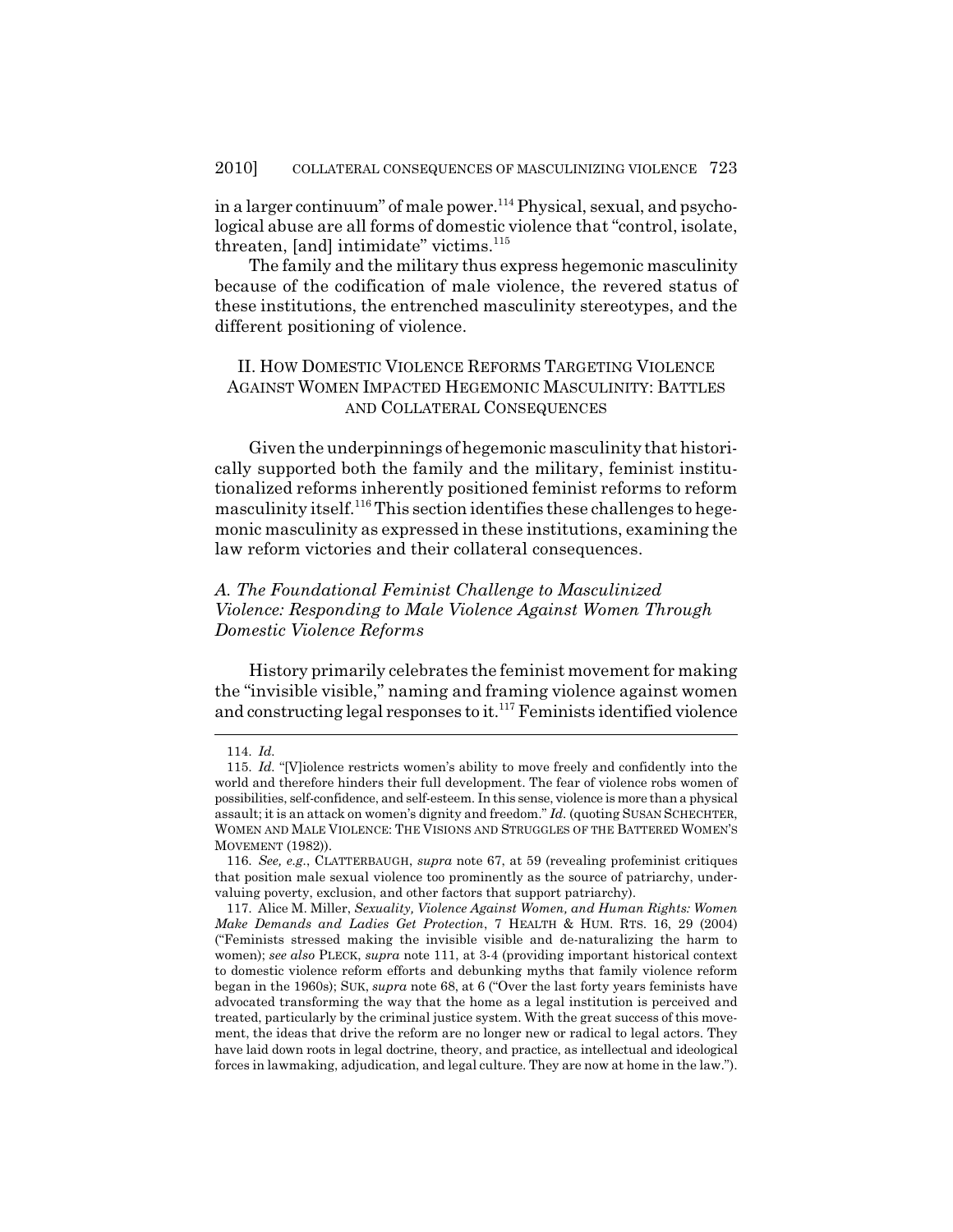against women as an important issue in the de-subordination of women.118 Feminists employed a range of techniques to advocate for these reforms, including class action lawsuits challenging systematic failures to protect women,<sup>119</sup> and the creation of community treatment services, such as shelters and hotlines.<sup>120</sup> Feminist law reforms legislated more formalized efforts to protect the victim and to prosecute the perpetrator.<sup>121</sup> Specific state legal reforms ensured that police responded to "domestic incident" calls.<sup>122</sup>

This article identifies the foundational feminist challenge to hegemonic masculinity and masculinized violence as the extraction of violence against women from legal and social parameters of masculinity. If male violence is defined as an "extension[] of 'normal' masculinity,"123 then the exclusion of certain forms of male violence from legal codes transformed the definition of masculinity itself. Given the entrenchment of masculinity norms and stereotypes, and the institutional reverence of the family, the successful movement of violence against women from a private harm to a public issue signaled a masculinity paradigm shift. $124$ 

123. Dowd, *supra* note 25, at 220.

124. Starting in the 1960s, feminist activists worked in a myriad different ways on the issue of domestic violence. *See* SCHNEIDER, *supra* note 112, at 20 (noting the "rebirth of

Suk analyzes feminist law reforms addressing violence against women, but certainly feminist law reforms predate this era of activism. SUK, *supra* note 68, at 6. Pleck chronicles two significant periods of family violence reform movements from 1640 to 1680 and from 1874 to 1890. PLECK, *supra* note 111, at 4.

<sup>118.</sup> JANET HALLEY, SPLIT DECISIONS: HOW AND WHY TO TAKE A BREAK FROM FEMINISM 29 (2006). As Halley summarized in her partial genealogy of feminist theory, "power feminists and cultural feminists began in the early 1980s to identify some family specific targets of activism — rape and other forms of direct violence . . . of women." *Id.*

<sup>119.</sup> *See* Emily J. Sack, *Battered Women and the State: The Struggle for the Future of Domestic Violence Policy*, 2004 WIS.L. REV. 1657, 1667-68 (2004) (crediting civil lawsuits with changing arrest policies).

<sup>120.</sup> *See* SCHNEIDER, *supra* note 112, at 21 (describing the hotline at one of the nation's first domestic violence shelters); *see also* Gruber, *supra* note 44, at 757 ("[E]arly reforms did not mandate that victims' wishes necessarily coincide with the state prosecutorial aims," but instead provided victims with "access [to] the legal system or external services if they so desired.").

<sup>121.</sup> *See* Gretchen Arnold, Social Movement "Success": The Battered Women's Discourse and Institutional Change 5 (unpublished paper presented at the Annual Meeting of the American Sociological Association) (Aug. 14, 2004), *available at* http://www.allacademic .com/meta/p109112\_index.html (explaining that new legislation "(1) defined adult abuse in broad terms, including not only attempted or actual physical harm but also putting another in fear of harm; (2) provided emergency orders of protection for the victim; (3) enabled a judge to issue a vacate order to the abuser and provide temporary child custody to the victim and child support for her children").

<sup>122.</sup> *See* Sack, *supra* note 119, at 1671 (discussing changes in police procedure "mandated by statute or implemented as police policy"); *see also id.* at 1662-63 (explaining that because domestic violence calls were historically non-criminal calls the police assigned these calls low priority and were often slow in responding, if they responded at all).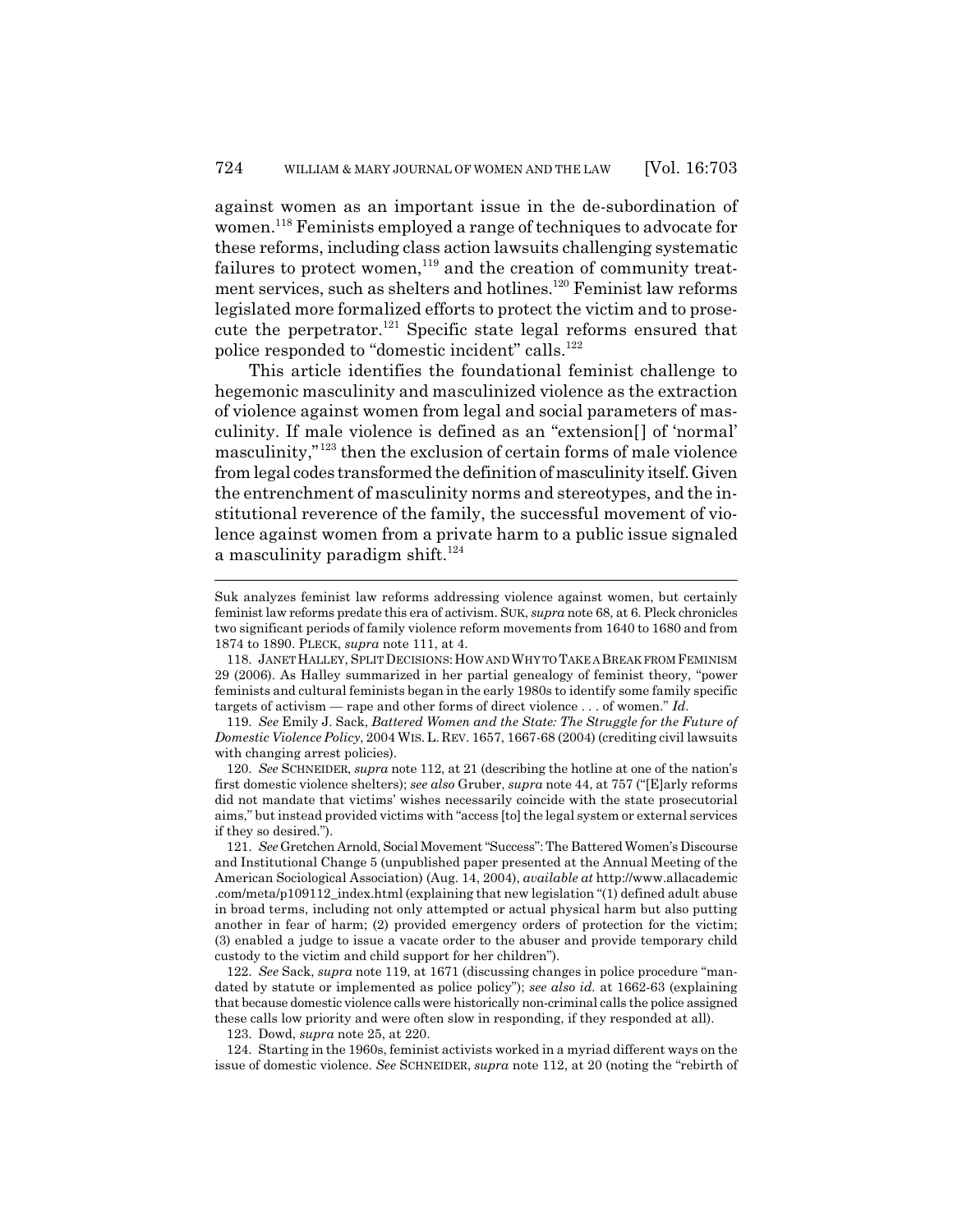State law reforms reveal this masculinity paradigm shift. Criminalization of domestic violence removed the implicit immunity afforded to men in violent male family governance and penalized it. $125$ Mandatory arrest laws and policies legislated a polar shift from a "donothing" response or a "cooling-off period" to an affirmative requirement that police officers arrest a domestic violence suspect when the victim shows signs of injury, a weapon is involved, or the officer has probable cause to believe that the accuser has violated a restraining order.126 Other states did not affirmatively require arrest, but nonetheless imposed an affirmative reporting obligation on officers to complete a domestic violence incident report and document why an arrest was not made.<sup>127</sup> All states reformed their criminal laws to expand police power to arrest suspects in cases of domestic assault.128 In time, these reforms reached the federal level. In 1984, the United States Attorney General's Task Force on Family Violence recommended that "'family violence should be recognized and responded to as a criminal activity' and encouraged law enforcement agencies to 'establish arrest as the preferred response in cases of family violence.'" 129 These reforms punitively responded to male violence through significant exertions of state power and resources, leading to longer periods of

feminism in the 1960s"). Women's Advocates founded one of the first shelters in the United States in St. Paul, Minnesota. *Id.* at 21. The shelter had a hotline that women could call for help, which eventually became a twenty-four-hour crisis line. *Id.* Activists brought class-action suits in New York City and Oakland, California, demanding that police arrest domestic violence offenders. *Id.* at 44. Feminist activists also helped develop civil protective or restraining orders. *Id.* Importantly, feminists were the first to "name[ ] and explain[]" several forms of violence against women, such as battering and acquaintance rape. *Id.* at 46-47.

<sup>125.</sup> *See, e.g.*, Sack, *supra* note 119, at 1669-70 (noting that the domestic violence reform movement prompted nearly every state to reform their penal codes to allow officers to make warrantless arrests).

<sup>126.</sup> *Compare id.* (noting that the domestic violence reform movement prompted nearly every state to reform their penal codes to allow officers to make warrantless arrests), *with* Albert R. Roberts & Karel Kurst-Swanger, *Police Response to Battered Women*, *in* HANDBOOK OF DOMESTIC VIOLENCE INTERVENTION STRATEGIES: POLICIES, PROGRAMS, AND LEGAL REMEDIES 101, 111 (Albert R. Roberts ed., 2002). For a list of all state mandatory arrest statutes see G. Kristian Miccio, *A House Divided: Mandatory Arrest, Domestic Violence, and the Conservatization of the Battered Women's Movement*, 42 HOUS. L. REV. 237, 239 n.2 (2005).

<sup>127.</sup> Roberts & Kurst-Swanger, *supra* note 126, at 111.

<sup>128.</sup> *See id.* (specifying that these statutes require or suggest arrest when there is probable cause). There were nearly 500 battered women's shelters in the United States by 1981. TAMSEN STEVENSON AND CINDI LOVE, SAFENETWORK, HERSTORY OF DOMESTIC VIOLENCE:A TIMELINE OF THE BATTERED WOMEN'S MOVEMENT (1999), *available at* http:// www.mincava.umn.edu/documents/herstory/herstory.html. By 1989, there were 1200 battered women programs sheltering 300,000 women and children a year. *Id.*

<sup>129.</sup> Arnold, *supra* note 121, at 5-6 (citing Atty. Gen.'s Task Force on Family Violence, Final Report 10-17 (1984)).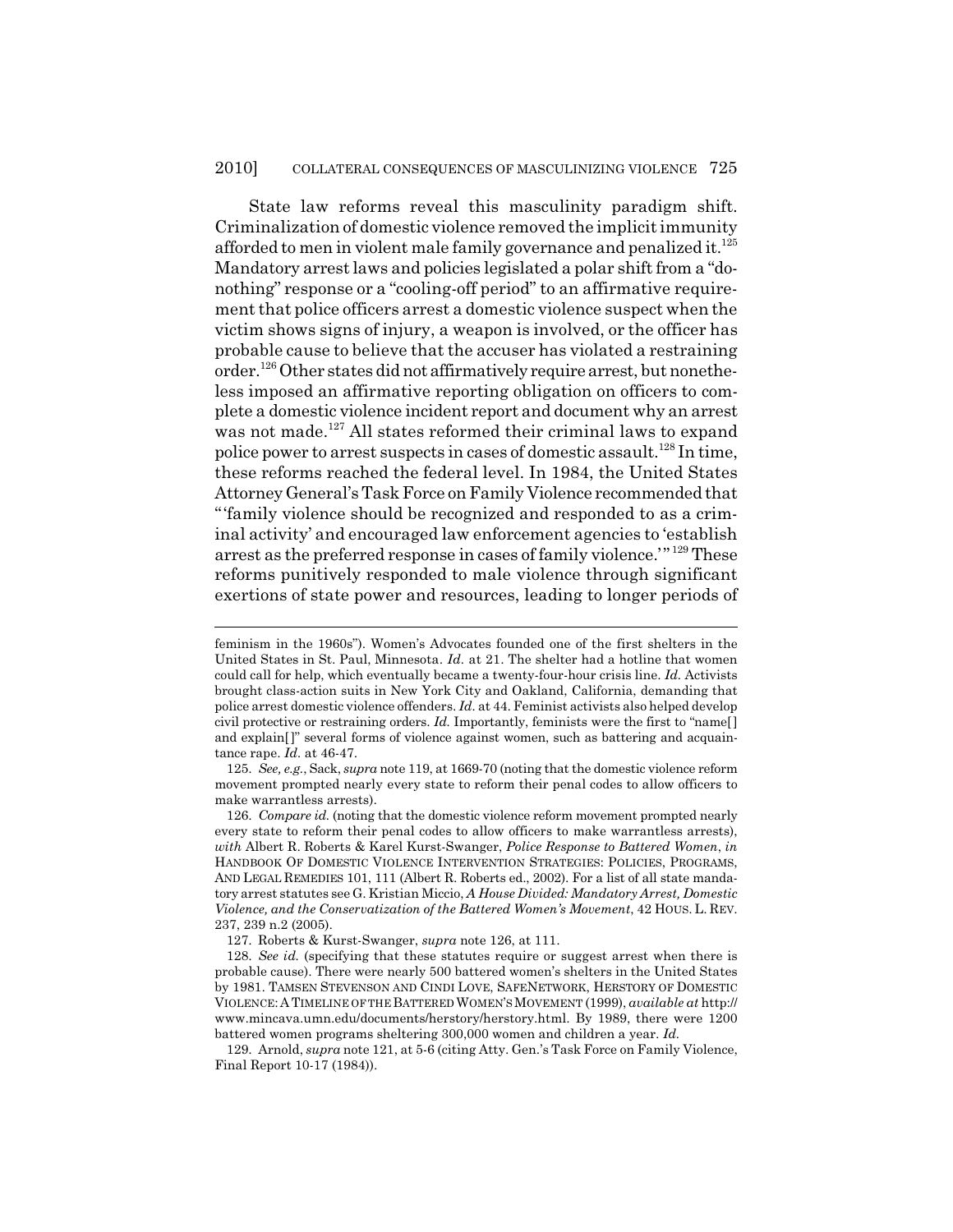incarceration for domestic offenders, more punitive attitudes towards defendants, and increasing support for victims.<sup>130</sup>

Historically, courts required domestic violence victims to sign formal complaints positioning the victim as the accuser initiating criminal charges, thus differentiating domestic crimes from other crimes.131 "No drop" reforms now empower the state to prosecute domestic violence offenders absent witness testimony or the consent of the victim.132 Prosecutors instead rely on the arresting officer's documentation, gaining more power to break the cycle of violence, and reinforcing the depth of the state's willingness to reform masculine violence in the family. $133$ 

The criminal domestic violence reforms successfully extracted violence against women from codified legal norms of masculinized violence, thus launching the foundational challenge to hegemonic masculinity. While these domestic violence reforms successfully amended legal codes to extract male violence against women, achieving a legal paradigm shift, that is not to say that these reforms achieved the precise *intended* paradigm shift.<sup>134</sup> The law reforms achieved notable victories and the accompanying collateral consequences are discussed in Part II.B.

<sup>130.</sup> *See* Arnold, *supra* note 121, at 7 (noting that many police department guidelines on responding to domestic violence reports are premised on the idea that "wife beating is a widespread and serious problem, that the perpetrator should be held accountable for his actions, and that the victim is deserving of protection and help").

<sup>131.</sup> Albert R. Roberts & Karel Kurst-Swanger, *Court Responses to Battered Women and Their Children*, *in* HANDBOOK OF DOMESTIC VIOLENCE STRATEGIES, *supra* note 126, at 127, 135 (noting that this policy placed the burden of charging the offender with a crime on the victim, which victims were reluctant to do out of fear of retribution).

<sup>132.</sup> *Id.*

<sup>133.</sup> *See id.* at 135 (observing that when prosecutors sign complaints and file charges themselves, they signal that "domestic violence is a serious crime against the state, not [simply] a private matter").

<sup>134.</sup> *See, e.g.*, PATRICIA TJADEN & NANCY THOENNES, U.S. DEP'T OF JUSTICE, EXTENT, NATURE, AND CONSEQUENCES OF INTIMATE PARTNER VIOLENCE, at iii (2000), *available at* http://www.ncjrs.gov/pdffiles1/nij/181867.pdf [hereinafter EXTENT, NATURE, AND CONSE-QUENCES] ("[A]pproximately 4.8 million intimate partner rapes and physical assaults are perpetrated against U.S. women annually . . . ."); PATRICIA TJADEN & NANCY THOENNES, U.S.DEP'T OF JUSTICE,FULL REPORT OF THE PREVALENCE, INCIDENCE, AND CONSEQUENCES OF VIOLENCE AGAINST WOMEN: FINDINGS FROM THE NATIONAL VIOLENCE AGAINST WOMEN SURVEY, at iv (2000), *available at* http://www.ncjrs.gov/pdffiles1/nij/183781.pdf ("Approximately 1.3 million women and 835,000 men are physically assaulted by an intimate partner annually in the United States."); *see also* MATTHEW R. DUROSE ET AL., U.S. DEP'T OF JUSTICE, FAMILY VIOLENCE STATISTICS: INCLUDING STATISTICS ON STRANGERS AND ACQUAINTANCES 31 (2005), *available at* http://bjs.ojp.usdoj.gov/content/pub/pdf/fvs.pdf ("Females made up 80% of spouse violence victims and 82% of those victimized by boyfriends or girlfriends."); CALLIE MARIE RENNISON, U.S. DEP'T OF JUSTICE, BUREAU OF JUSTICE STATISTICS CRIME DATA BRIEF: INTIMATE PARTNER VIOLENCE, 1993-2001, at 1 (2003), *available at* http://bjs.ojp.usdoj.gov/content/pub/pdf/ipv01.pdf ("Intimate partner violence made up 20% of [nonfatal] violent crime against women in 2001.").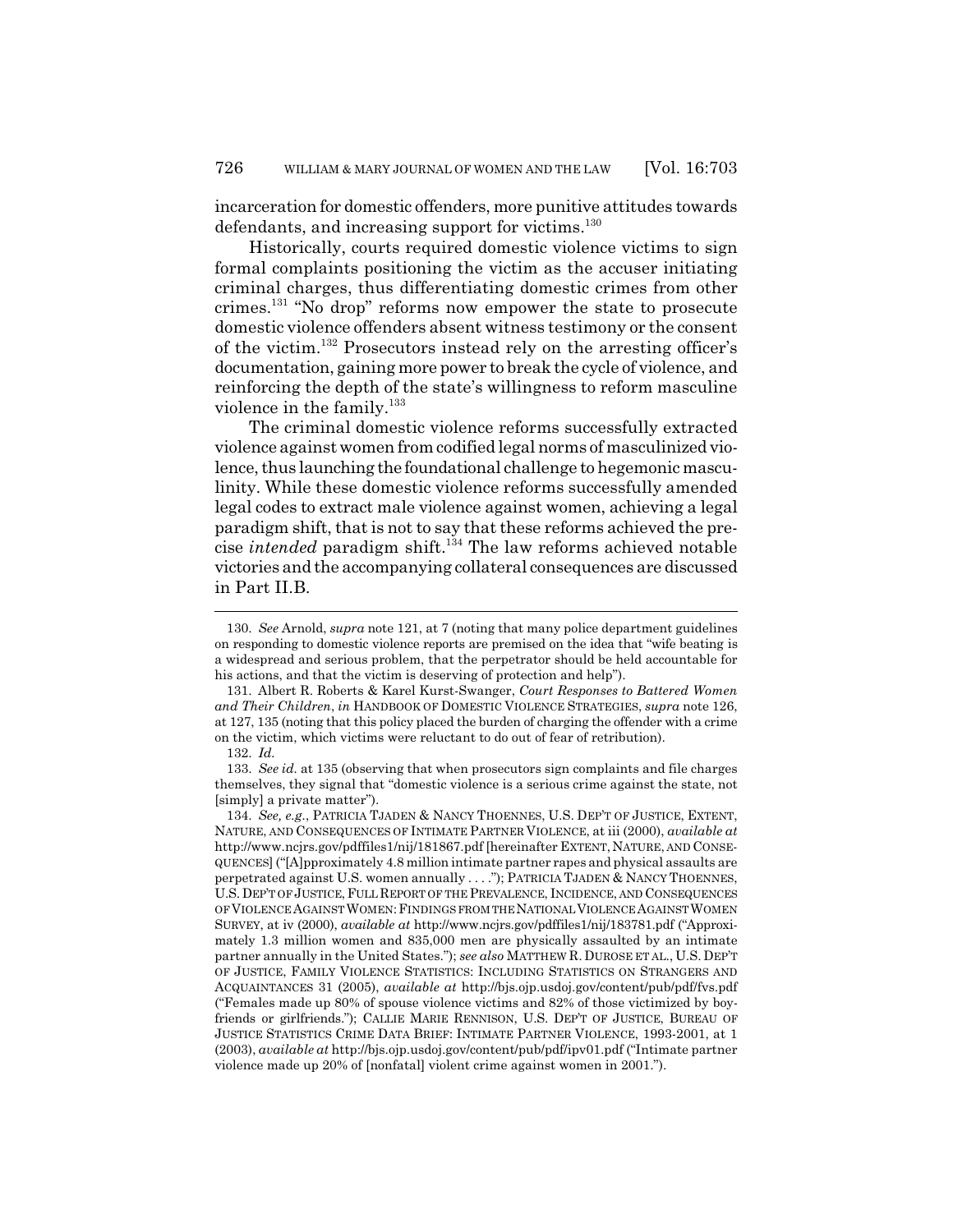## *B. How Collateral Consequences of Domestic Violence Reforms Re-Entrenched Hegemonic Masculinity in the Family*

With this foundational feminist challenge to hegemonic masculinity and the resulting extraction of violence against women from masculine norms came at least two collateral consequences: (1) the entrenchment of binary roles positioning men as potential perpetrators of violence and women as vulnerable to victimization;<sup>135</sup> and (2) the empowerment of the state as the surrogate masculine defender of women and families.136 These collateral consequences collectively entrenched aspects of hegemonic masculinity in the law. Central to the feminist response to domestic violence was the positioning of domestic violence as a form of male aggression and a mechanism of state-sanctioned subordination of women.<sup>137</sup> This collateral consequences analysis considers whether some of these domestic violence reforms "expressly aimed at remedying the defects and inadequacies of traditional legal responses — inadvertently end[ed] up reinforcing the problems they [sought] to rectify."138 Examining the masculinity implications of feminist law reforms thus raises the question of whether binary characterizations positioning women as potential victims and men as potential aggressors exacerbate hegemonic masculinity in the law; and, if so, what are the implications. $139$ 

Successful rights recognition on a large political scale necessarily involves other stakeholders and political alliances, which risks the "damaging 'misrecognition'" of those rights by others.<sup>140</sup> While law reforms targeting violence against women were born out of the

138. Melanie Randall, *Domestic Violence and the Construction of "Ideal Victims": Assaulted Women's "Image Problems" in Law*, 23 ST.LOUIS U.PUB.L.REV. 107, 107 (2004).

139. *See supra* note 137 and accompanying text.

<sup>135.</sup> *See, e.g.*, CLATTERBAUGH, *supra* note 67, at 70 (articulating the men's rights response to feminism as portraying men as the "oppressor, victimizer, abuser, user, exploiter, chauvinist, sexist pig" and portraying women as "the oppressed, victimized, abused, used, exploited, maligned, passive, blameless, helpless victim").

<sup>136.</sup> *See* Jill Radford & Elizabeth A. Stanko, *Violence Against Women and Children: The Contradictions of Crime Control Under Patriarchy*, *in* WOMEN, VIOLENCE AND MALE POWER: FEMINIST ACTIVISM, RESEARCH AND PRACTICE 77 (Marianne Hester et al. eds., 1996) (arguing that police and relevant professionals have responded to feminist activism but in a way that negates feminists goals).

<sup>137.</sup> *See* Gruber, *supra* note 44, at 775 (asserting that victims' reforms "decrease[ ] the rights of the worst-off and legitimize[ ], rather than challenge[ ], subordinating institutions").

<sup>140.</sup> Renée Römkens, *Law as a Trojan Horse: Unintended Consequences of Rightsbased Interventions to Support Battered Women*, 13 YALE J.L. & FEMINISM 265, 283 (2001) ("[S]uccessful campaigns in the politics of [rights] recognition win on terms set not by the rights holders but by larger institutional forces. The political interests and values of these institutions do not always converge with the individual's, and thus the demand for recognition often entails damaging 'misrecognition' by others.").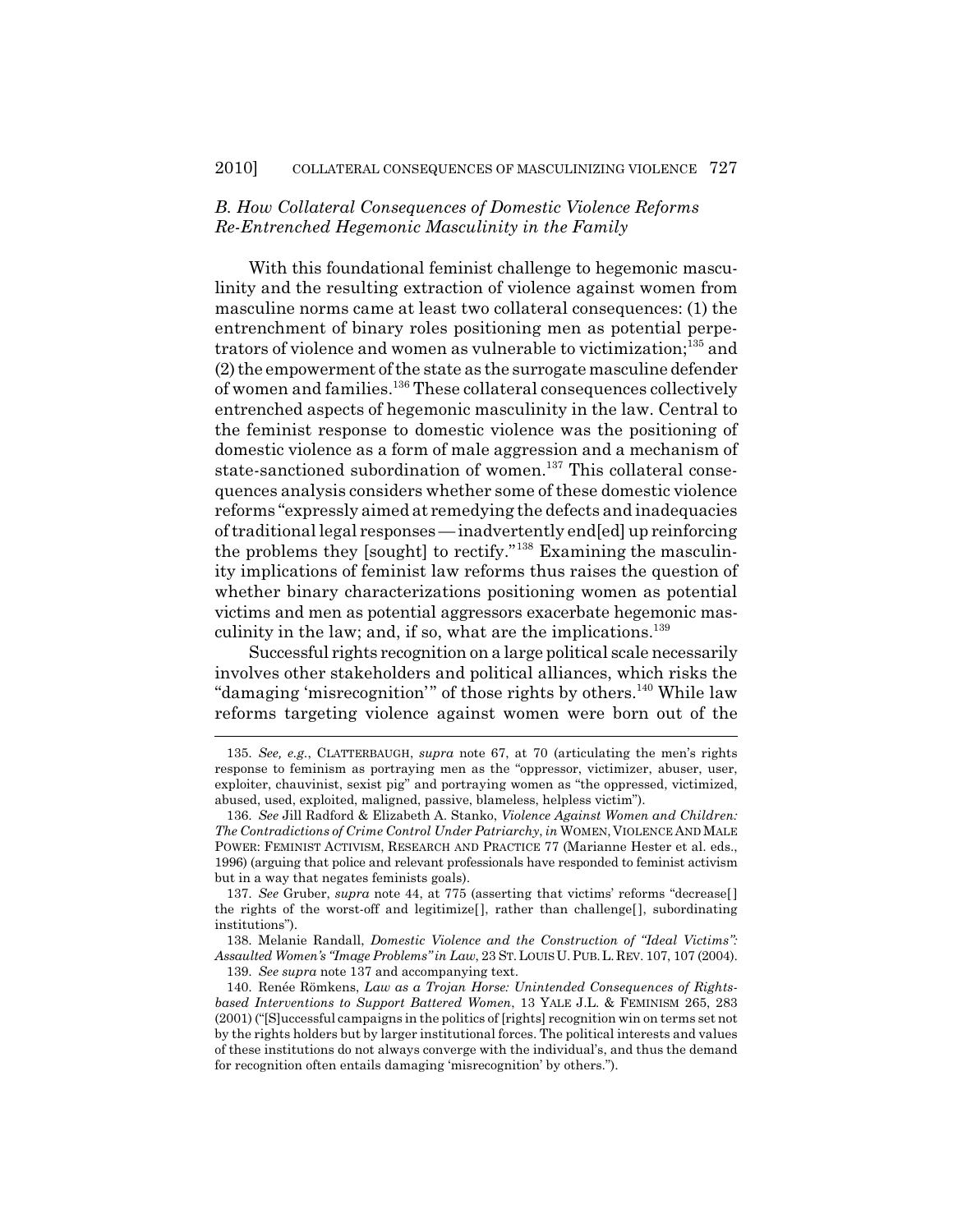feminist movement and in its origins fit into the feminist agenda, achieving such widespread reforms involved a substantial integration with the historically overlapping criminal reform movements.<sup>141</sup> Addressing the criminal justice system's lack of response, feminists had to engage the state for legislative reform and financial resources.142 This was a paradox to the extent that feminists sought women's autonomy from the state, but had to seek remedies through state institutions.<sup>143</sup>

Feminist law reforms involved strategic partial alliances with social and religious conservatives which led to collateral masculinity consequences.144 President Reagan in the 1980s positioned crime as a major social ail.145 Reagan's approach to crime control was "a return to 'law and order,'" seeking stricter enforcement and punishments for those convicted of crimes.146 He sought the transformation of the state and federal legal systems to "acknowledge[] principles that lie at the heart of modern conservatism. Right and wrong matters, individuals are responsible for their actions. Society has a right to be protected from those who prey on the innocent."<sup>147</sup>

The alliance offered certain tangible benefits such as criminal deterrence of violent behavior and the symbolic value of the prominent placement of violence against women on the national agenda.<sup>148</sup> Even so, the shared goals of the state's conservative politics and the feminist movement to end violence against women did not align perfectly. The state, for example, was largely interested in the conviction of criminal defendants whereas feminists were largely interested in the empowerment and safety of women and formal and substantive equality.149 The resulting criminal laws positioned domestic violence

<sup>141.</sup> *See* Gruber, *supra* note 44, at 748-49 ("[F]eminists spearheaded the domestic violence and rape-reform movements and described gendered crimes as manifestations of larger patriarchal attitudes and policies infecting society in general.").

<sup>142.</sup> *See* Daniels et al., *supra* note 16, at 83 (describing these changes as necessary to establish "credibility or influence in the social welfare and criminal justice arenas").

<sup>143.</sup> *Id.*; *see also* Suk, *supra* note 12, at 15 (describing early ambivalence to engaging with the state).

<sup>144.</sup> HALLEY, *supra* note 118, at 29.

<sup>145.</sup> President Ronald Reagan, Remarks at Ninth Annual Conservative Political Action Conference Dinner (Feb. 26, 1982), *available at* http://www.reagan.utexas.edu/ archives/speeches/1982/22682b.htm (describing crime as an issue "whose gravity cannot be underestimated").

<sup>146.</sup> NANCY E. MARION, A HISTORY OF FEDERAL CRIME CONTROL INITIATIVES, 1960-1993 145 (1994).

<sup>147.</sup> Reagan, *supra* note 145.

<sup>148.</sup> Gruber, *supra* note 44, at 759-60; *see also* Sack, *supra* note 119, at 1670-71 (noting that legal reform efforts sent the message that the state would not condone domestic violence).

<sup>149.</sup> *See* Sparks, *supra* note 17, at 51 (explaining that victims may be concerned with curbing future violence rather than prosecuting past violence).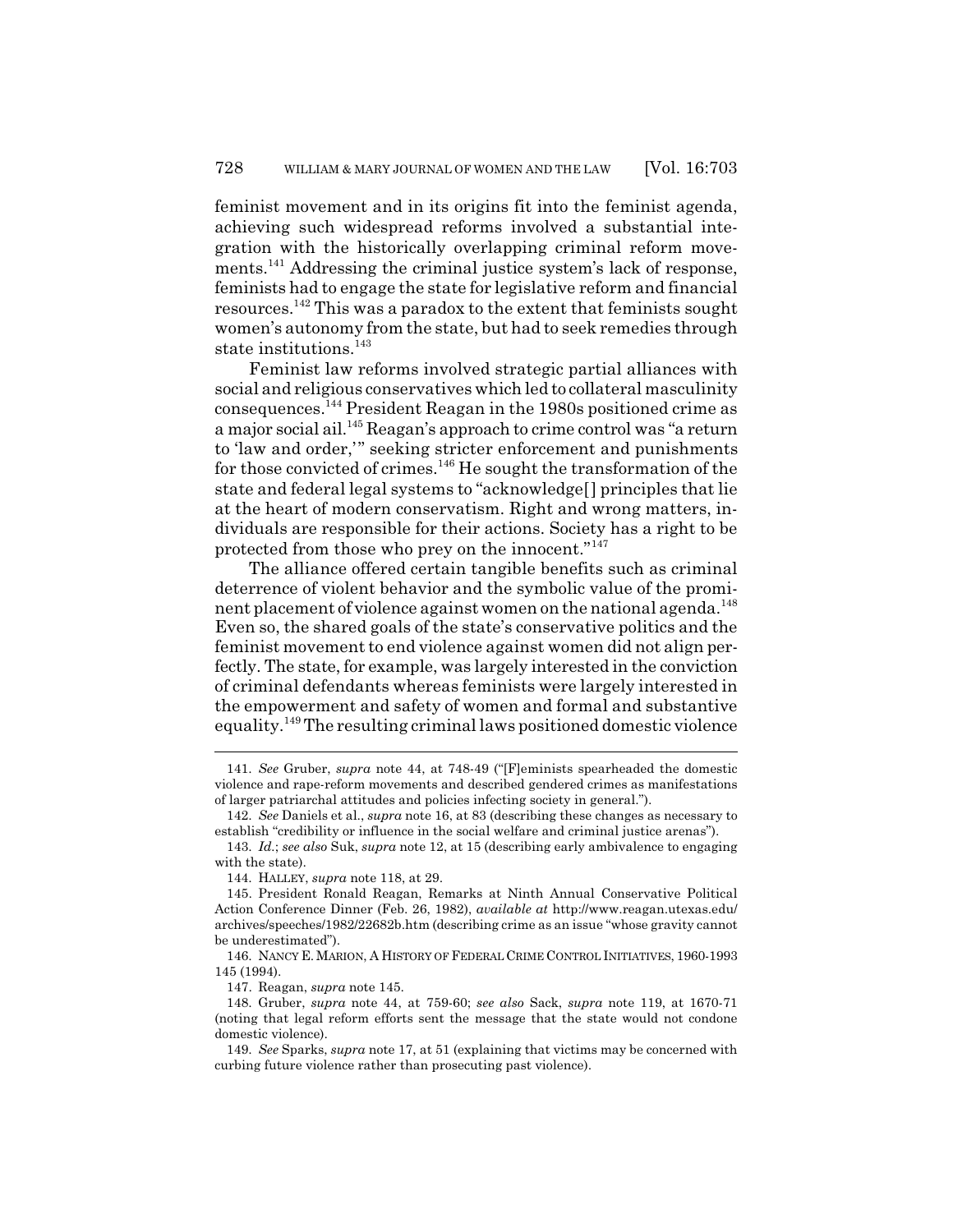as a general "law and order" issue.<sup>150</sup> They provided rights to support and protect victims and to punish offenders.<sup>151</sup> Reforms included jail terms and weapon bans as the strategies to reduce crime.<sup>152</sup>

These criminal justice reform solutions were not necessarily feminist *prescriptions* to reduce violence against women, but they achieved important changes.153 The domestic violence reforms achieved great successes, but they were not without collateral consequences, some of which are revealed through this masculinity analysis. Consider the following: "'Is the feminist social movement to be remembered for its influence on criminal law . . .?' Is much of today's feminism nothing more than a subset of the crime victims' rights movement and its tough-on-crime goals?"154 This question posed by Renée Römkens introduces the centrality of the criminalization reforms to end domestic violence, and underscores the contextual positioning of these reforms in the broader agenda.<sup>155</sup>

Law reforms therein can be a "double-edged sword" in the legislative line-drawing that needs to occur:

The law inevitably controls, monitors and potentially punishes, at the same time that it empowers, protects and enhances freedom. The shift of domestic violence into the legal and public policy domain creates a need to establish and define general categories that fit the bureaucratic administrative system, while working with limited budgets to answer the question, 'Which victims deserve support?'<sup>156</sup>

The lines that are drawn carry the risk of perpetuating stereotypes or "misrecognition."157 The criminal law reform initiatives necessarily had to simplify complex aspects of domestic violence from its theoretical feminist underpinnings.158 For example, the notion of victim

156. Römkens, *supra* note 140, at 267.

<sup>150.</sup> *See* Rachelle Brooks, *Feminists Negotiate the Legislative Branch: The Violence Against Women Act*, *in* FEMINISTS NEGOTIATE THE STATE, *supra* note 11, at 65, 79 (discussing the consolidation and placement of VAWA in the Crime Bill).

<sup>151.</sup> *See* Römkens, *supra* note 140, at 284 (noting the "impact of legalizing a complex social and personal conflict like violence against women in intimate relationships").

<sup>152.</sup> Brooks, *supra* note 150, at 79.

<sup>153.</sup> *See id.* (noting that feminists had to compromise in order to get the Crime Bill passed).

<sup>154.</sup> Gruber, *supra* note 44, at 791 (alteration in original) (citing Symposium, *Battered Women and Feminist Lawmaking,* 10 J.L. & POL'Y 313, 344 (2002)).

<sup>155.</sup> *See, e.g.*, Sack, *supra* note 119, at 1712-18 (criticizing the characterization of domestic violence as linked to male dominance exclusively and learned helplessness, fearing that it loses the broader strength of domestic violence survival).

<sup>157.</sup> *See* Cheryl Hanna, *The Paradox of Hope: The Crime and Punishment of Domestic Violence*, 39 WM. &. MARY L. REV. 1505, 1560-61 (1998) (recognizing the tendency to essentialize and stereotype both victims and perpetrators of domestic violence).

<sup>158.</sup> *See id.* at 1518-20 (explaining that criminal law reforms allowed easier access to the domestic violence issue for the public and for law enforcement officials).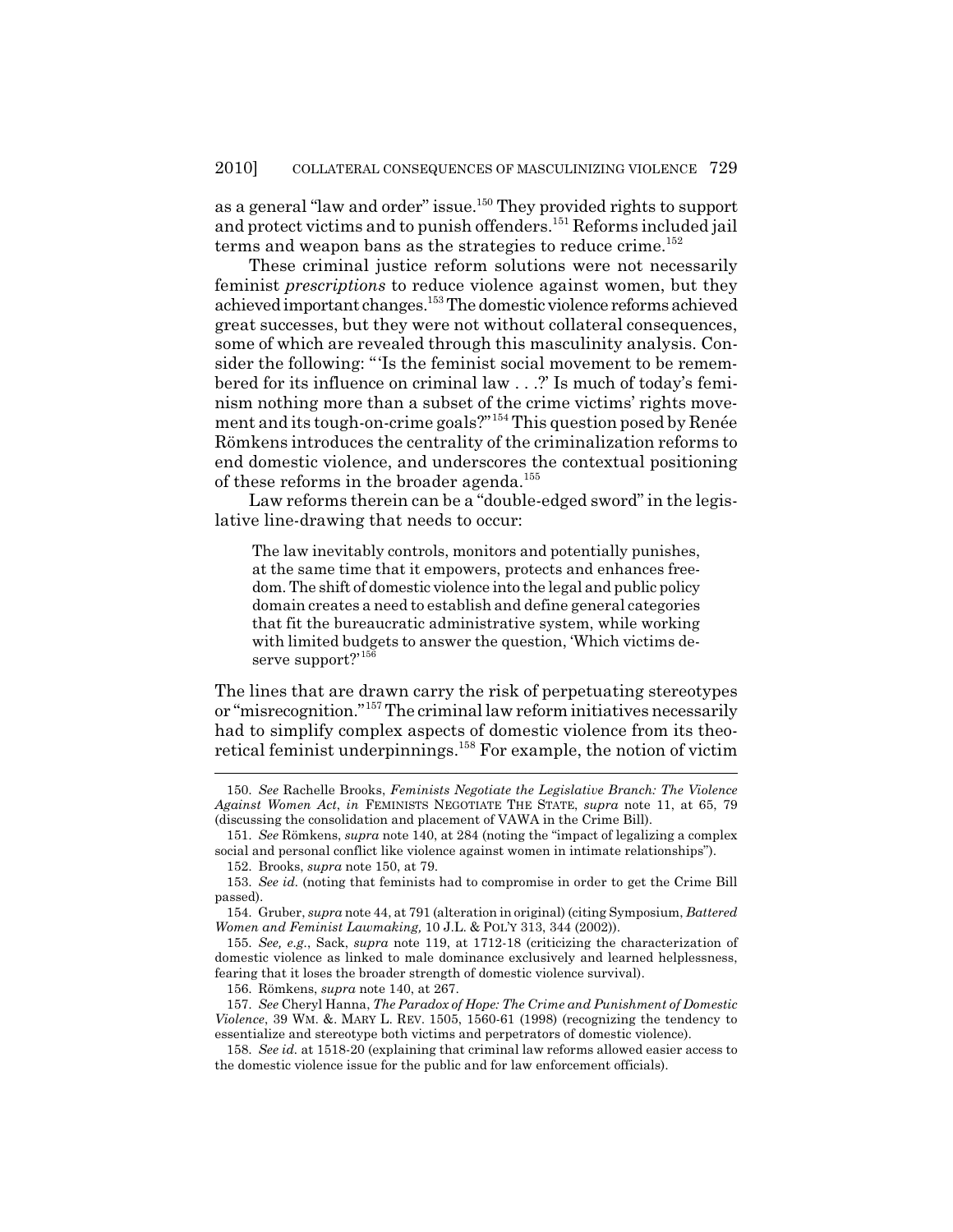non-cooperation did not reconcile easily with a "law and order" approach.159 Criminal reform agendas also ran into binary characterizations in the mainstream public sentiment, polarizing victims as helpless and defendants as monsters.160 Positioning domestic violence on the feminist agenda as a criminal reform initiative also created the question of how to deal with male victimization and female violence.161 In achieving domestic violence reforms, feminists consequently "faced a critical choice — forge ahead with criminalization policies and come up with arguments minimizing the importance of victim resistance or scale back on criminalization policies and focus elsewhere on the problem."<sup>162</sup>

#### *1. Binary Strength Stereotypes*

While feminist law reform initiatives achieved successes through criminal law reforms, these reforms and the conservative political alliances necessary to achieve them led to an unintended misrecognition — the entrenchment of gender stereotypes of men and women along a continuum, positioning men as capable and prone to physical and violent behavior and positioning women as powerless potential victims.163 These binary characterizations collaterally entrenched hegemonic masculinity. The implications of these entrenched assumptions are problematic for women as aggressors, men as victims, and women as victims of female abusers.<sup>164</sup> The victim-aggressor dichotomy pathologizes women's violence and normalizes male violence, thus reinforcing aspects of hegemonic masculinity.

Inherent in the masculinization of the aggressor are assumptions about male behavior, assumptions that all men are prone to and

162. Gruber, *supra* note 44, at 762.

<sup>159.</sup> *Id.* at 1555 (relating an anecdote about an uncooperative victim).

<sup>160.</sup> *See* Gruber, *supra* note 44, at 763 ("This choice must be understood in light of the competing theoretical forces reformers encountered.").

<sup>161.</sup> *See* Liz Kelly, *When Does the Speaking Profit Us?: Reflections on the Challenges of Developing Feminist Perspectives on Abuse and Violence by Women*, *in* WOMEN, VIOLENCE AND MALE POWER, *supra* note 136, at 34, 36-37 ("Including women's use of violence [in the theory conversation] is only a threat to a version of feminism which views men and women, masculinity and femininity as fixed, unchanging, biologically based, which defines violence as an inherent potentiality in men. A feminism which begins from understanding gender as a social construct, which recognizes the variability with which gendered selves and individual biography combine, can locate women's use of violence within its existing framework.").

<sup>163.</sup> *See, e.g.*, CLATTERBAUGH, *supra* note 67, at 70 (articulating the men's rights response to feminism as portraying men as the "oppressor, victimizer, abuser, user, exploiter, chauvinist, sexist pig" and portraying women as "the oppressed, victimized, abused, used, exploited, maligned, passive, blameless, helpless victim").

<sup>164.</sup> *See* Kelly, *supra* note 161, at 35 (discussing the problem of violence by women in feminist theories).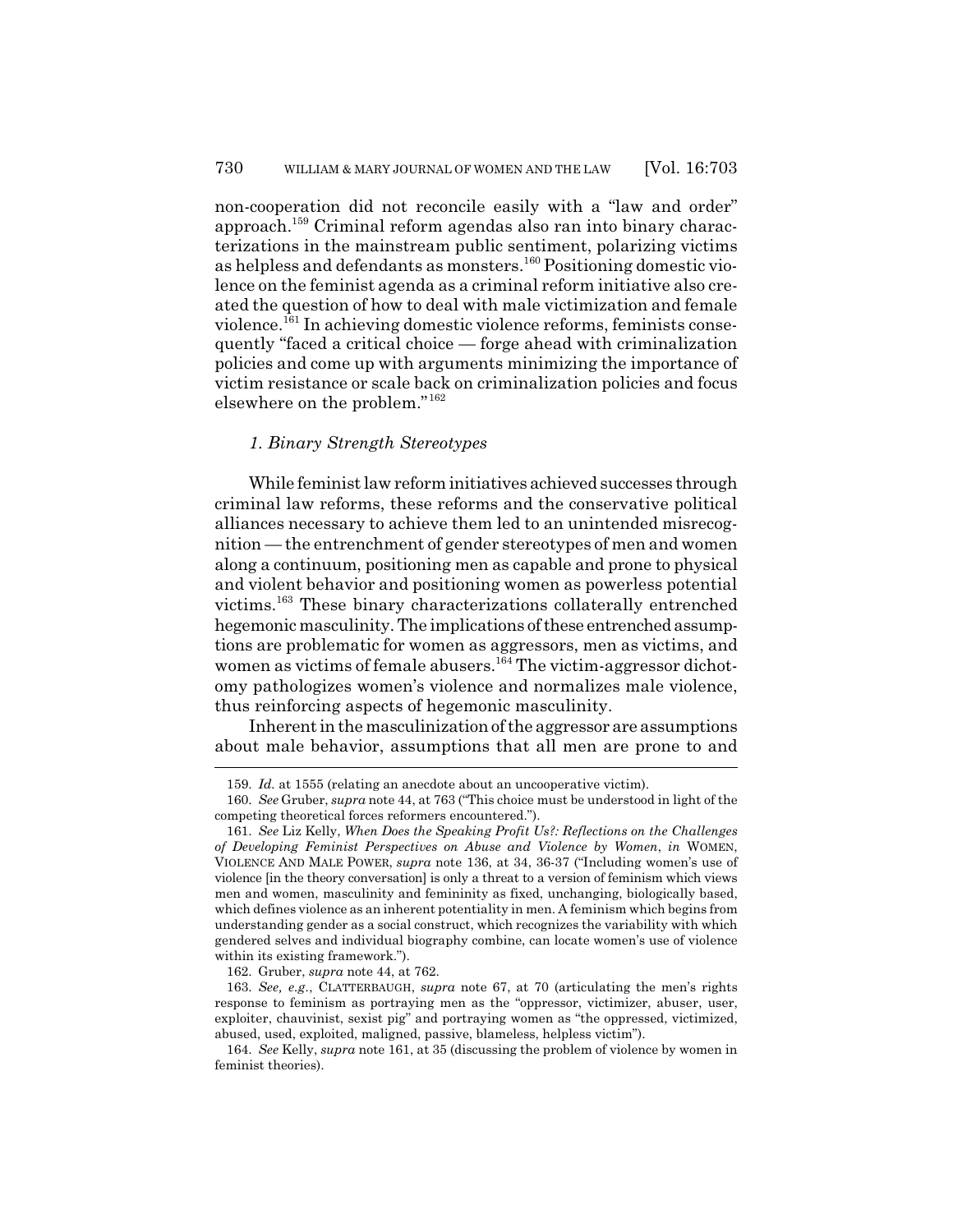capable of violence. "Assumptions that real men are sexual aggressors and never victims promote harmful perceptions about the 'one' way to be a man. They can justify violent behavior as an archetypal manifestation of maleness, promoting a sense of inevitability about its continuation. Such perceptions may influence behavior."165 These assumptions perpetuate aspects of hegemonic masculinity in the law.

Indeed, study findings suggest that respondents react more strongly to men as perpetrators of domestic violence and deem them more deserving of punishment, whereas they experience more sympathy for female abusers.166 Respondents rated the exact same conduct "as more serious when the perpetrator-victim gender dynamic was male-female than when it was female-male, female-female, or male-male."167 One interpretation of these findings is that respondents perceived men as "more capable of inflicting serious injury on a woman" and women "were assumed to have suffered more serious injuries than" men.<sup>168</sup> These findings underscored the entrenchment of "gender-role stereotypes of women as weak and vulnerable and men as dominant and threatening."169 Conceptions of "men as a monolithic perpetrator class," can perpetuate "regressive norms about masculinity rather than challenging the harmful status quo."170 This dichotomy entrenches the connection between masculinity and violence and marginalizes female aggressors, male victims, and female victims of female perpetrators.

The statistic most frequently cited in the domestic violence movement is that more than seventy-five percent of domestic abuse is committed by men, but implicit in this statistic is the reality that some of these acts are committed by women.171 Male victims of domestic violence face legal and social bias and marginalization for not comporting with these binary norms. For example, research suggests that "police are two times more likely to arrest male perpetrators of

<sup>165.</sup> Stemple, *supra* note 23, at 634.

<sup>166.</sup> *See* Amanda J. Schmesser, Note, *Real Men May Not Cry, But They Are Victims of Domestic Violence: Bias in the Application of Domestic Violence Laws*, 58 SYRACUSE L. REV. 171, 175-76 (2007).

<sup>167.</sup> *Id.* at 178 (finding that the majority believed that the best response to the malefemale abuse was to call the police, while the best response to the three other situations was to leave the couple alone).

<sup>168.</sup> *Id.* (citing Sheila M. Seelau & Eric P. Seelau, *Gender-Role Stereotypes and Perceptions of Heterosexual, Gay and Lesbian Domestic Violence*, 20 J. FAM. VIOLENCE 363, 368 (2005)).

<sup>169.</sup> *Id.* at 180 ("Female victims were perceived to be in greater need of assistance than male victims and male perpetrators were seen as more threatening than female perpetrators.").

<sup>170.</sup> Stemple, *supra* note 23, at 634.

<sup>171.</sup> DUROSE ET AL., *supra* note 134, at 1.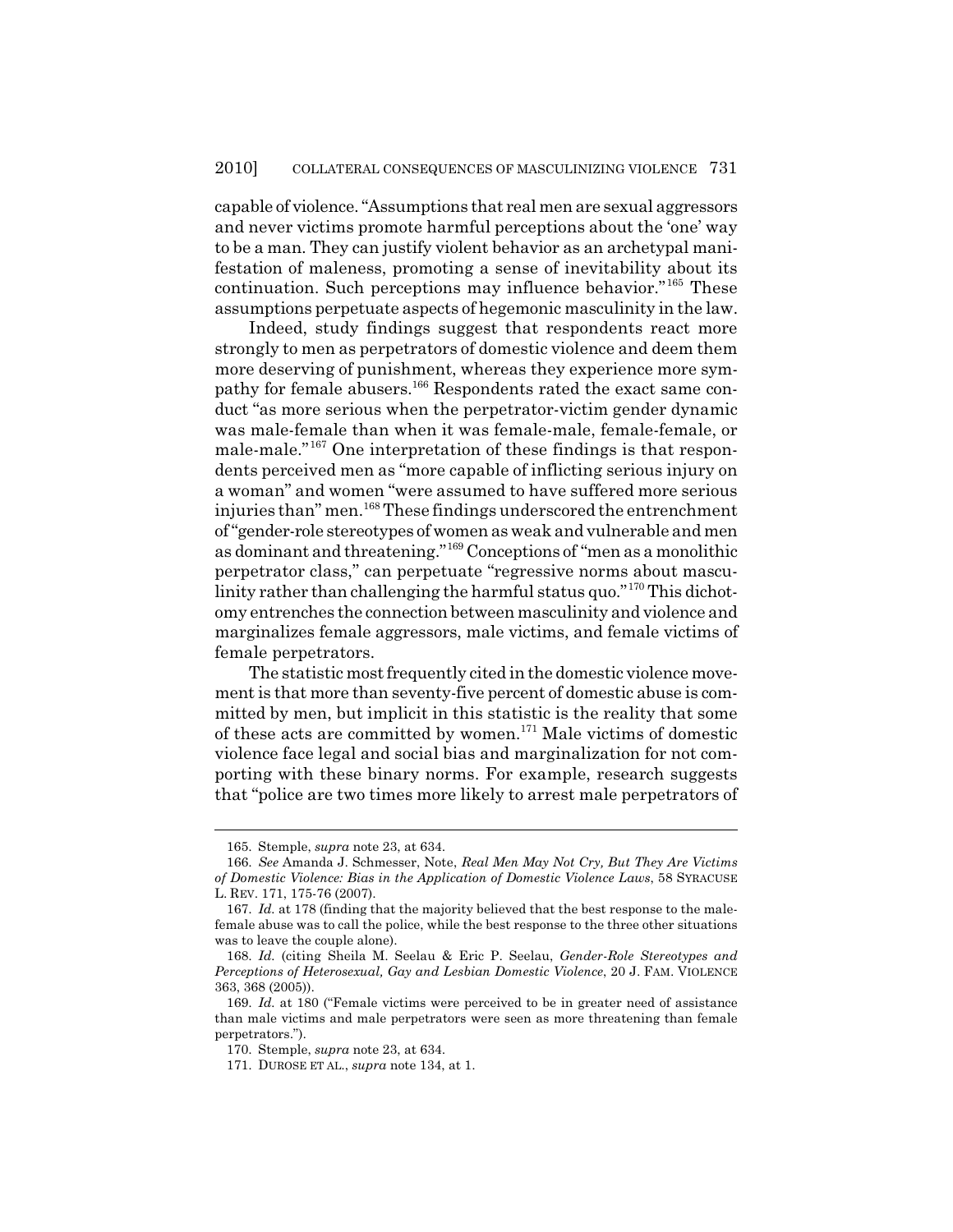domestic violence than female perpetrators of domestic violence."<sup>172</sup> Frequently, when police officers learn that the victim of a domestic violence crime is male, they will not take the male victim's charges against the female perpetrator seriously.<sup>173</sup> Male victims may face barriers when they seek restraining orders against women, such as more hesitation, slower processing, higher standards, and an increased likelihood of receiving a "mutual restraining order," which brands the male victim as a perpetrator.<sup>174</sup>

This bias is based on the assumption that men are aggressive and violent and, because women are perceived as physically weaker, they need the protection of the state.<sup>175</sup> Police officers may be driven by gendered stereotypes "that a 'real man' should be able to keep a woman under control."<sup>176</sup> These stereotypes plague male victims throughout the criminal justice system. Male victims often face a higher burden when requesting a restraining order against the female perpetrator, and prosecutors are less likely to bring charges against a female perpetrator than a male perpetrator of domestic abuse.<sup>177</sup> Survey data shows that female-male partner violence is less likely to be prosecuted than male-female violence.<sup>178</sup> Convicted female perpetrators of domestic abuse are much more likely to be sentenced to a term of probation, and much less likely to be sent to prison than their male counterparts.<sup>179</sup>

Hester, Radford, and Kelly articulate the masculinity complexities of this dynamic:

[F]or a man or boy to be victimized fits uneasily with stereotypes of masculinity; the most usual comment which follows this observation is that, therefore, it must be 'worse' for boys to be abused, especially by a woman. Apart from the revealing other side of this statement — the relative acceptability of the victimization of girls, and normalization of men's abusive behavior — this is not necessarily how boys and men respond. A substantial number of young men reporting abuse in a recent prevalence study were

<sup>172.</sup> Schmesser, *supra* note 166, at 174.

<sup>173.</sup> *Id.* (suggesting that male victims of female violence "may not receive equal protection under the law").

<sup>174.</sup> *Id.* at 200.

<sup>175.</sup> *Id.* at 198.

<sup>176.</sup> *Id.* (quoting THOMAS B. JAMES, DOMESTIC VIOLENCE: THE 12 THINGS YOU AREN'T SUPPOSED TO KNOW 240 (2003)).

<sup>177.</sup> EXTENT, NATURE, AND CONSEQUENCES, *supra* note 134, at 51-52.

<sup>178.</sup> Schmesser, *supra* note 166, at 199.

<sup>179.</sup> *See id.* (explaining that in 1991 the Department of Justice concluded that women violent offenders are sentenced an average of thirty-nine months shorter sentences than male perpetrators of violent crimes).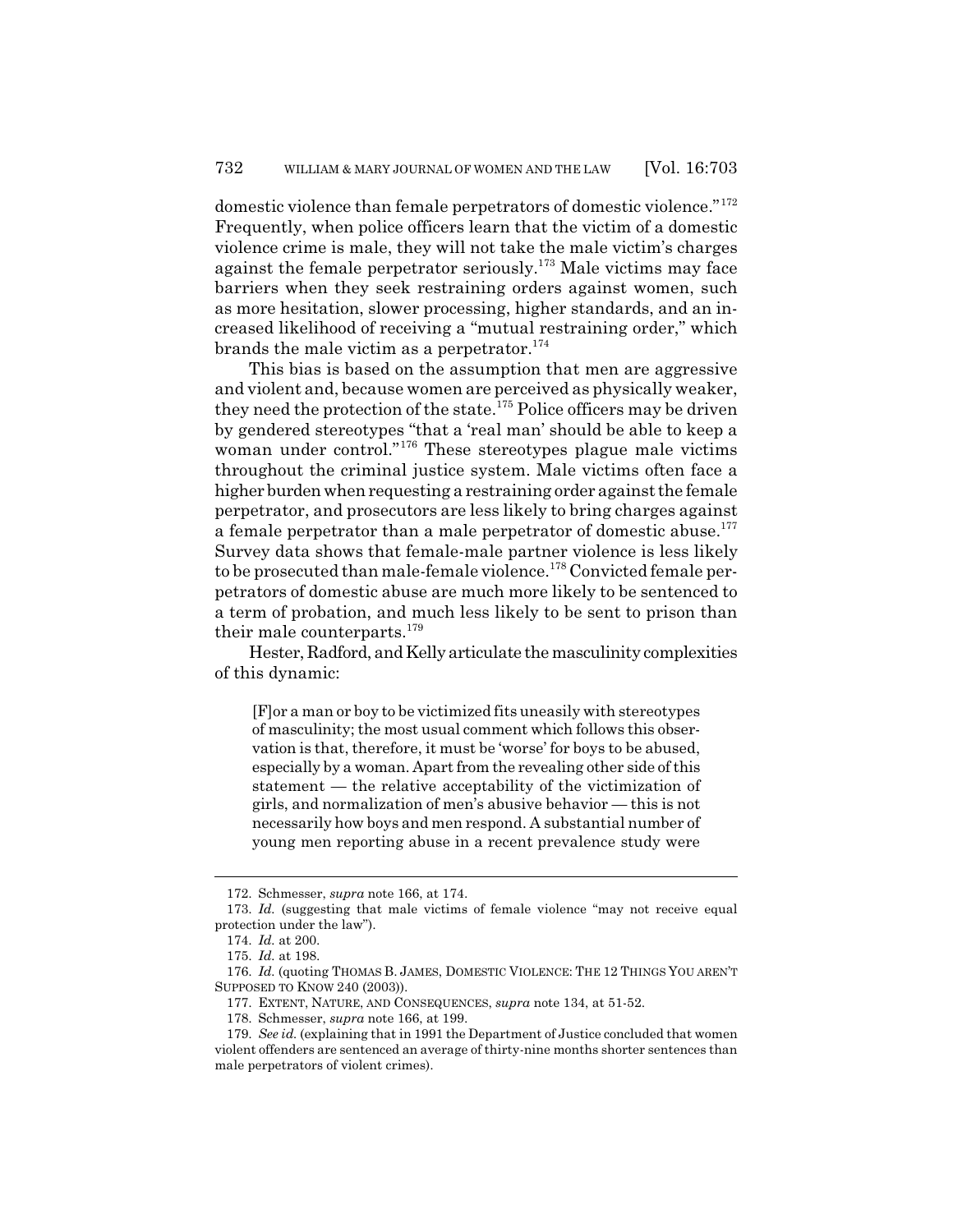able through constructions of masculinity to 'rewrite the script,' defining experiences as seduction, or something they actively wanted, or initiated, or enjoyed, and this was more likely if the abuser was female.<sup>180</sup>

Just as this binary victim-aggressor dichotomy plagues male victims, so too does it create legal tension in responding to female violence. The Battered Women's Syndrome (BWS) is an example of this implication. Indeed, the denotation of a "women's syndrome" alone suggests that there is something pathologically different about female violence than male violence. BWS emerged as a psychological explanation of women in abusive relationships who kill their abuser.<sup>181</sup> It involves two characteristics of domestic abuse survivors: the "cycle theory of violence" and "learned helplessness."182 Under this theory, battered women develop a heightened ability to cope and survive in an abusive environment at the expense of the development of "escape skills," and perpetually perceive their environment as hostile and dangerous, even when the male perpetrator is exhibiting non-confrontational behavior.<sup>183</sup> The syndrome's emergence educated jurors and mental health professionals about the common attributes shared by survivors of domestic violence.<sup>184</sup> BWS emerged as "a pattern of symptoms used to describe the effects of abuse on the victim[s]" and how it might lead to acts of violence against abusers in self-protection.<sup>185</sup> It provides an evidentiary basis for women to defend against a criminal charge resulting from their use of violence as a means to protect themselves from the cycle of violence.<sup>186</sup>

While scholars have extensively analyzed the BWS in domestic violence advocacy,  $187$  from a masculinity analysis, this distances indeed pathologizes — both malevolent violence and more benign exertions of strength and aggression from the feminine experience and entrenches them with the masculine. Creating an evidentiary

<sup>180.</sup> Kelly, *supra* note 161, at 44-45 (citation omitted).

<sup>181.</sup> *See* Alafair S. Burke, *Rational Actors, Self-Defense, and Duress: Making Sense, Not Syndromes, Out of the Battered Woman*, 81 N.C.L. REV. 211, 219-20 (2002) (describing the accepted use of the BWS as self-defense, and rarely as a duress defense).

<sup>182.</sup> *Id.* at 222.

<sup>183.</sup> *Id.* at 224.

<sup>184.</sup> *See id.* at 221 (noting the use of expert testimony to explain battered women's behavior); *see also* Sarah M. Buel, *Effective Assistance of Counsel for Battered Women Defendants: A Normative Construct*, 26 HARV. WOMEN'S L.J. 217, 266 (2003) (discussing the education of jurors on the impact of psychological abuse, coping mechanisms, and race).

<sup>185.</sup> Buel, *supra* note 184, at 296.

<sup>186.</sup> *Id.* at 218, 224 (noting that BWS helps "explain the reasonableness of [the woman's] behavior and state of mind").

<sup>187.</sup> *E.g.*, *id.* at 296-97.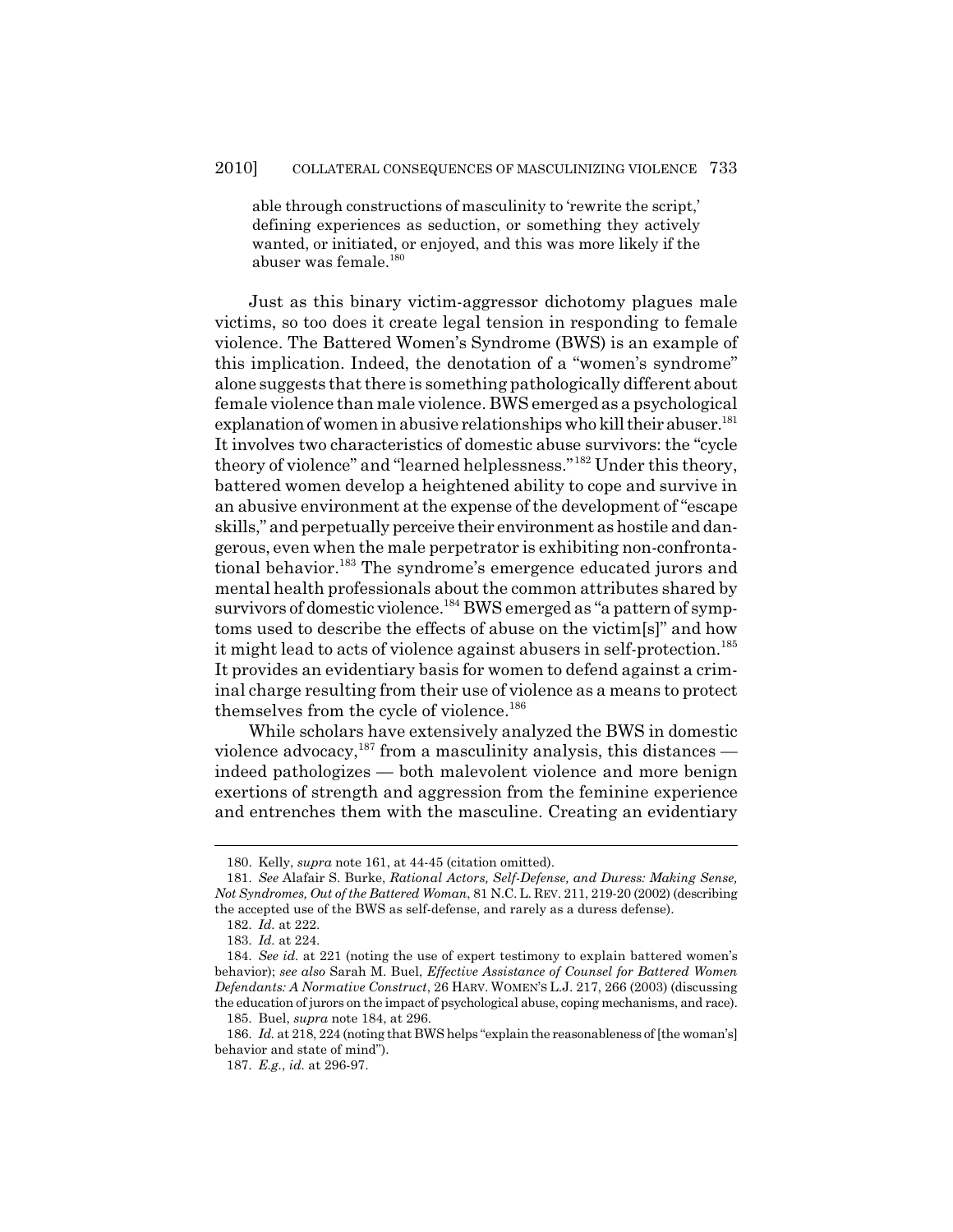legal argument rooted in "the myth of the helpless, hysterical, unstable woman" further masculinizes violence.188 Indeed, Buel asserts that "BWS has been used to buttress insulting, unrealistic female stereotypes such as docility, instability, weakness, and inability to protect oneself."189 It perpetuates images of women as the "helpless . . . powerless, pure-of-heart battered woman."190 It reinforces a societal message "that women are not supposed to use physical violence in self-protection; it is not our prerogative, our role, our right."<sup>191</sup>

Domestic violence treatment programs, such as anger management programs and victim shelters, are likewise built upon binary characterizations of domestic violence as a mechanism of exclusively male aggression and female victimization.<sup>192</sup> The domestic violence treatment programs work to dismantle the female victim's psychological subordination, or the male perpetrator's aggression/anger management.<sup>193</sup> Therefore, domestic violence treatment programs are often not able to effectively treat female perpetrators of domestic abuse (or male victims) because it largely conflicts with the underlying assumption of domestic violence as a violent crime against women.<sup>194</sup> Domestic violence law reforms thus simultaneously extracted male violence against women from the legal codification of hegemonic masculinity in the family, yet collaterally entrenched it by perpetuating binary gender characterizations of victimization and aggression.

## *2. Masculinizing the State as the Surrogate Protector of Women and Families*

Another collateral masculinity consequence of feminist law reforms was the implicit empowerment of the state to enter the home in a surrogate masculine role to protect women and traditional family

<sup>188.</sup> De Soto, *supra* note 11, at 64.

<sup>189.</sup> Buel, *supra* note 184, at 297.

<sup>190.</sup> Gruber, *supra* note 44, at 793.

<sup>191.</sup> *See* De Soto, *supra* note 11, at 60 (internal quotations omitted) (referring to the conviction of "battered women who kill").

<sup>192.</sup> *See* Liz Kelly, *Disabusing the Definition of Domestic Abuse: How Women Batter Men and the Role of the Feminist State*, 30 FLA.ST. U.L. REV. 791, 844 (2003) (discussing the Duluth Model — "the most widely imitated treatment model"). Kelly also notes that domestic violence is "one of the most brutal and explicit expressions of patriarchical domination." *Id.* at 818 (quoting R. EMERSON DOBASH & RUSSELL DOBASH, VIOLENCE AGAINST WIVES, at ix (1979)).

<sup>193.</sup> *See id.* at 844-46 (discussing treatment approaches).

<sup>194.</sup> *Id.* at 847. "[R]esidential and nonresidential services offered by shelters [are] extended almost exclusively to female victims of domestic violence. Only a handful of men's [domestic violence] shelters have ever existed" as a result of the legal and societal denial of female violence and the resultant stigma attached to male victims of domestic violence. *Id.* at 850.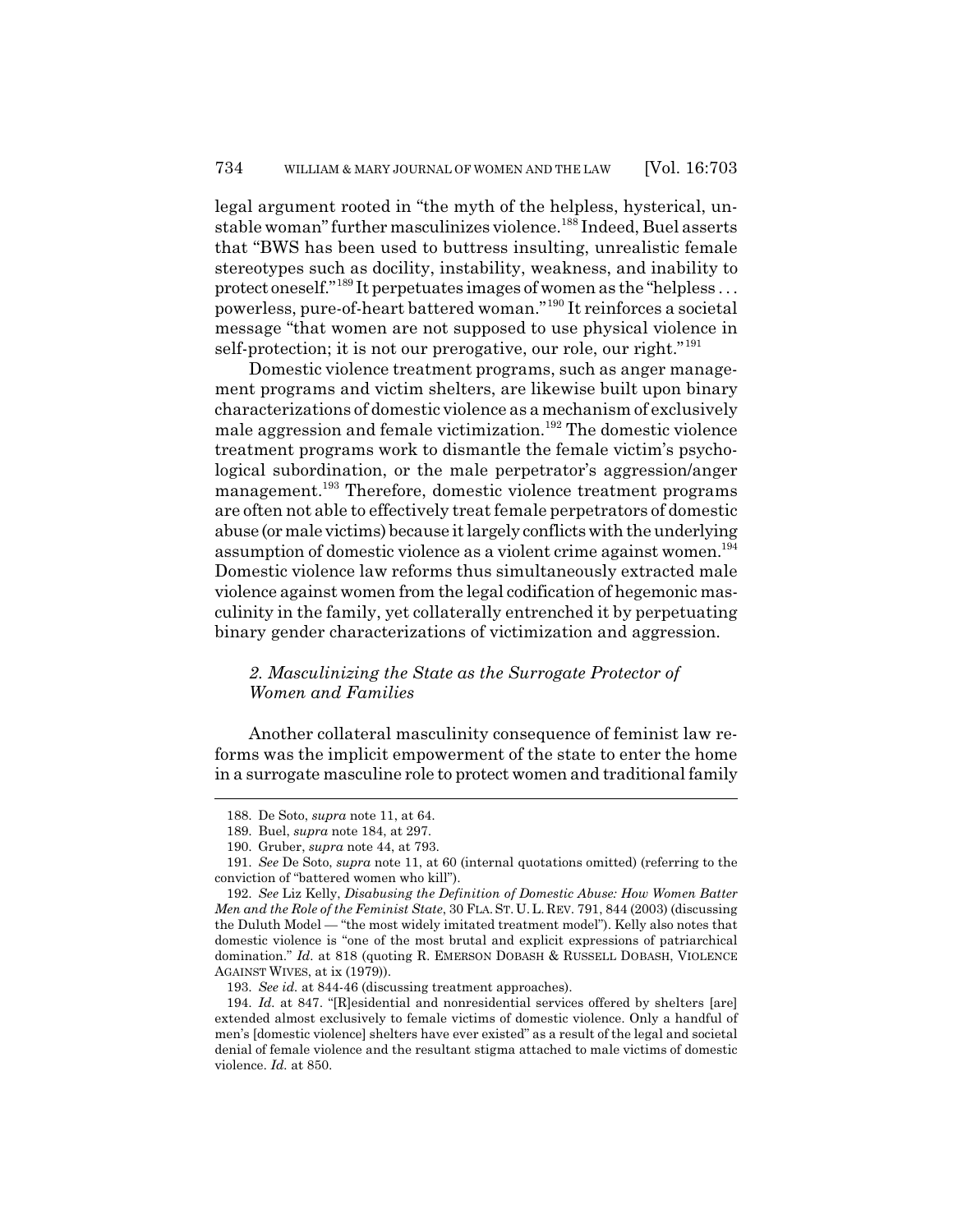structures. This reinforced the positioning of masculinity as the governing centerpiece of the family structure and masculinized the state as a protective actor.

A masculinity analysis suggests that the state is driven by both traditional family norms and the preservation of male familial control in domestic violence law reforms. Many domestic violence laws position the state to reinforce traditional family structures. Some versions of state mandatory or preferred arrest laws, for example, directly excluded unmarried couples or same sex couples.195 This suggested a state value in responding to intimate violence only when the integrity of family values were jeopardized. Reinforcing heterosexual norms and marginalizing same-sex violence undermines the criminal justice system's broader understanding of sexuality and family diversity, narrowly casting families in traditional terms and jeopardizing intervention and enforcement of same-sex domestic violence.<sup>196</sup>

Efficacy statistics show that mandatory arrest policies are a more effective deterrent when the abuser is married and employed, but they actually increase the likelihood of future violence when the abuser is unemployed.197 Other data suggests that mandatory arrest policies deter domestic violence victims from reporting the abuse in the first place, suggesting that the mandatory arrest policy actually "mirror[s] the battering relationship itself, reinforcing a patriarchal system in which women have little power."<sup>198</sup>

The state is thus arguably driven to reform family violence "to clean up its public face and to restore its legitimacy as a safe institution for women."199 In doing so, the state ensures that "these sacred institutions of patriarchy are preserved intact and patriarchal gendered relations are reaffirmed, reproduced and represented as in the best interests of women and children." 200 It positions the state to redistribute living arrangements, property rights, and family relationships, without necessarily considering the victim.<sup>201</sup>

<sup>195.</sup> Roberts & Kurst-Swanger, *supra* note 126, at 111-12.

<sup>196.</sup> Adele M. Morrison, *Queering Domestic Violence to "Straighten Out" Criminal Law: What Might Happen When Queer Theory and Practice Meet Criminal Law's Conventional Responses to Domestic Violence*, 13 S. CAL. REV. L. & WOMEN'S STUD. 81, 85-86 (2003).

<sup>197.</sup> Roberts & Kurst-Swanger, *supra* note 126, at 112.

<sup>198.</sup> *Id.*

<sup>199.</sup> Radford & Stanko, *supra* note 136, at 78 (describing state domestic violence reforms as a policing effort of the family and heterosexuality at the expense of feminist politics). 200. *Id.*

<sup>201.</sup> *See* Suk, *supra* note 12, at 8-9, 66 (arguing that this redistribution is unavoidable because domestic violence laws have revised the "traditional legal construction of the home").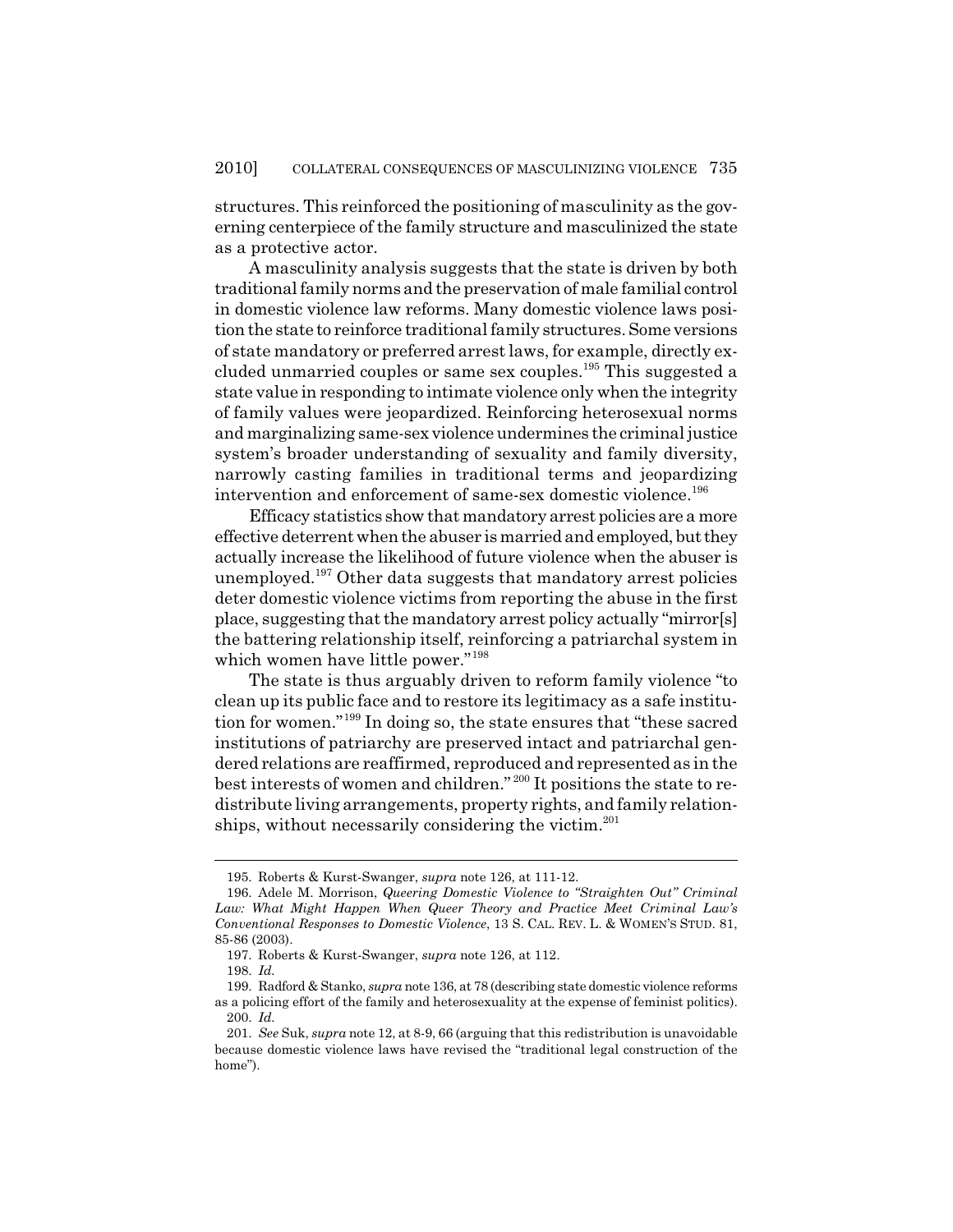It also suggests that male violent behavior is "immutable in the absence of state intervention." 202 Aspects of the domestic violence reforms and the conservative alliance thus empower the state to act as the surrogate protector of women, a role that has been described as "smack[ing] . . . of paternalism." 203 Jeannie Suk describes this relationship as "a distinctive nexus between the objective of state control backed by the public interest and the derogation of individual autonomy. The coercive reordering of property and intimate relationships in the home becomes a normal use of the 'heavy artillery' of the criminal law." <sup>204</sup>

# *C. The Feminist Masculinity Challenge to Violence Against Women Faces Misrecognition and Migrates to the Military Integration Agenda*

The paradigm shift described in Part II.B also filtered into military integration reforms. While the feminist law reform efforts in the military were primarily intended to achieve formal and substantive equality through integration, much of the leverage gained in the domestic violence movement migrated to military law reform projects as an additional catalyst.205 Importantly, however, the successes were largely queued off the gendered victim narrative, foreshadowing troubling tensions.

As the stories of domestic violence emerged from the private realm of the family, so too did these experiences emerge from the public realm of the military.206 Feminists worked to achieve full equality and access to the military ranks and combat roles in the face of strong and entrenched opposition.<sup>207</sup> Feminist challenges to women's

<sup>202.</sup> *Id.* at 21.

<sup>203.</sup> Gruber, *supra* note 44, at 759.

<sup>204.</sup> Suk, *supra* note 12, at 68.

<sup>205.</sup> *See, e.g.*, J. Richard Chema, *Arresting "Tailhook": The Prosecution of Sexual Harassment in the Military*, 140 MIL. L. REV. 1, 8 (1993) (noting that the definition of sexual harassment adopted by the military is "simply a reformulation of the employment" definition).

<sup>206.</sup> *See* Vicki Schultz, *Reconceptualizing Sexual Harassment*, 107 YALE L. J. 1683, 1693 (1998) (describing the 1991 Tailhook convention as follows: "[S]eventy Navy and Marine aviators pushed more than two dozen women, some of them Navy officers, down a gauntlet in which the drunken men shouted sexually suggestive remarks, ripped the women's clothes, and groped at their bodies.").

<sup>207.</sup> *See* MARY FAINSOD KATZENSTEIN, FAITHFUL AND FEARLESS: MOVING FEMINIST PROTEST INSIDE THE CHURCH AND MILITARY 46 (describing feminist activism in the military) (1998). Testimony of a military general during the congressional hearings reveals this sentiment:

SENATOR COHEN: Suppose you had a woman pilot, she is an instructor pilot of superior intelligence, great physical conditioning, in every way she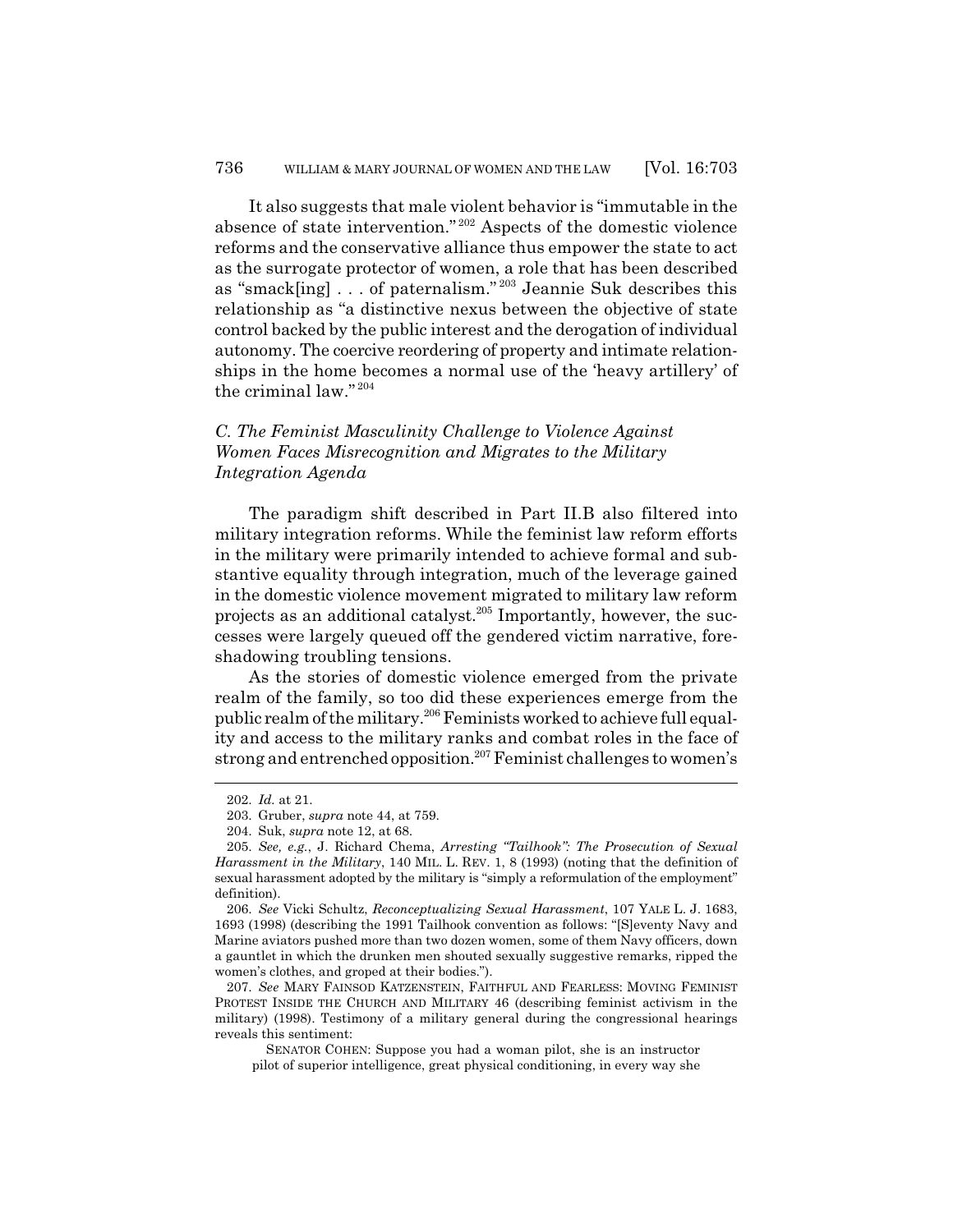role in the military invoked difficult legal and social questions regarding the registration of women for selective service, women's role in combat, the implications of pregnancy in military service, and the appropriate gender protocols for intensive military training.<sup>208</sup> Feminists advocated for their military reform agenda to noteworthy results.<sup>209</sup> Women achieved access to over ninety percent of active-duty jobs across all branches.<sup>210</sup> Substantially more combat positions were opened to women through feminist advocacy, $2^{11}$  particularly in the Navy and Air Force;<sup>212</sup> military academies integrated women;<sup>213</sup> and the military enacted policies to address sexual violence and harassment of military servicewomen.<sup>214</sup>

Many of these successes can be traced directly to the domestic violence movement and its migration to military reforms. The epicenter of these movements overlapped in the Tailhook scandal which revealed the prevalence of violence against military women at the height of the federal domestic violence agenda and the Persian Gulf Conflict.

*Id.* at 50.

208. *Id.* at 56 ("These questions posed a new vision of gender equality in which women were to be recruited, educated, trained, assigned, and promoted in ways that were similar to rather than different from those experienced by their male counterparts.").

209. *Id.* at 61-62. Reform techniques included internal military leadership, lobbying, non-profit advocacy, media campaigns, and legal challenges. *Id.* at 63-65.

210. Segal et al., *supra* note 91, at 49.

211. Elaine Donnelly, *Constructing the Co-Ed Military*, 14 DUKE J.GENDER L. & POL'Y 815, 829 (2007); *see also* U.S. GEN. ACCT. OFFICE, GENDER ISSUES: INFORMATION ON DOD'S ASSIGNMENT POLICY AND DIRECT GROUND COMBAT DEFINITION 2-3 (1998), *available at* http://www.gao.gov/archive/1999/ns99007.pdf [hereinafter DOD'S ASSIGNMENT POLICY] (detailing how positions other than combat roles opened to women). *But see* Donnelly, *supra* note 211, at 830 (pointing out that women are still excluded from some assignments, including the Rangers and Navy SEALS).

212. DOD'S ASSIGNMENT POLICY, *supra* note 211, at 2.

213. *Id.* at 1; *see* Unites States v. Virginia, 518 U.S. 515, 558 (1996) ("There is no reason to believe that the admission of women . . . would destroy the Institute . . . .").

214. *See* Sara Rimer, *At Maryland Post, Talk is of Shame*, N.Y. TIMES, Nov. 14, 1996, at B13 (noting that the military's "zero tolerance" sexual harassment policy is "like a mantra"; soldiers watch videos, take classes, and are often heard repeating the phrase). *But cf.* Diane H. Mazur, *The Beginning of the End for Women in the Military*, 48 FLA. L. REV. 461, 464 (1996) (denouncing the "zero tolerance" policy as being "a parody of itself, more accurately referring to things the military doesn't really care to do anything about").

was superior to a male counterpart vying for a combat position. Would your personal judgment be because you would not want to see the risk to her life increased by putting her in a combat role that you would pick the male over the female under those circumstances?

GENERAL MCPEAK: That is correct.

SENATOR COHEN: So in other words you would have a military less effective situation because of a personal view.

GENERAL MCPEAK: Well, I admit it doesn't make much sense, but that's the way I feel about it.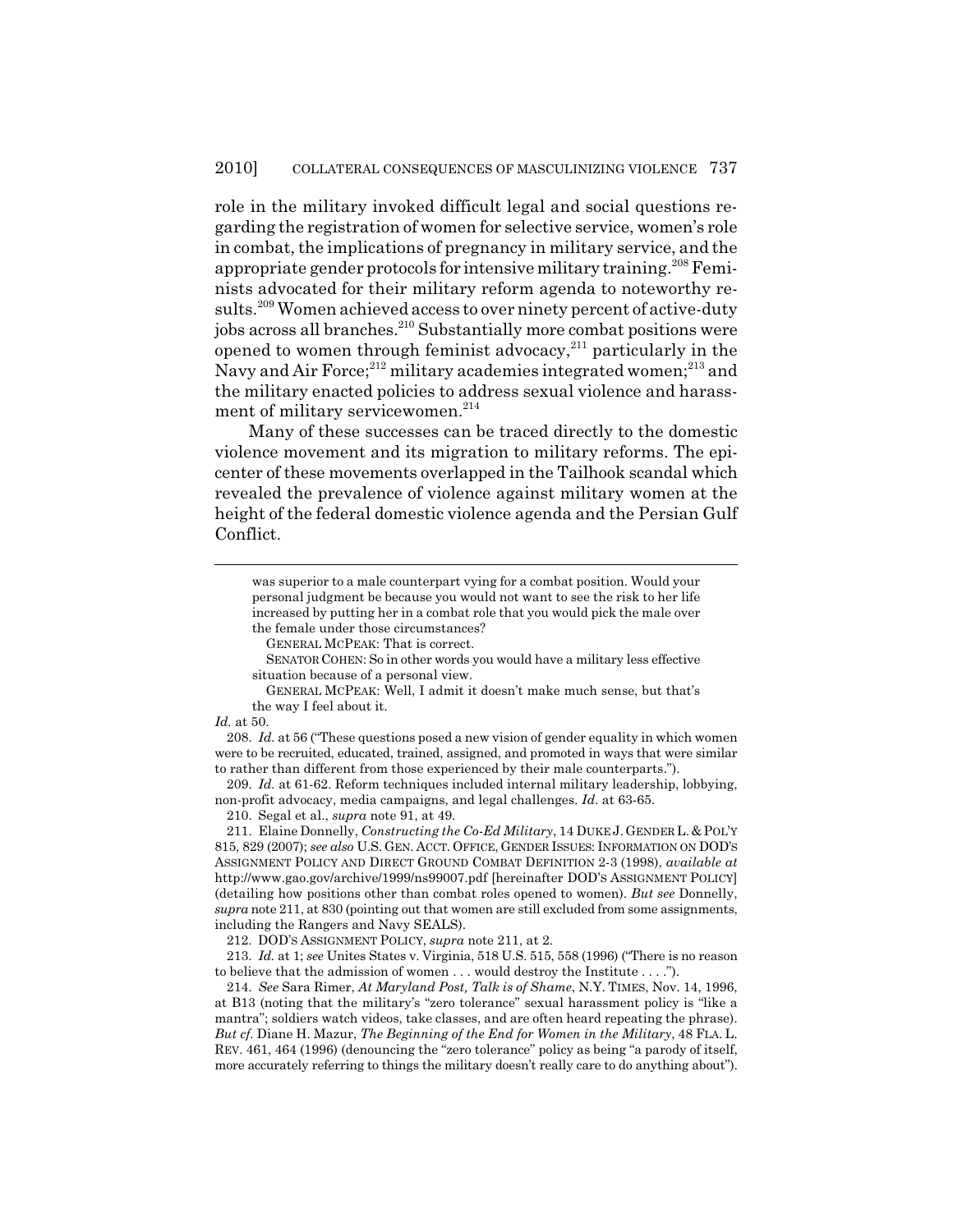The Violence Against Women Act (VAWA)<sup>215</sup> reflected federal mobilization of state law reform successes and the imposition of new civil remedies.<sup>216</sup> It also underscored that the family law masculinity paradigm shift reached national endorsement.217 Domestic violence advocates successfully mobilized on the federal level in the early 1990s to pass VAWA, creating a civil rights remedy for gender-motivated violence crimes.218 VAWA was enacted as a piece of a consolidated crime legislation bill.<sup>219</sup> It reinforced state legal reforms by prohibiting interstate domestic violence.<sup>220</sup> It allowed victims to testify at pretrial detention hearings to vet issues of safety, provided a means of victim restitution for losses resulting from violence, and mandated enforcement of valid protection orders across state lines.<sup>221</sup> Although VAWA was later declared unconstitutional in part, VAWA notably created historically a federal cause of action for victims of violent crimes motivated by gender under a civil rights theory of liability. $^{222}$ 

<sup>215.</sup> Violence Against Women Act of 1994, Pub. L. No. 103-322, 108 Stat. 1902 (codified as amended in scattered sections of 8, 16, 20, 28, and 42 U.S.C.) [hereinafter VAWA].

<sup>216.</sup> David M. Fine, Note, *The Violence Against Women Act of 1994: The Proper Federal Role in Policing Domestic Violence*, 84 CORNELL L. REV. 252, 259-62 (1998) ("VAWA's provisions tell victims that the nation takes their plight seriously . . . and provide them with civil remedies . . . .").

<sup>217.</sup> *See id.* at 301-02 ("[VAWA] sends a message to the nation . . . that Congress considers domestic violence a serious national epidemic.").

<sup>218.</sup> *See* Brooks, *supra* note 150, at 68-76 (discussing the introduction of the legislation). The act was first introduced by then-Senator Joe Biden. *Id.* at 69. It took four years to pass the act in 1994. *Id.* at 76. Congressional debate largely centered on the positioning of domestic violence as a civil rights violation. *Id.* at 70. Congress heard extensive legislative testimony recounting personal and institutional experiences of domestic abuse. *Id.* at 69-70. Congress recognized the insidious effects of domestic violence as a gendermotivated crime. *Id.* at 70.

<sup>219.</sup> *See id.* at 79 (noting that consolidation in a crime bill meant that domestic violence was categorized with other violent crimes and viewed as an issue appropriate for the criminal justice system). To conservatives, the domestic violence movement was an instrument of expanding their "war on crime." *See* Gruber, *supra* note 44, at 794 (explaining conservative responses to domestic violence). As early as 1984, with the Reagan Administration's Final Report of the Attorney General's Task Force on Family Violence, the conservative agenda expressly advocated for tougher domestic violence penalties in keeping with their tough on crime agenda. *Id.* at 794-95. Furthermore, the Final Report illustrated the conservative agenda's emphasis on protecting family values. *See id.* at 795-96 (concluding that families are "the bedrock of civilization"). John Ashcroft, a member of the task force stated, "when families are wracked by violence and abuse, values are corrupted." *Id.*

<sup>220. 18</sup> U.S.C. § 2261(a)(1) (2006).

<sup>221.</sup> VAWA §§ 2263-65 (codified at 18 U.S.C. §§ 2263-65).

<sup>222.</sup> Fine, *supra* note 216, at 261. *But see* Catherine A. MacKinnon, *Disputing Male Sovereignty: On* United States v. Morrison, 114 HARV. L. REV. 135 (2000) (commenting that in *Morrison*, the Supreme Court invalidated § 13981, which provided a civil rights remedy for victims of gender motivated crimes). Congress passed VAWA under both its Commerce Clause powers and the Enforcement Clause of the Fourteenth Amendment. *Id.* at 135. The majority in *Morrison* held that Congress did not permissibly use its power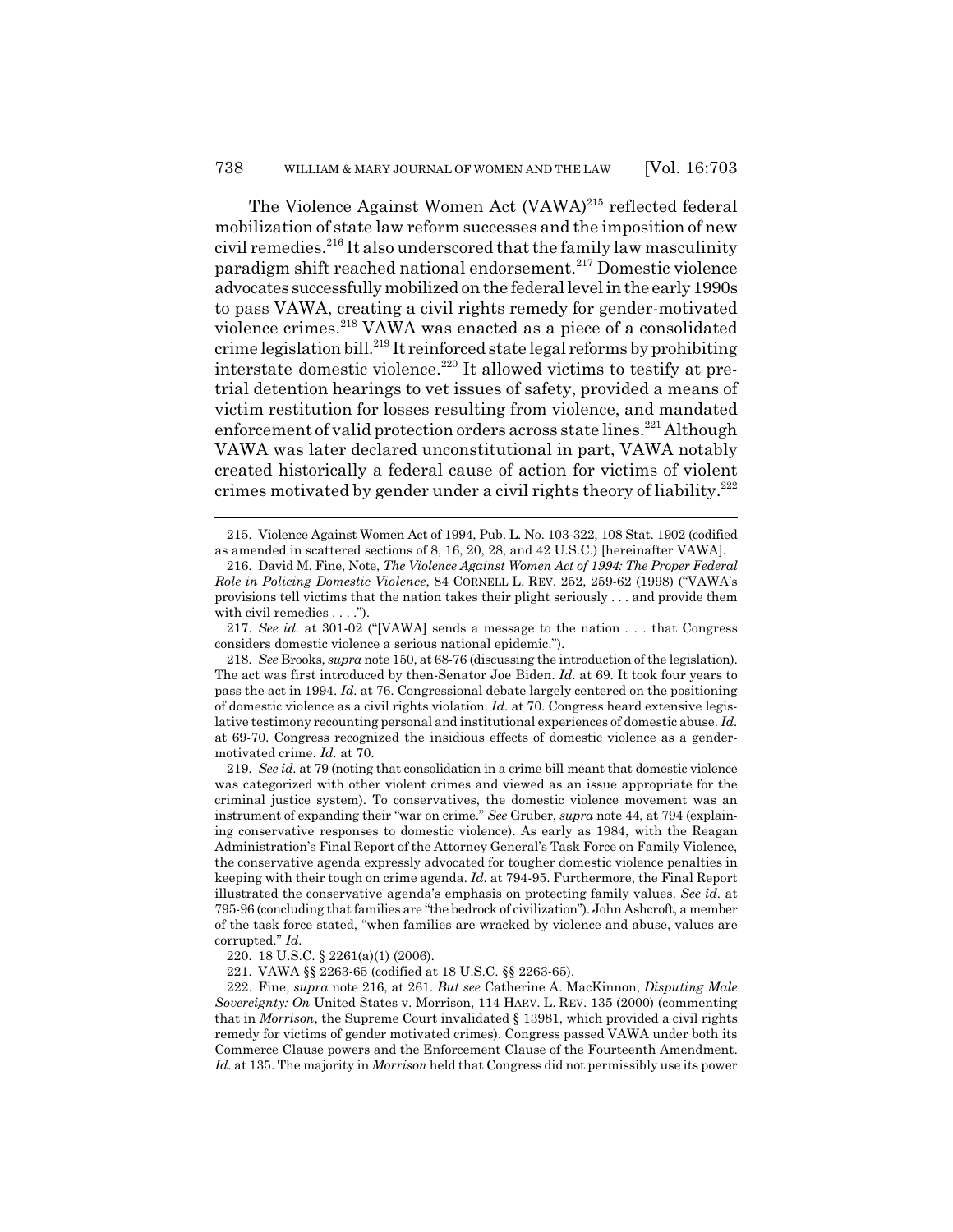Thus, as Tailhook hit the media, domestic violence reforms were nationally mainstream and had acquired unprecedented success and momentum.<sup>223</sup>

Indeed Tailhook is synonymous with feminist efforts to dismantle the entrenchment of masculine excesses and misconduct in the military.224 Tailhook reveals the extent of the success of feminist law reforms in transforming certain aspects of hegemonic masculinity, and the extent to which the state and society would respond to behavior that violated these changing legal norms. At the Navy's 35th Annual Tailhook Symposium in September 1991, at least ninety victims were assaulted in a high-profile scandal that captured congressional and media attention.<sup>225</sup> "[I]t was a watershed event" in the military's treatment of women, graphically revealing underlying values and attitudes toward women in the military.<sup>226</sup>

Direct feminist responses to Tailhook led to revised sexual harassment and assault policies in the military, stronger accountability mechanisms for commanding officers, and extensive training.<sup>227</sup> In 1993, the Navy instituted a new sexual harassment policy, which "define[d] sexual harassment and ma[de] violation of [the regulation] punishable under the Uniform Code of Military Justice (UCMJ)." <sup>228</sup>

226. *See* DUNIVIN, *supra* note 80, at 18, 25 (examining the military's prevailing combat/warrior identity and concurrent view of "warrior" as male only).

227. *See* TAILHOOK REPORT, *supra* note 225, at ix (describing these outcomes as a "cultural change in . . . progress").

to pass VAWA, effectively limiting VAWA enforcement and redress for victims of gendermotivated crimes to the state. *Id.* at 135-36.

<sup>223.</sup> *See* Cynthia Daniels, *Introduction: The Paradoxes of State Power*, *in* FEMINISTS NEGOTIATE THE STATE, *supra* note 11, at 1, 2 ("Across the political spectrum, domestic violence is now recognized as an issue which demands state response.").

<sup>224.</sup> *See* DUNIVIN, *supra* note 80, at 25 (noting that Tailhook was a "watershed" event in the Navy's treatment of women).

<sup>225.</sup> OFFICE OF THE INSPECTOR GEN., U.S. DEP'T OF DEF., THE TAILHOOK REPORT: THE OFFICIAL INQUIRY INTO THE EVENTS OF TAILHOOK '91, at vii (2003) [hereinafter TAILHOOK REPORT].

<sup>228.</sup> Chema, *supra* note 205, at 2; *see also* SEC'Y OF THE NAVY, DEP'T OF THE NAVY, POLICY ON SEXUAL HARASSMENT INSTRUCTION 5300.26B (Jan. 6, 1993). This regulation was updated in 1997. *See* SEC'Y OF THE NAVY, DEP'T OF THE NAVY, POLICY ON SEXUAL HARASSMENT INSTRUCTION 5300.26C §§ 4, 8 (Oct. 17, 1997) [hereinafter SECNAV INSTRUCTION 5300.26C], *available at* http://uscg.mil/hq/cg00/cg00h/History\_files/Navy SexualHarassment.pdf. The regulation permits a "full range of administrative and disciplinary actions" to remedy sexual harassment incidents, including "informal counseling, comment in fitness reports and evaluations, administrative separation, and punitive measures under the UCMJ." *Id.* at § 8(b). The UCMJ permits commanding officers to utilize nonjudicial punishment, or convene court-martial. Michael I. Spak & Jonathan P. Tomes, *Sexual Harassment in the Military: Time for a Change of Forum?*, 47 CLEV. ST. L. REV. 335, 340 (1999). Trial by court-martial consists of *ad hoc* tribunals, with the court members (the military equivalent of a jury) selected by the convening commander. Id. at 343. The defendant must be proven guilty beyond a reasonable doubt by at least two-thirds of the court members. *Id.* at 353.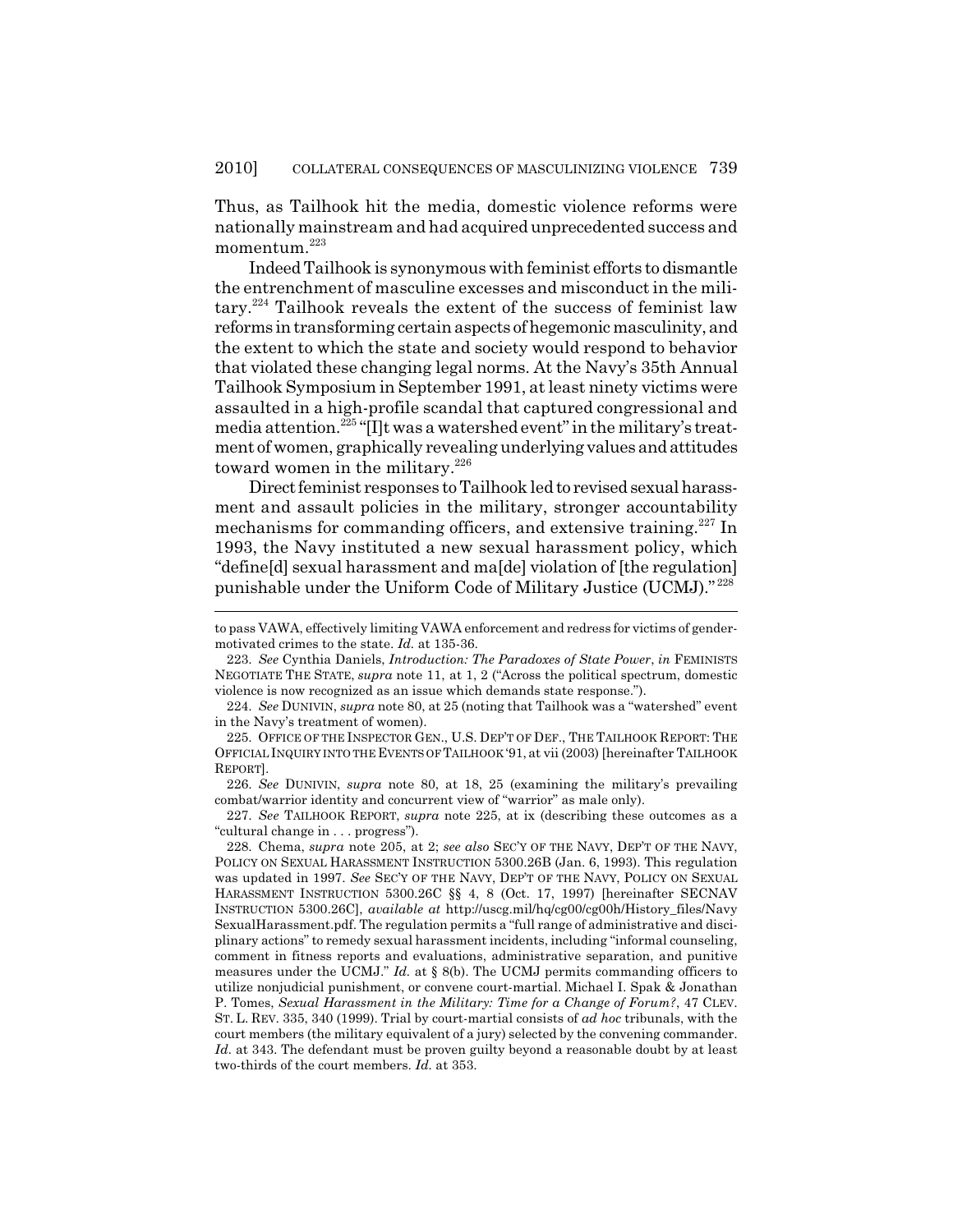Tailhook was pivotal in reforming masculinity norms beyond criminalization too. It was a catalyst in "shifting from an exclusionary masculine-warrior paradigm to a more inclusionary, egalitarian paradigm of warrior." 229 The Tailhook proceedings were about women in combat as much as they were about sexual abuse.<sup>230</sup> The Tailhook investigation proceeded under the "political pressure" of "the collective guilt of the institution for failing to incorporate women fully."<sup>231</sup> The momentum of feminist domestic violence reforms carried over into integration victories, softening the hard, exclusionary line linking masculinity and violence in military service.<sup>232</sup>

In 1991, with VAWA strongly on the federal legislative agenda and Tailhook in the spotlight, Congress again considered the role of women in combat roles, following the unprecedented involvement of women in the Persian Gulf War of 1990 and 1991.<sup>233</sup> In 1991, the Defense Authorization Act "created a presidential commission to 'assess the laws and policies restricting the assignment of female service members."<sup>234</sup> The commission debate reflected society's ongoing division over the issue of women in combat. $^{235}$  Opponents to military integration argued that women belonged in limited military roles and femininity was not compatible with a "male warrior" role.<sup>236</sup> Supporters of military integration positioned "women as an equal sex" and advocated for "total equal opportunity and responsibility" in combat. $237$ 

Thus, Tailhook brought to the surface critical narratives of women's victimization in the military. From those narratives emerged increasing government and public awareness about the extent of women's contributions to the military, including the integrality and

<sup>229.</sup> DUNIVIN, *supra* note 80, at 25; William L. O'Neill, *Women and Readiness*, *in*WOMEN IN THE MILITARY, *supra* note 51, at 171, 183 ("The Navy despite, or perhaps because of, Tailhook, has made a concerted effort to put women aboard ships . . . .").

<sup>230.</sup> Kingsley R. Browne, *Military Sex Scandals from Tailhook to the Present: The Cure Can Be Worse Than the Disease*, 14 DUKE J. GENDER L. & POL'Y 749, 763 (2007) (opposing women's military integration).

<sup>231.</sup> *Id.* (emphasizing that the political pressure to place collective blame on the military instead of individuals was the pressure needed to lift the ban on women serving in combat positions within the Navy and the Air Force).

<sup>232.</sup> *See* Donnelly, *supra* note 211, at 827 (discussing how the embarrassment in the aftermath of the Tailhook scandal led to the opening of combatant ships and aircrafts to women).

<sup>233.</sup> *See Military Debates: Should Women Fight?*, ST. PETERSBURG TIMES, June 19, 1991, at A1 (noting that "[t]he role of women in combat [became] a hot political issue since during the Persian Gulf War 35,000 of the troops were females, five women died in action, [twenty-one] were wounded and two were taken prisoner").

<sup>234.</sup> DUNIVIN, *supra* note 80, at 5.

<sup>235.</sup> *See id.* at 5-6 (noting that commissioners were divided).

<sup>236.</sup> *Id.* at 6.

<sup>237.</sup> *Id.*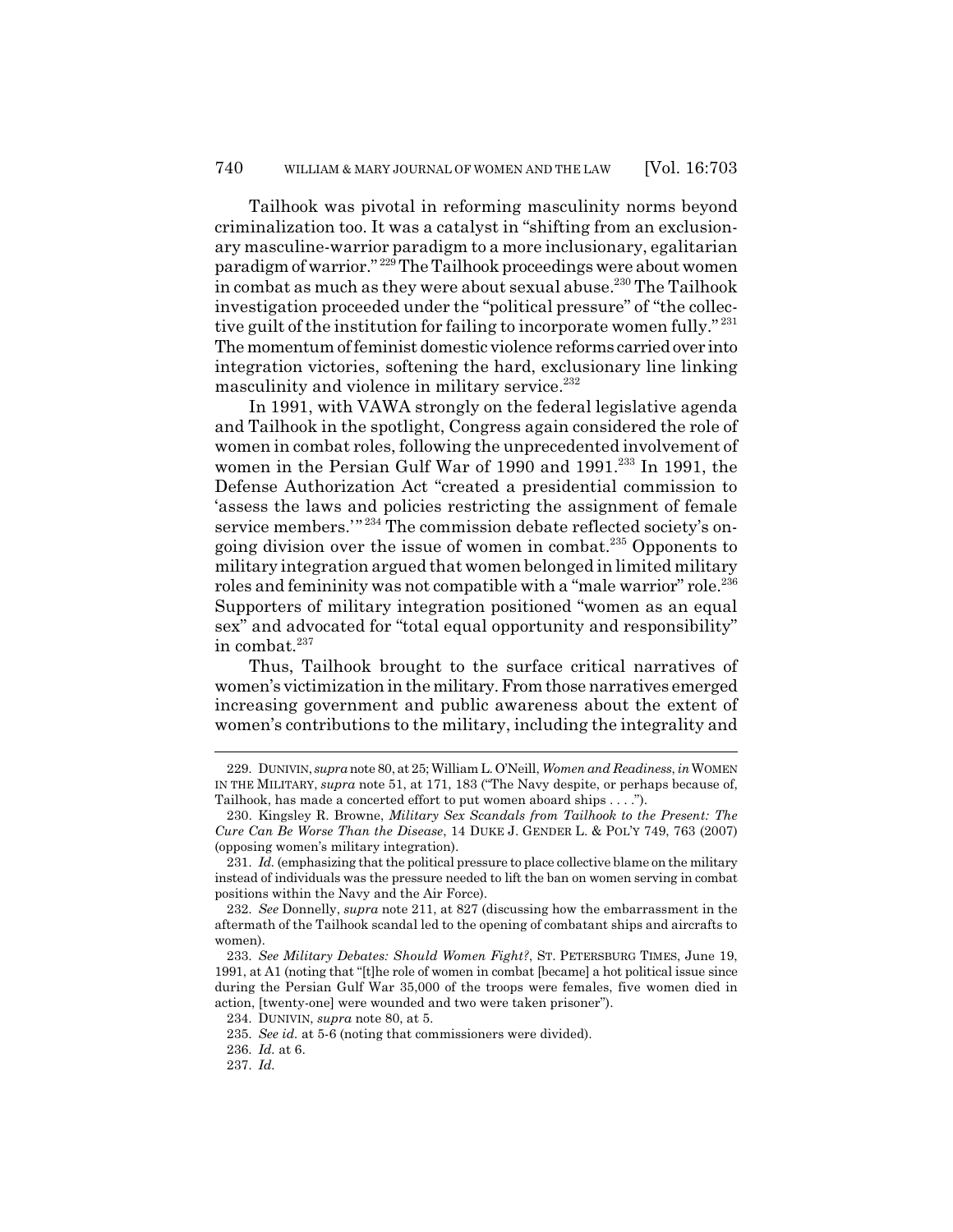extent of their involvement in the successful Operations Desert Shield and Storm.<sup>238</sup> These narratives also undermined opponents' arguments suggesting that military missions would be thwarted by masculine instincts to protect women when Tailhook starkly revealed male abuse of female personnel.<sup>239</sup> These experiences thus framed the debate of women's integration in new ways. Supporters of full integration used the Tailhook scandal to reveal the disingenuous integration of military women.<sup>240</sup> Opponents of integration seized on the victimization narratives to argue for the removal of women from military environments. $^{241}$ 

Following these hearings, and in the backdrop of the Tailhook outcry, women secured unprecedented integration, demonstrating the extent of the masculinity victory of feminist law reform.<sup>242</sup> The Defense Authorization Act opened combat vessel and aircraft positions to women.<sup>243</sup> In 1993, the Aspin regulations<sup>244</sup> revised the definition of "direct ground combat" and eliminated the Department of Defense Risk Rule, allowing women to be assigned to direct ground combat units.245 The Aspin regulations opened hundreds of military specialties to female soldiers, approximately 80,699 land positions and 259,199 positions overall throughout the military.<sup>246</sup>

241. *See, e.g.*, Eric Schmitt, *Role of Women in the Military Is Again Bringing Debate*, N.Y.TIMES, Dec. 29, 1996, at 14 (summarizing some conservative republicans' views that incidents of sexual misconduct support abolishing sex-integrated barracks and returning to gender segregation in the military).

242. TAILHOOK REPORT, *supra* note 225, at ix (quoting Adam Kelso, Chief of Naval Operations). These successes were in stark contrast to the 1980 Senate Commission consideration of the Military Selective Service Act limiting registration to male citizens. Congress declined to register women after legislative deliberations. S. Rep. No. 96-826, at 156-57 (1980) ("[T]he starting point for any discussion of the appropriateness of registering women for the draft is the question of the proper role of women in combat.").

243. *See* Brenda L. Moore & Schuyler C. Webb, *Equal Opportunity in the U.S. Navy: Perceptions of Active-Duty African American Women*, *in* WOMEN IN THE MILITARY, *supra* note 51, at 83, 84 (noting that the act excluded direct combat positions and direct combat support positions).

244. Memorandum from Sec'y of Def., *supra* note 88.

245. *See* Donnelly, *supra* note 211, at 829 (noting that the "Risk Rule" reflected the dominant view that female soldiers' "risk of injury, death, or capture" should be minimized by excluding women from serving in close combat units).

246. *Id.* at 829-30 (pointing out that women are still excluded from some assignments, including the Rangers and Navy SEALS); *see also* DOD'S ASSIGNMENT POLICY, *supra* note 211, at 2 (outlining the opening of positions to women).

<sup>238.</sup> *See* Fenner, *supra* note 51, at 17 (revealing the public's surprise and relative unawareness about this involvement).

<sup>239.</sup> *See id.* at 19 (contrasting starkly the reality of male violence against women with the perception of protectionist behavior).

<sup>240.</sup> *See* Donnelly, *supra* note 211, at 826 (noting that "the history of gender integration . . . has been marred by convoluted double standards"). "Rep. Patricia Schroeder . . . berated the Joint Chiefs for 'not getting it.' " *Id.* Others "threatened to withhold [funding] for personnel and weapons systems . . . if Navy officials did not make amends for Tailhook." *Id.*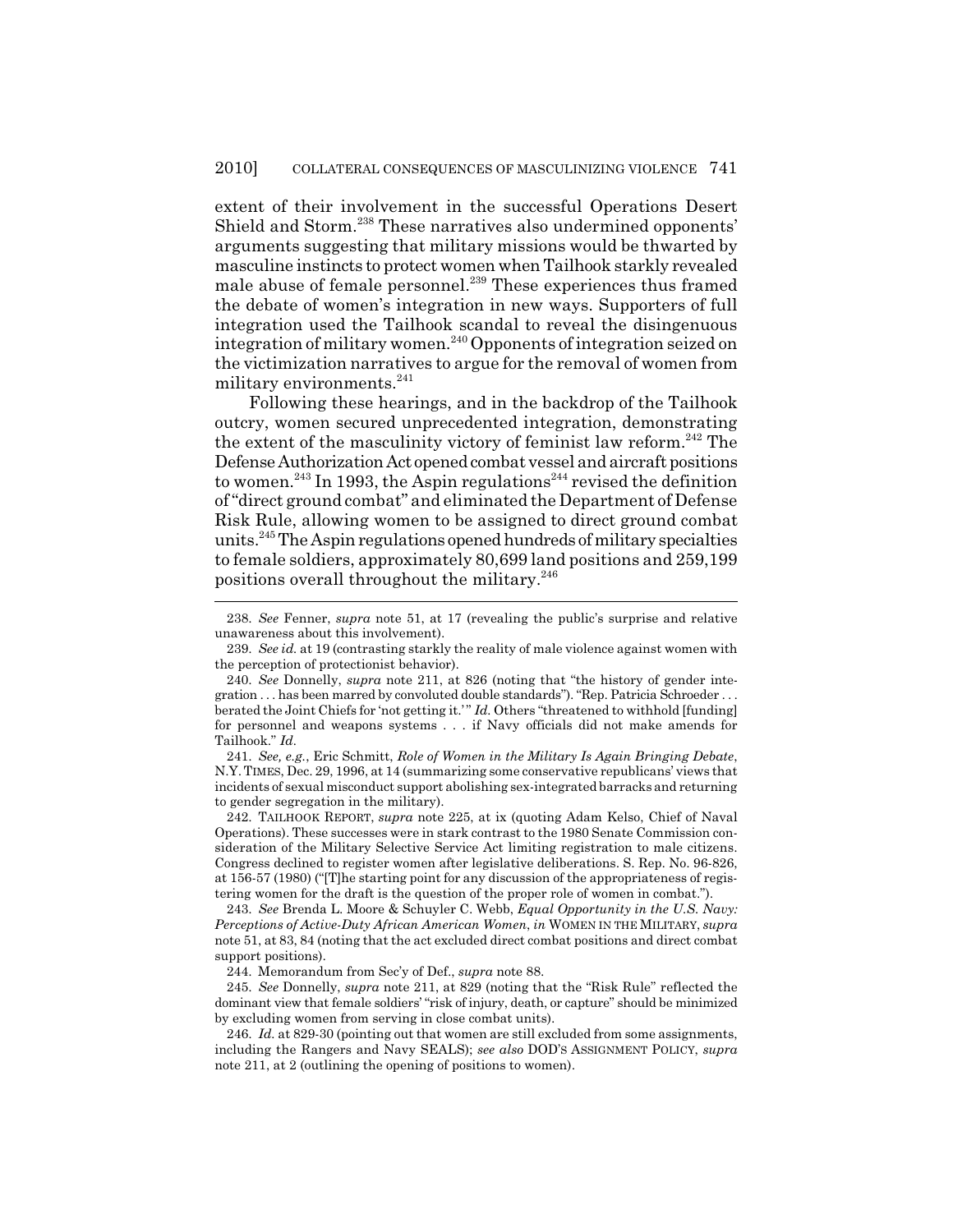The masculinity victory of feminist law reform initiatives decodified significant aspects of masculinized violence in both the family and the military. These initiatives allowed for increased legislation of state responses to domestic violence, defined violence against women as a civil rights violation, tightened responses to sexual abuse in the military, and achieved the largest historical integration of women in the Navy.

# *D. How the Collateral Consequences of Re-Entrenching Hegemonic Masculinity Migrated and Compounded in the Military*

The collateral consequences described in Parts II.B and II.C compounded when they migrated to other law reform initiatives in at least two ways.

#### *1. Reconciling Strength and Vulnerability*

Utilizing criminal law reform approaches to achieve institutional change creates tensions in integrating women in the military. Mazur highlights the tensions in transporting this victim methodology for women in military service:

Identification from the standpoint of victims seems to require enemies, wrongdoers, victimizers. Those identified as victims ("we") stand in stark contrast to others ("they"), whose claim to superior knowledge becomes not only false but suspect in some deeper sense: conspiratorial, evil-minded, criminal. You (everyone) must be either with us or against us. Men are actors — not innocent actors, but evil, corrupt, irredeemable. They conspire to protect male advantage and to perpetuate the subordination of women.<sup>247</sup>

Feminists reformed aspects of the military through responses to institutional sexual violence and harassment. Yet categorizing women as potential victims and men as potential aggressors risks undermining

Buel, *supra* note 184, at 297.

<sup>247.</sup> Mazur, *supra* note 14, at 50 (citing Katharine T. Bartlett, *Feminist Legal Methods*, 103 HARV. L. REV. 829, 876 (1990)). Sarah Buel also criticizes the battered women's movement:

By essentializing the definition of women to exclude anyone who is not a white, middle-class, stay-at-home mom, traditional BWS invites the legal system to distinguish between deserving and undeserving victims. When battered women do not conform to the essentialist BWS victim model, they are disbelieved and prevented from using any positive aspect of BWS in their self-defense actions.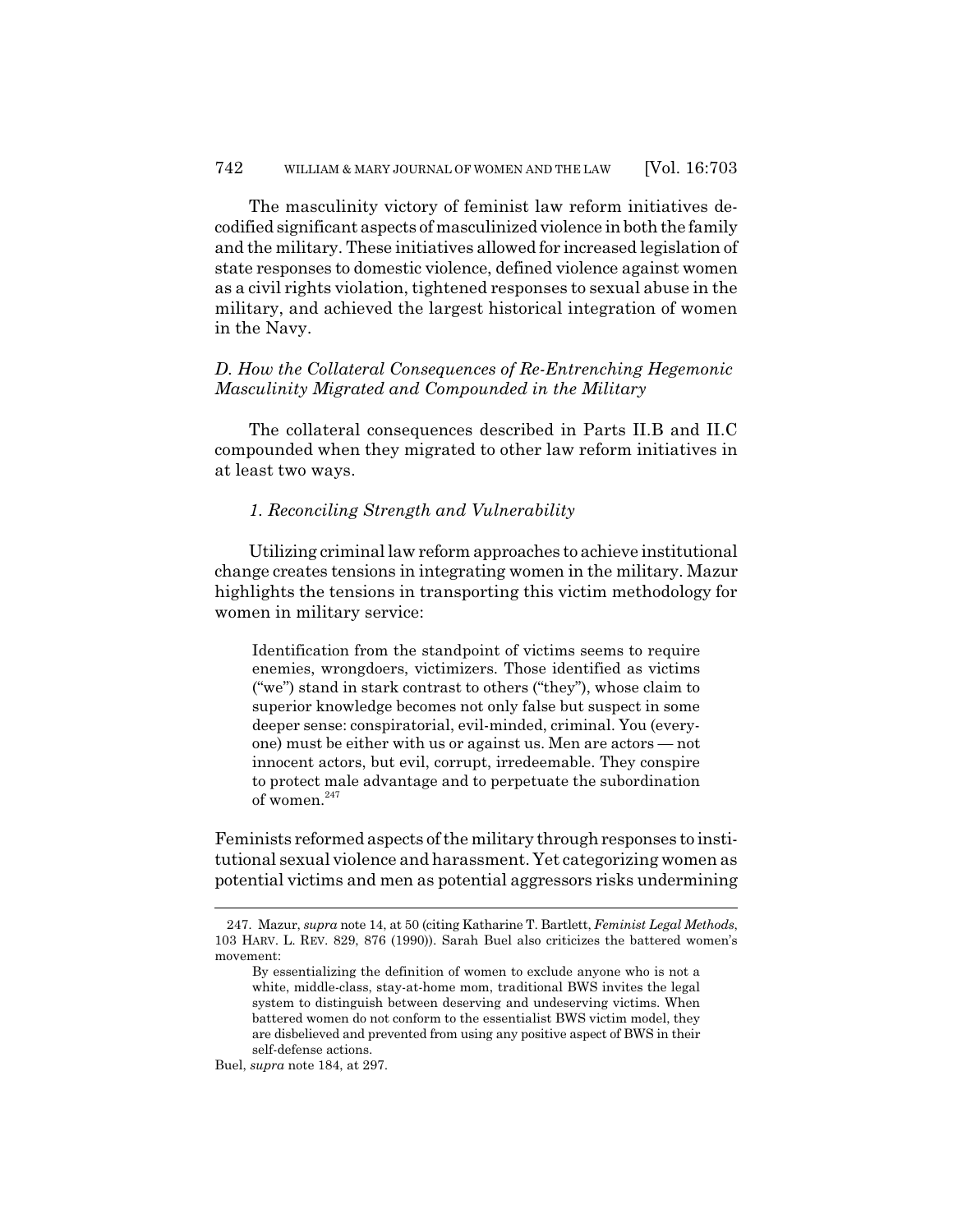the long-term and sustained success of military women, without fully embracing the existence of successful women service members.<sup>248</sup> This characterization may collaterally communicate that military women are "'pejoratively, debilitatingly different'" than their male peers.<sup>249</sup>

There is some risk in categorizing women as vulnerable to victimization that it may undermine the perceived status and responsibility of military women. Indeed military personnel may turn women's potential vulnerability on them in harmful ways. Consider one particularly chiding articulation of this view: "if women whine about guys having a little fun, how will they handle combat and enemy abuse as a POW?" 250 Other opponents to women's integration find it irreconcilable to position women as "helpless victims of sexual harassment" by male service members, while contemplating women as "fearless warriors" in direct ground combat.251 Even less malevolent articulations of this view reveal problematic tensions for military women in the contradictory images of warriors and vulnerability. As Miller explains,

By simultaneously portraying women soldiers as helpless victims of sexual harassment and yet potentially fierce warriors in battle, activists have put forth contradictory images that undermine their efforts. Because activists often treat the military culture's ideal man as accurately reflecting all military men, activists have not yet identified and taken advantage of men who do not fit the stereotype and who would support their goals. Furthermore, they alienate women who simply do not find their male coworkers to be "the enemy."  $^{\rm 252}$ 

These views reveal deeply problematic entanglements in which opponents to military integration perceive vulnerability as wholly irreconcilable with military service. Miller summarizes that "[t]he simultaneous agenda, however, to portray military women as victims to male power and to argue their potentially equivalent strength to men in battle, works against itself in the minds of many soldiers." <sup>253</sup> These tensions reveal limitations to the law reform agenda entrenching stereotypes of men and women and their relationship to violence.

<sup>248.</sup> Mazur, *supra* note 14, at 50.

<sup>249.</sup> *Id.* (quoting Kathryn Abrams, *Gender in the Military: Androcentrism and Institutional Reform*, 56 LAW & CONTEMP. PROBS. 217, 228 (1993)).

<sup>250.</sup> Fenner, *supra* note 51, at 19. At least one military scholar goes so far as to suggest that, as a matter of policy, victims of domestic violence should be excluded from military service because the recovery from a pathology of "learned helplessness" is not conducive to the military environment. deYoung, *supra* note 98, at 150-51.

<sup>251.</sup> Laura L. Miller, *Feminism and the Exclusion of Army Women from Combat*, *in* WOMEN IN THE MILITARY, *supra* note 51, at 103, 129.

<sup>252.</sup> *Id.* at 104.

<sup>253.</sup> *Id.* at 129.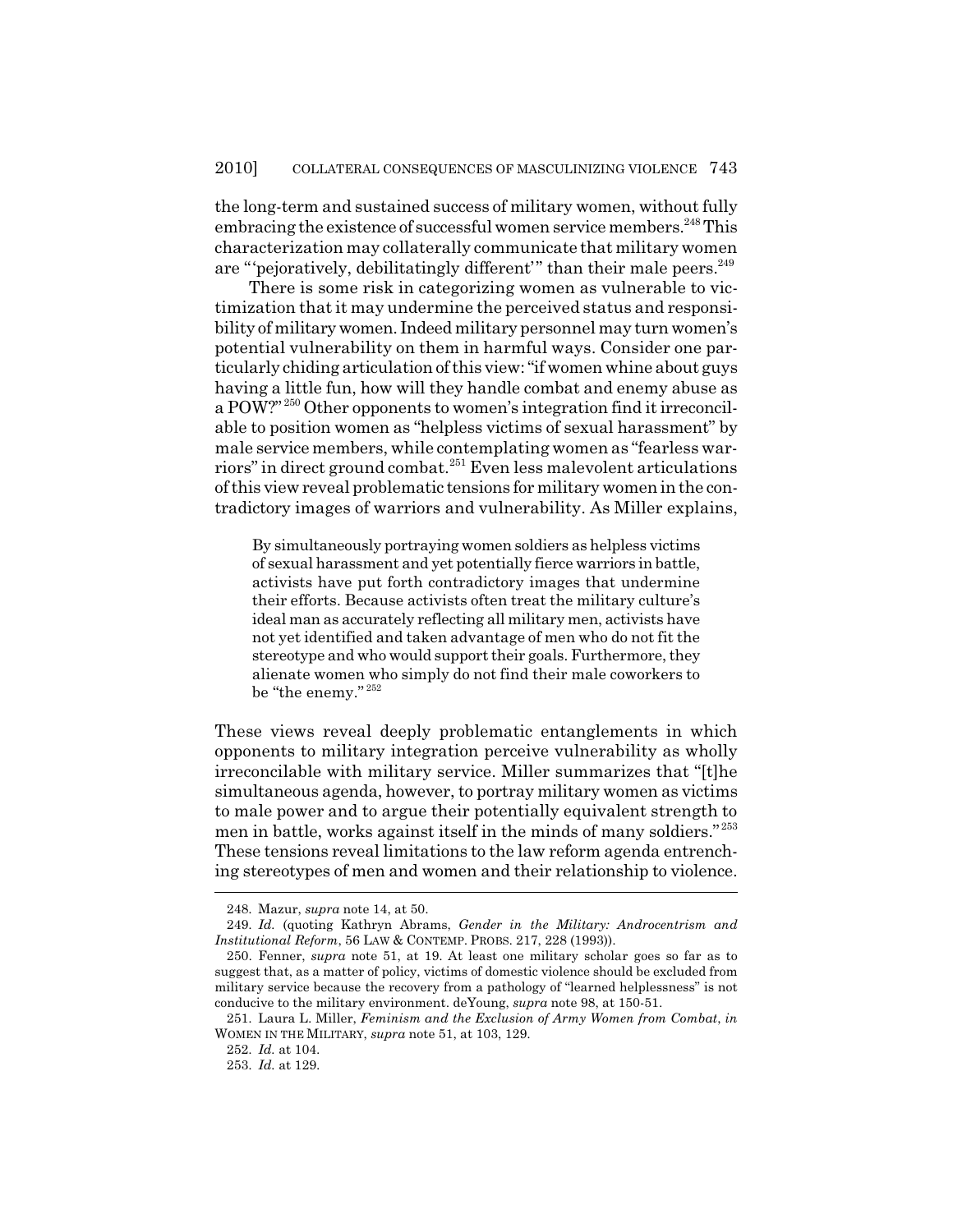Lost in these binary characterizations are the innumerable military experiences that position women and men as neither victims nor masculine warriors, thus leaving tough integration questions unresolved. "By dismissing arguments about differences in strength between genders with references to Amazons and Olympic athletes, rights-based activists have left military women to explain and manage their physical limitations on their own." 254 Likewise, binary characterizations about military integration marginalize many military women.

### *2. Empowering the State as the Surrogate Masculine Protector of Women and Traditional Families*

This framework reinforces aspects of hegemonic masculinity that position men in positions of power over the family. It suggests that men who still behave violently within the family — the bedrock of the conservative social structure — require state intervention and punishment, whereas men who commit acts of intimate violence in relationships that are not state-sanctioned are somehow different.

The state acting as a surrogate to protect women and traditional families from sexual misconduct likewise reinforces the underlying protectionist stereotypes that simultaneously impede women's full military integration. Congressional consideration of women's integration, for example, reveals concern that women's absence from the home will place "unprecedented strains on family life" because a young mother may be drafted to combat services while the father stays home.255 Legitimizing the state intervening in the family risks implicitly supporting these arguments.

Protectionist military arguments are also strengthened and feminist responses compromised by this framework. Legal and societal discomfort linger in accepting women as agents of aggression, strength, or violence, necessitating a feminist response. Democratic Representative George Hochbrueckner articulated this perspective: "'Most men don't want to put women in jeopardy. We're willing to put ourselves in jeopardy more readily than we are with women. It's a visceral reaction.'" 256 A retired military general agreed, characterizing women killing in combat as "'uncivilized'" and stating matter-of-factly that "'women can't do it.'" 257 He said: "'Women give life, sustain life,

<sup>254.</sup> *Id.* at 127 (noting that women are "reminded constantly" about the challenges of physical integration with men).

<sup>255.</sup> S. REP. NO. 96-826, at 159 (1980).

<sup>256.</sup> Stephanie Saul, *Equal Opportunity Combat? Rules Banning Women Could Be Rescinded*, NEWSDAY, May 21, 1991, at 4.

<sup>257.</sup> *Combat Role for Women Debated*, THE VICTORIA ADVOCATE, June 19, 1991, at C1 (quoting former Marine Corps commandant, retired General Robert H. Barrow).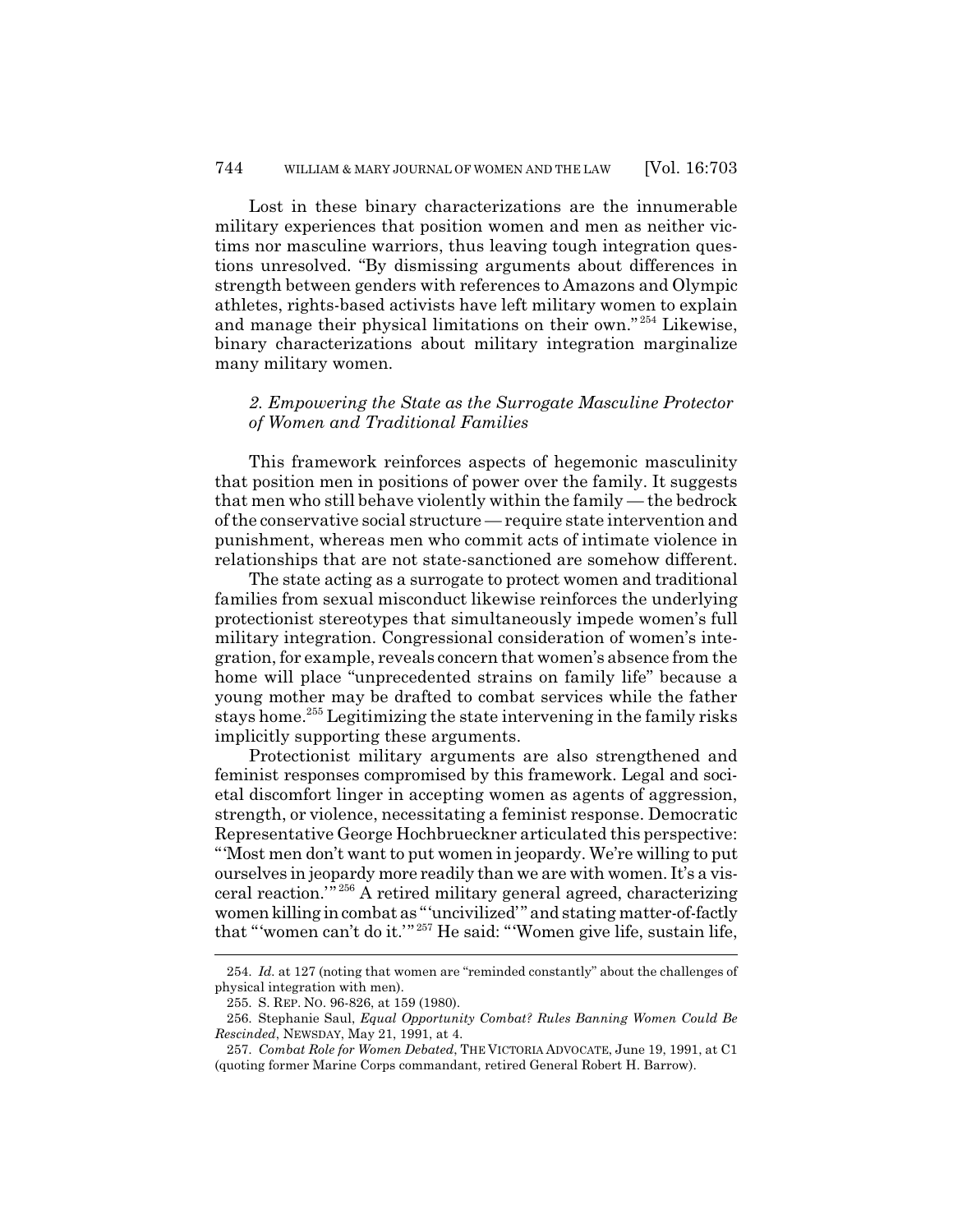nurture life, they can't take it' . . . . 'If you want to make a combat unit ineffective, assign women to it.<sup>'" 258</sup> Fears about unit cohesion and risks of sexual interaction were important themes of integration opponents. One retired admiral summarized, "You put men and women together and they get attracted to one another. It's prejudicial to good order and discipline in the ship. You get favoritism and little trysts and circles that develop." 259 The 1989 Defense Advisory Committee chairwoman added, "'There is a strong concern about women in hand-to-hand combat. A lot of people don't want to see women in foxholes, don't want to see them with bayonets.'" <sup>260</sup>

These protectionist roles complicate military service in opponents' view because men are inherently inclined to protect women from enemy harm,<sup>261</sup> risking that they become "overprotective" of their female comrades and may jeopardize the success of a mission. $^{262}$ Opponents also focused on the relative physical aptitudes of women, suggesting that military leadership needed to assign women less physically demanding tasks.263 Opponents further challenge integration by citing studies that show, for example, that forty-one percent of service members feel that placing women in combat units hinders cohesion and morale.<sup>264</sup>

The state's role intervening in the family to police its integrity and protect women thus risks legitimizing the state role in other contexts too. To the extent that the state is limiting the "power, prestige, [and] privilege" of men, the state acquires that power over the family and thus over women itself.<sup>265</sup>

### III. THE IMPLICATIONS OF RE-ENTRENCHED HEGEMONIC MASCULINITY TO FEMINIST THEORY AND PRAXIS

Feminist legal theory has the potential to "throw into visibility different stakes which we then distribute when we act politically and legally. Theory produces reality not only by making it visible,

<sup>258.</sup> *Id.* (quoting Marine Corps commandant, retired General Robert H. Barrow).

<sup>259.</sup> Saul, *supra* note 256, at 4 (quoting retired admiral Robert F. Dunn).

<sup>260.</sup> *Id.* (quoting 1989 Defense Advisory Committee chairwoman Becky Constantine). 261. *See*KATZENSTEIN, *supra* note 207, at 48, 50 (detailing instances of military attempts to protect women).

<sup>262.</sup> *See* MORGAN, *supra* note 61, at 52 (noting instances of overprotectiveness during training of cadets at West Point).

<sup>263.</sup> *See id.* (summarizing debates regarding "favoritism" or "special treatment" of female cadets at West Point).

<sup>264.</sup> *See id.* at 50 (noting, however, that other studies have shown that the Navy's efforts in the 1990s to integrate women into combat units actually increased unit cohesion as compared to segregated units).

<sup>265.</sup> *See* CLATTERBAUGH, *supra* note 67, at 37 (quoting John Stoltenberg's perspective of masculinity in "Toward Gender Justice").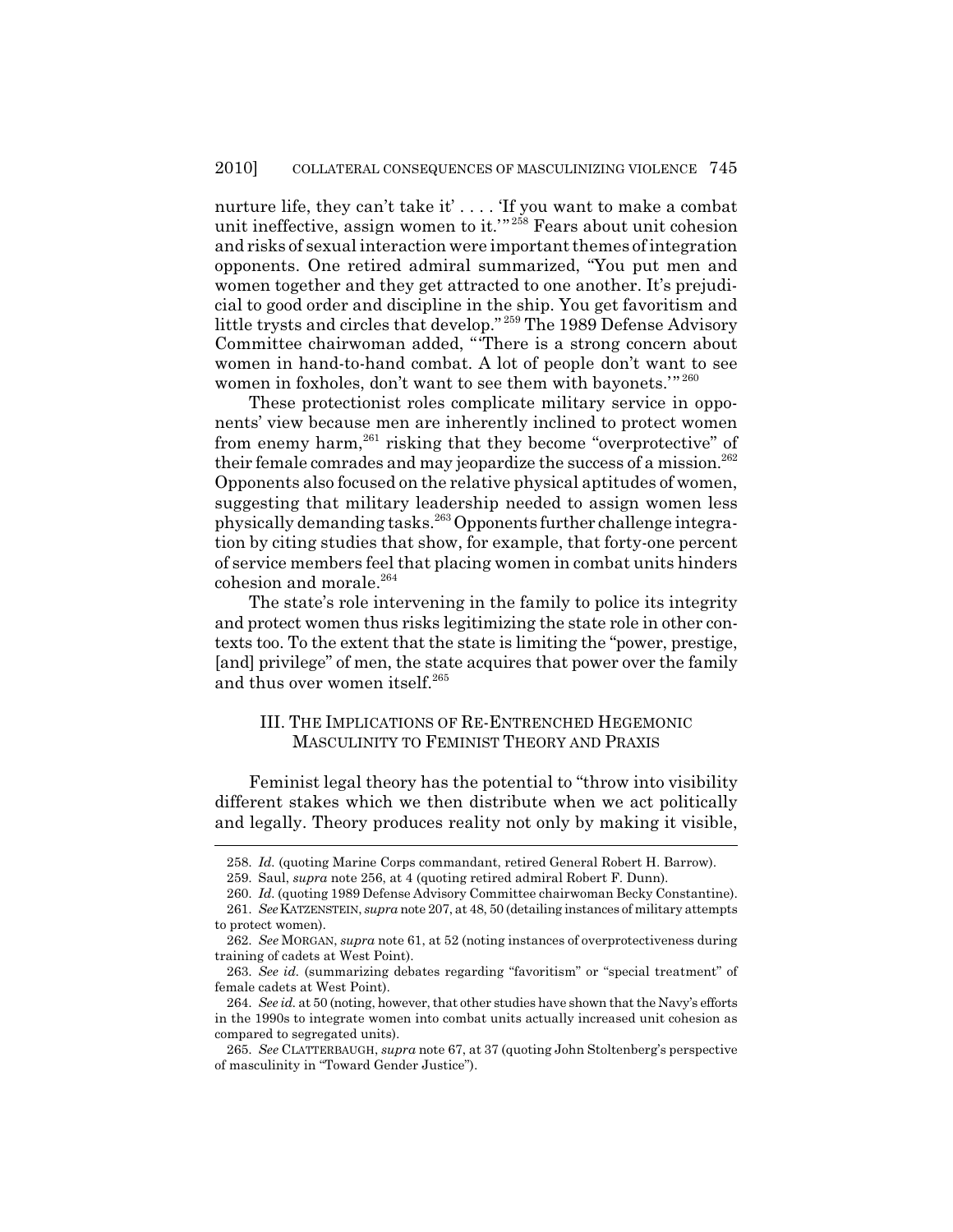moreover, but by shifting the available terms for consciousness, desire, and thus interest." 266 This section highlights the prospective implications of analyzing feminist law reforms to discern their impact on masculinity and violence and to discern how victories and collateral consequences migrate and reveal unexplored tensions that warrant new responses.

## *A. Generating Holistic and Interconnected Feminist Responses to Male and Female Violence and Vulnerability*

The analysis in Part II reveals the need to theorize in more holistic ways about violence itself and its gender underpinnings. This analysis shows that law reforms targeting violence in its malevolent form — criminal violence against women — likewise impact and transform violence in the occupational sense — military service. This takeaway is critically important to feminist theory. It underscores that there is tremendous value in looking at violence itself as a legal and social question to better understand its relationship to femininity and that perhaps extracting male violence against women from the broader range of violence yields narrower prospects for law reform success.

The analysis in this article suggests that violence — and its masculine underpinnings — is part of a broader continuum on which strength and aggression and other forms of more socially acceptable physical exertions lie. Indeed violence against women is a polar extreme of this continuum as it is criminal and malevolent. The other extreme of this continuum is occupational, trained military violence. Throughout this continuum lie countless other exertions of violence, strength, and aggression, ranging from contact sports to weight-lifting to bullying and harassment. Conceiving of violence on a continuum suggests that — no matter how far disconnected violence against women is from other forms of violence — the feminist need to eradicate violence against women as a misogynistic form of subordination cannot be fully actuated without generating cohesive feminist responses to violence along the continuum more fully, including women's roles wielding violence and male vulnerability. Indeed George Sodini's massacre of women underscores this takeaway, as he relied on both weight-training and violence against women as outlets for his perceived masculine failures.<sup>267</sup>

<sup>266.</sup> HALLEY, *supra* note 118, at 4.

<sup>267.</sup> *See supra* notes 1-6 and accompanying text.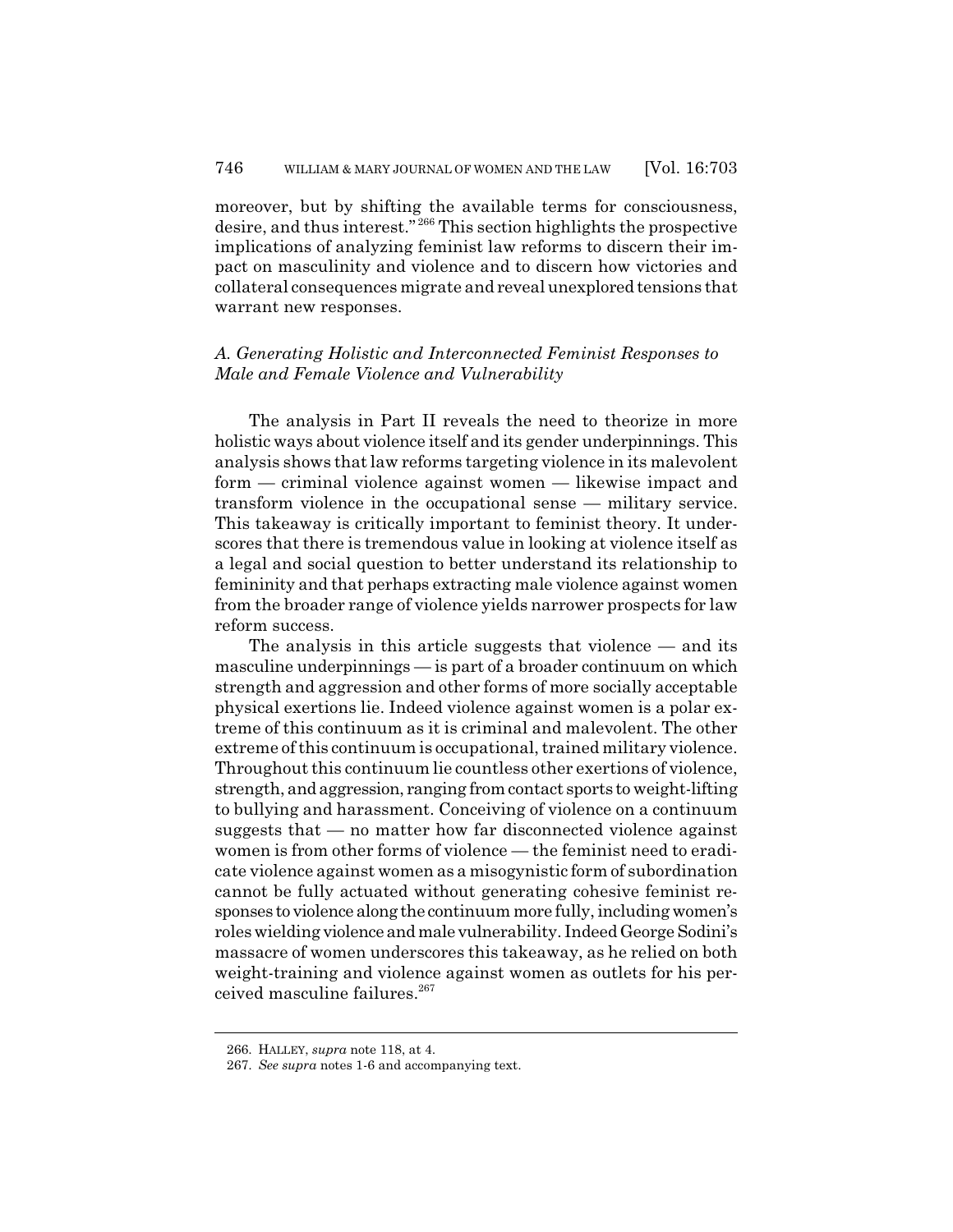Conceptions of hegemonic masculinity have long theorized about the intersection of violence and masculinity in masculinities scholarship. Accordingly, how does violence fit within women's lived experiences and feminist responses in all its facets? The analysis in Part II reveals that feminist theory effectively responded to both ends of this violence continuum — women as victims of malevolent violence and women wielding occupational strength in its most public form. Feminist legal theory has absorbed and responded to women's experiences of victimization for decades. It has also addressed protectionist and paternalistic arguments suggesting that women are incapable of or ill-suited for occupational violence.

The next era in feminist responses — and accordingly, this article posits, a critical component to eradicating violence against women involves constructing feminist responses through the same organic law reform roots that so aptly positioned the domestic violence movement for its successes. Successful domestic violence reforms were informed by the direct and lived experiences of female victims: the domestic violence movement began in the grassroots framework, using hotlines, shelters, and community services to understand the experiences of women in abusive relationships.<sup>268</sup> The domestic violence law reforms emerged organically through the construction of feminist responses to these experiences and the building of political coalitions.

There is important and synergistic work yet to be done to understand how violence, anger, aggression, and strength relate and reconcile with femininity.269 "[W]e can't make decisions about what to do with legal power in its many forms responsibly without taking into account as many interests, constituencies, and uncertainties as we can acknowledge." 270 Feminist theory cannot afford to minimize these strength narratives, because they are impactful to the eradication of violence against women and other feminist initiatives in sports, sexual harassment, and the military, for example.<sup>271</sup>

Compiling and analyzing male and female experiences of strength, aggression, and victimization, including gay and lesbian

<sup>268.</sup> *See* PLECK, *supra* note 111, at 183-84, 199 (articulating that the domestic violence grassroots advocacy began by sharing feminine experiences of "wife beating," and grew into a shelter movement); SCHNEIDER, *supra* note 112, at 20-21 (discussing the development of shelters).

<sup>269.</sup> *See, e.g.*, Kelly, *supra* note 161, at 37 (beginning to address this issue).

<sup>270.</sup> HALLEY, *supra* note 118, at 9.

<sup>271.</sup> *See* Mazur, *supra* note 14, at 62 (describing the phenomenon as "an ostrich-like sensibility to most feminist scholarship about the military that seems to hope that the institution will go away if it is just ignored, that it will change if it is just criticized, and that it will become a more feminist place even if feminists do not become a part of it").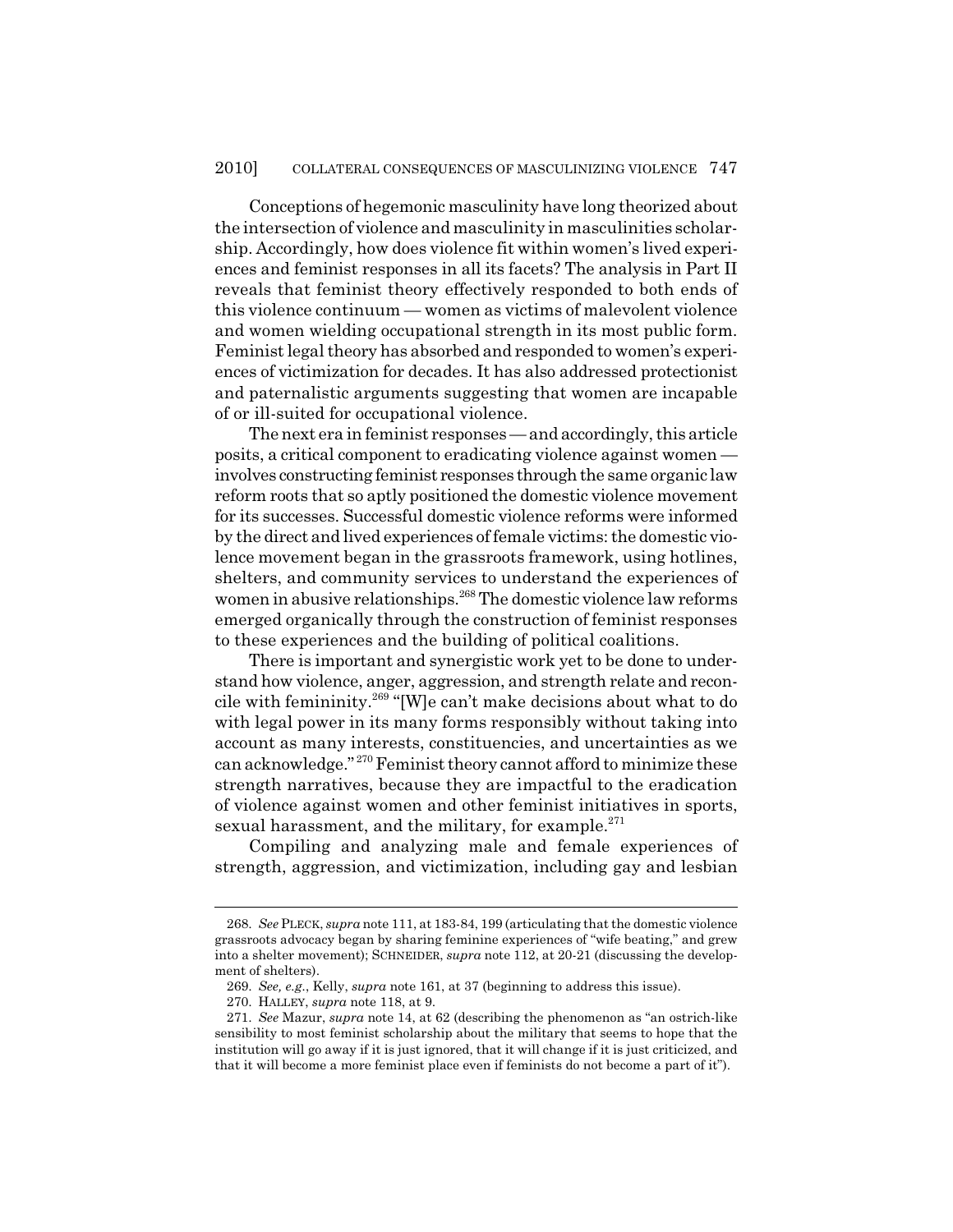men and women, can prove useful in generating feminist responses.  $272$ Understanding more deeply the experiences of men and women in the military, for example, can prove useful in dispelling stereotypes that romanticize masculinity and military service. Just as victimization narratives achieved change in the family, so too might violence, aggression, and strength narratives advance the law reform agenda in the military, in sports, and in other areas.

Generating holistic and nuanced feminist responses to violence could be transformative in advancing subsequent law reform initiatives. In the military context, for example, while reforms have targeted women's access to positions within the military, the underlying "question of whether the maintenance of an efficient fighting force requires adherence to traditional masculinist models of military prowess" requires extensive political and legal exploration.273 Such exploration might transform these prevailing mythical warrior images to represent more accurate and informed legal and societal understandings of service in today's military, revealing innumerable military roles that are not defensive or protective and extend beyond strength, aggression, and violence to include vulnerability.<sup>274</sup> Broader

*Id.*

274. *See, e.g.*, DUNIVIN, *supra* note 80, at 19 (concluding that distortions of the military and masculinity can turn off both men and women); Miller, *supra* note 251, at 127

<sup>272.</sup> *See, e.g.*, Sunila Abeysekera, *Maximizing the Achievement of Women's Human Rights in Conflict-Transformation: The Case of Sri Lanka*, 41 COLUM. J. TRANSNAT'L L. 523, 532 (2003) (examining such experiences in Sri Lanka).

Women civilians and women members of armed forces on all sides of an ethnic divide have been known to engage in acts of violence and abuse against members of the "enemy" community. In Sri Lanka, the Liberation Tigers of Tamil Eelam's ("LTTE") women cadres and suicide squads, in particular, raise questions as to the ideological and political basis for their extremism. The interaction between traditional notions of womanhood and femininity and the transformation of these notions in the context of conflict has provoked great academic interest. While some inquiries have focused on the changing roles of women as to conflict-related displacement, widowhood, assumption of head of household status, and imposed independence, others have looked at the impact of the process of transformation of the woman's role from mother and wife to armed militant. Women who belong to communities where group identity is the defining factor in self-identification find themselves torn between different loyalties — to their community and to that of women. They are inhibited from raising issues that are significant for women or that advance equality within the community, since this is often perceived as being contrary to the interests of the community. Also, they cannot easily maintain contact with women outside of the community, because outsiders often belong to other social groups and, consequently, are perceived as hostile. This situation restrains women's ability to act collectively, and places them, at times, in opposition to female members of other social groups.

<sup>273.</sup> KATZENSTEIN, *supra* note 207, at 81.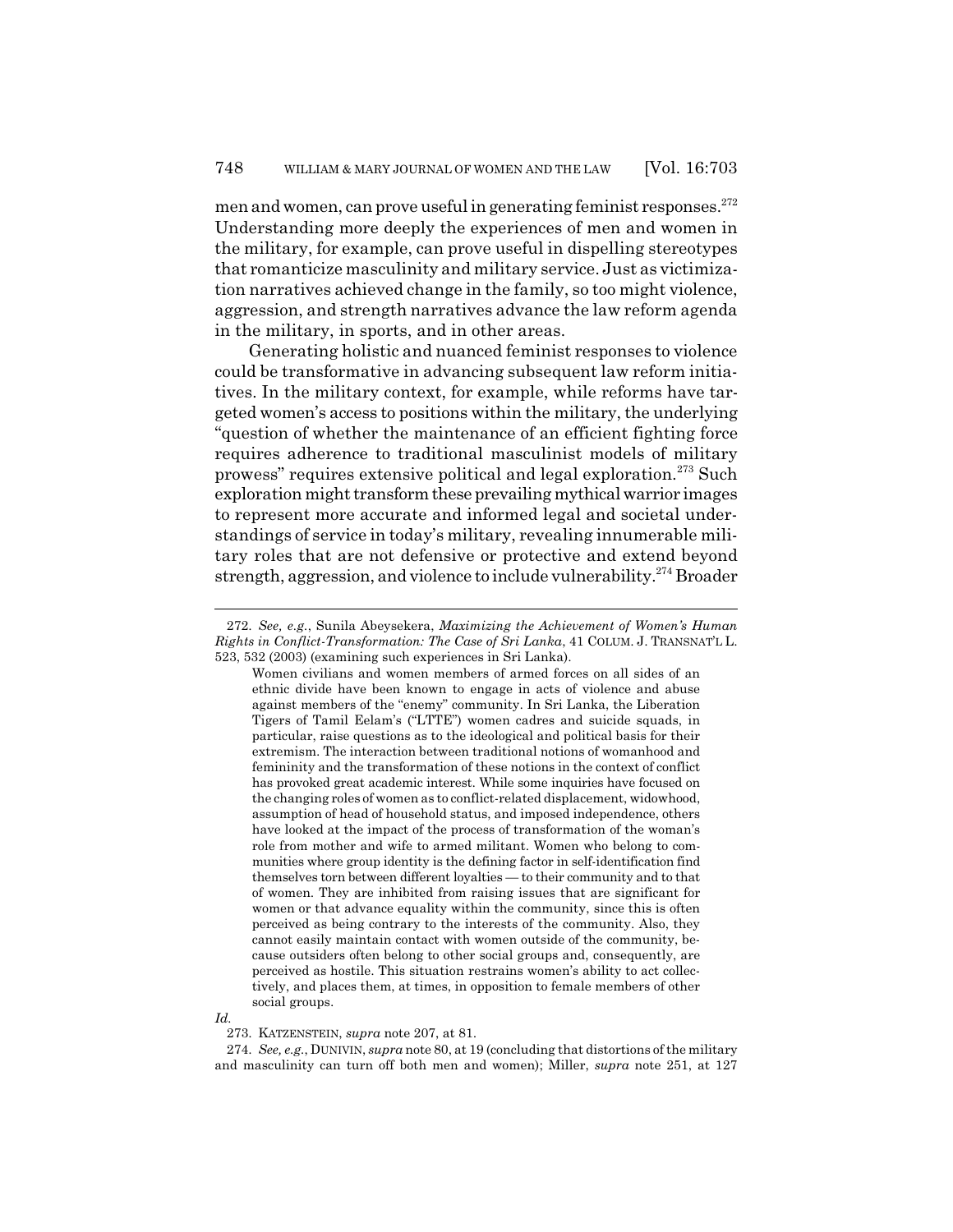narratives might alter exclusionary stereotypes of men as warriors and define roles in inclusive ways that transcend race, sex and sexual orientation stereotypes.275 Such a reflective and discerning analysis may help distinguish in sophisticated ways between masculinity ideals, gender stereotypes, and job requirements and the relatedness of these.

There is great value in developing the factual context and experiential understanding of women in the military, beyond the experiences of victimization in the military.<sup>276</sup> The relationship between feminists and the military is complex<sup>277</sup> and it may not position feminists in the "trenches" to discern and capture these experiences organically.278 The implications of achieving military reform from within the institution is undoubtedly complex for women, often described as the choice of "exit, voice [or] loyalty." 279 These institutional complexities present tough issues necessitating feminist responses. Integrating women into combat jobs and reducing the instances of violence against military women are important victories. This article reveals, however, that existing frameworks address the experiences of some women and may displace other women and some men. This underscores the law reform limitations in achieving the full extent of institutional reforms that are necessary to achieve an institutional paradigm shift in the military (and other institutions) under existing frameworks.280

<sup>(</sup>arguing that better understandings of the unique contributions of women will improve the military). Indeed, only one in six enlisted members are engaged in combat. DUNIVIN, *supra* note 80, at 24.

<sup>275.</sup> DUNIVIN, *supra* note 80, at 25; *see also* Moore & Webb, *supra* note 243, at 97 (describing how the "double burden of a sexist and racist society takes a profound toll on the health and happiness of African American female sailors" and stating that the racial complexities of service are rarely identified).

<sup>276.</sup> *See* Mazur, *supra* note 14, at 41 (asserting that feminists have traditionally failed to do so); *see also* Miller, *supra* note 251, at 126-27 (using survey data to show that the experiences of many army women are not reflected in current agenda-setting).

<sup>277.</sup> *See* Mazur, *supra* note 14, at 41 ("The divide that separates feminists of influence in our legal institution from feminists of influence in our military institution is nearly absolute."). Additionally, only recently have women of military service been elected to Congress. *Id.*

<sup>278.</sup> *See id.* at 67 (concluding that feminists do not have enough factual exposure to military service, but noting that perhaps this is part of a broader social trend by which the military is more distant from civilian society in general).

<sup>279.</sup> KATZENSTEIN, *supra* note 207, at 80 (alteration in original) (quoting ALBERT O. HIRSCHMAN, EXIT, VOICE AND LOYALTY: RESPONSES TO DECLINE IN FIRMS, ORGANIZATIONS AND STATES (1970)).

<sup>280.</sup> *See* DUNIVIN, *supra* note 80, at 31 ("[T]he military is still tinkering at the margins rather than implementing fundamental social change that it disapproves."); *see also* deYoung, *supra* note 98, at 167 (concluding that policies targeting sexual harassment get at the symptom but not at the root cause of the illness).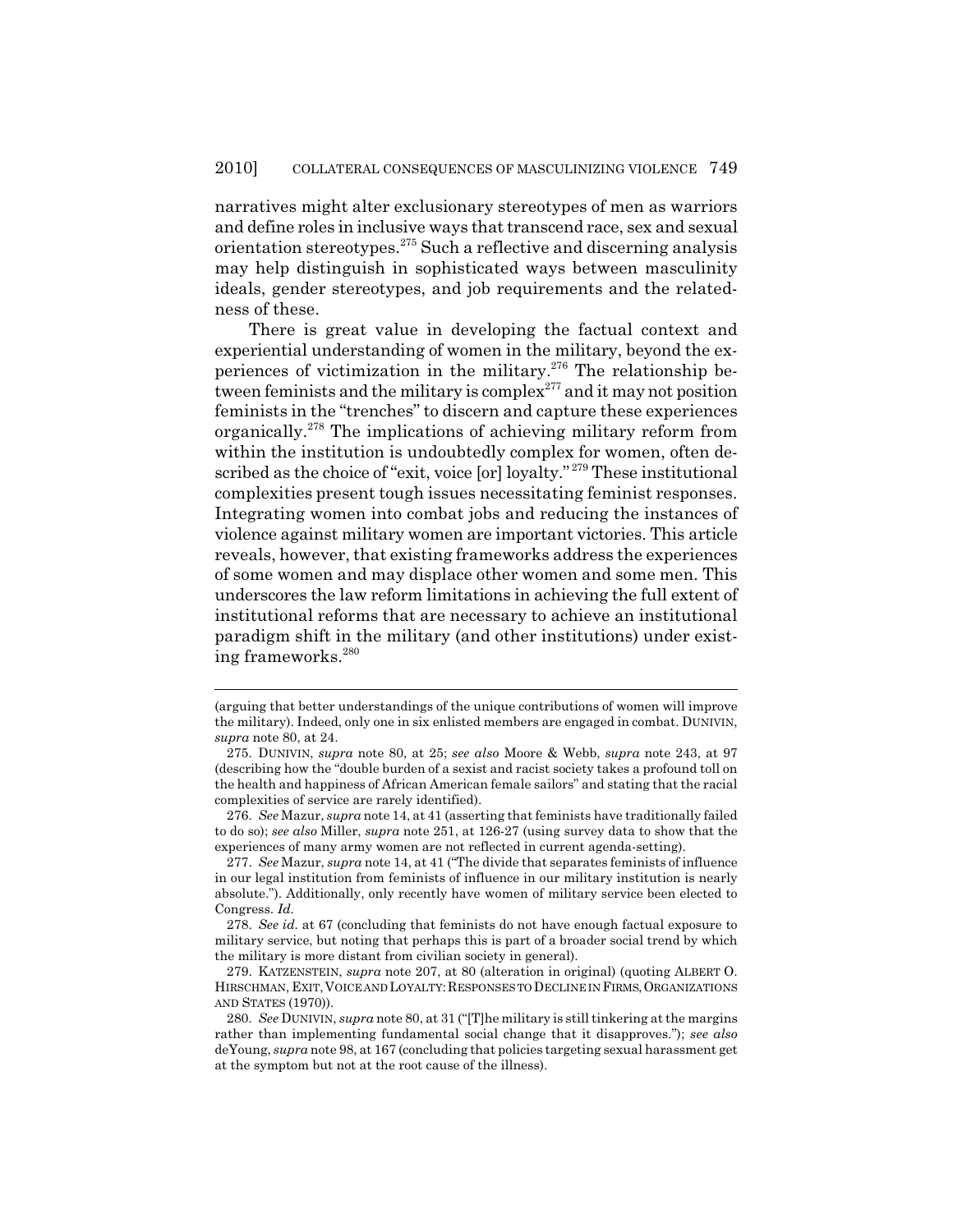Likewise, while the wielding of violence in the family is certainly malevolent use, understanding how female violence differs from male violence is nonetheless valuable to informing feminist theory.281 While acts of domestic violence perpetrated by female offenders may be different from those committed by men,<sup>282</sup> better understanding of social and economic underpinnings will inform broader understandings of femininity and its relationship to violence, strength, and aggression. It follows that, if masculinity is linked to violence ranging from its most malevolent to its most occupational forms, then feminist legal responses necessitate holistic responses too.

This analysis further reveals that feminist legal responses to masculinized violence have historically focused on institutional reforms and agendas, the military and the family being prominent targets and the focus of this article, but have also focused on other areas such as the workplace.<sup>283</sup> Line drawing in successful feminist law reforms position victims and aggressors in binary categories. These characterizations can be perceived as blaming and demonizing men and purifying women.<sup>284</sup> This is undoubtedly an example of the kind of "misrecognition" that Römkens contemplated and the impact of it stands to alienate would-be supporters of feminist reform.<sup>285</sup>

Recasting the legal response to masculinized violence in the law around the fulfillment of citizenship may alleviate some feminist

282. Buel, *supra* note 184, at 230.

. . . [Dr. Jeffrey] Edleson cautions interveners not to be manipulated by those purporting that men and women are battered equally, but instead to recognize that a small minority of women are the primary physical aggressors and need the same intervention programs as male batterers. He further describes the myth that women are as violent as men as a politically motivated backlash designed to intimate true victims.

<sup>281.</sup> *See* Kelly, *supra* note 161, at 36 ("The crucial question today is not whether feminists will face up to the issue of abuse by women, but *how* we use feminist politics to make sense of, and respond to it.").

<sup>[</sup>V]iolence perpetrated by women is different than violence perpetrated by men, with distinctly dissimilar intentions, fear, levels of injury, and perception of options. When the asymmetrical nature of abusive relationships goes unnoticed by police, prosecutors, defense attorneys, and judges, these officials are also likely to ignore the distinctions between the victim's preemptive and defensive violence.

*Id.*

<sup>283.</sup> *See, e.g.*, Vojdik, *supra* note 21, at 317 (discussing the Supreme Court's decision upholding the constitutionality of the Family Medical Leave Act).

<sup>284.</sup> *See* CLATTERBAUGH, *supra* note 67, at 70 (describing the impact as compounding masculine stereotypes); *see also* deYoung, *supra* note 98, at 143 ("[A]dvocates for gender integration have relied heavily on aggressive legal strategies, prosecuting men who are cast as predators or exploiters of women soldiers with whom they are physically close.").

<sup>285.</sup> *See, e.g.*, Miller, *supra* note 251, at 128 (suggesting that this alienates men and women).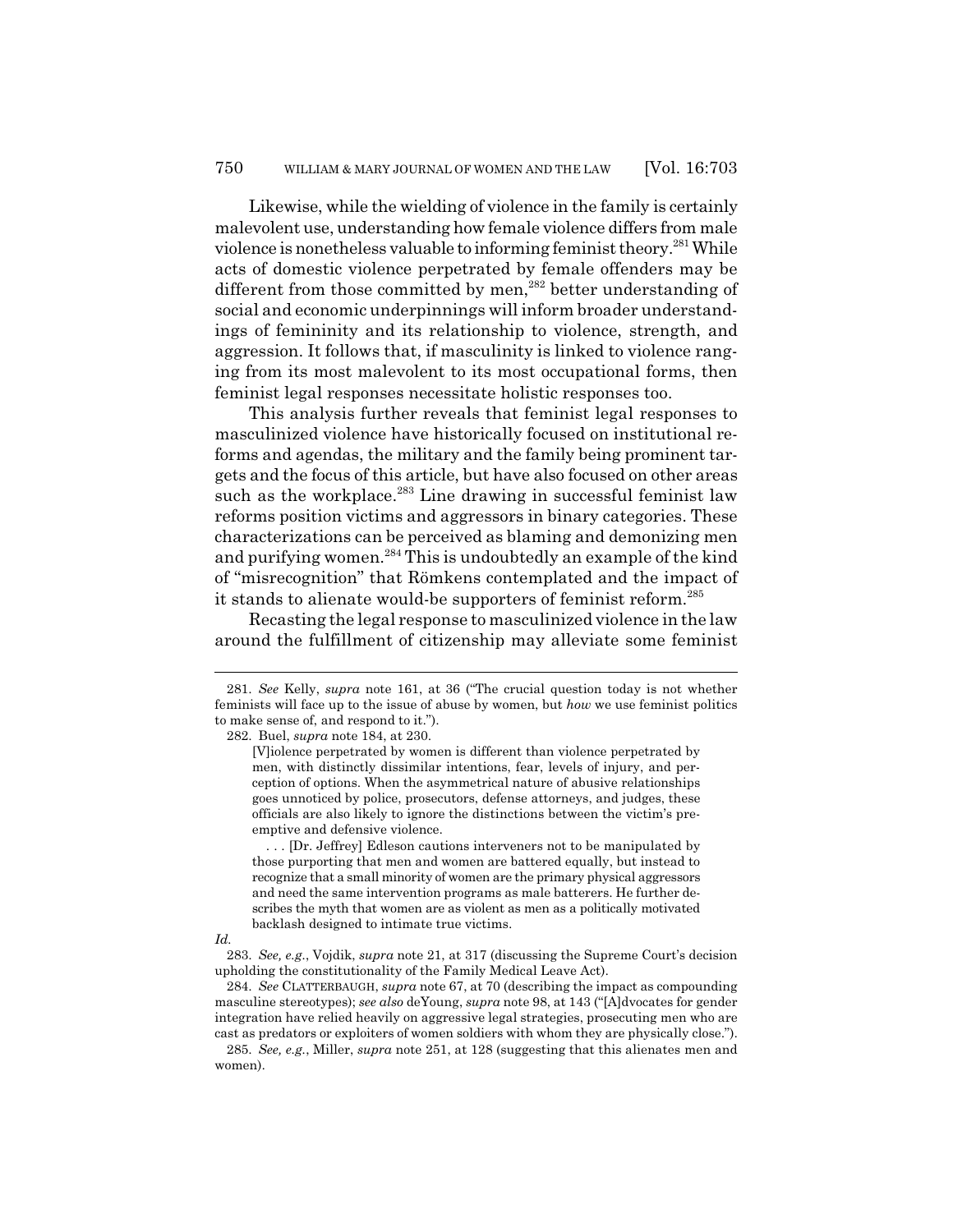tensions that emerge in existing frameworks.<sup>286</sup> Building on the institutional law reforms of the domestic violence movement, a citizenship strategy might consider the extent to which citizenship itself masculinizes violence and generate feminist responses in that framework. Thus, rather than fighting on a battlefield cast around the role of women in combat, which centers on biology and social norms often triggering conservative masculine normative arguments, the question may be framed around the citizenship implications of women's exclusion from combat positions, such as the ability to garner military credentials and political appointments.287 Does full and equal citizenship include exertions of force or aggression?<sup>288</sup> Is military service a part of citizenship explicitly or implicitly? These questions cannot be answered without the more robust understanding of a broader base of women's perspectives on the military and on women's relationship to strength and violence.<sup>289</sup> This approach ensures an inclusive approach that positions many stakeholders in the dialogue.<sup>290</sup>

#### **CONCLUSION**

Existing feminist frameworks have extensively responded to violence against women in both the family and the military. These

<sup>286.</sup> *See* Fenner, *supra* note 51, at 23 (concluding that the debate should center around the meaning of citizenship and the extent to which citizenship includes the right and obligation to serve in the military).

<sup>287.</sup> *See* Mazur, *supra* note 14, at 59 (arguing that feminists should have followed *Rostker* with a credible call for women's involvement in the military).

<sup>288.</sup> *See id.* at 62-63 (suggesting that women need to understand how they are harmed by separation from the military — is it just reputational? Is it more?); *see also* Fenner, *supra* note 51, at 24-25 ("Does citizenship require the willingness to fight the liability for, or actual fighting, dying, killing, or enduring enemy capture?").

<sup>289.</sup> Mary E. Becker, *The Politics of Women's Wrongs and the Bill of "Rights": A Bicentennial Perspective*, 59 U. CHI. L. REV. 453, 496, 498-99 (1992) ("Without participation there is no influence, not in the military and not, for that matter, in any other realm. . . . Were women present in the military and in combat positions in proportion to their presence in the population, we probably would treat girls differently. There probably would be less violence against women, because women would be less passive physically and because military training would be less sexist. Were women and men trained in the same system, they would be more likely to interact as equals elsewhere . . . . The exclusion of women from combat means that women have less authority in government than men. Women within legislative bodies are regarded as having less authority on military matters than their male colleagues because they have not 'been there'; they are regarded as less qualified to serve on military oversight committees and as having less authority if on such committees.").

<sup>290.</sup> *See* Fenner, *supra* note 51, at 28 ("[M]aking everyone liable for service in the state's legitimate use of force in support of national interests, demands that everyone take responsibility for defining those interests and deciding when to use state-sponsored violence to achieve them.").